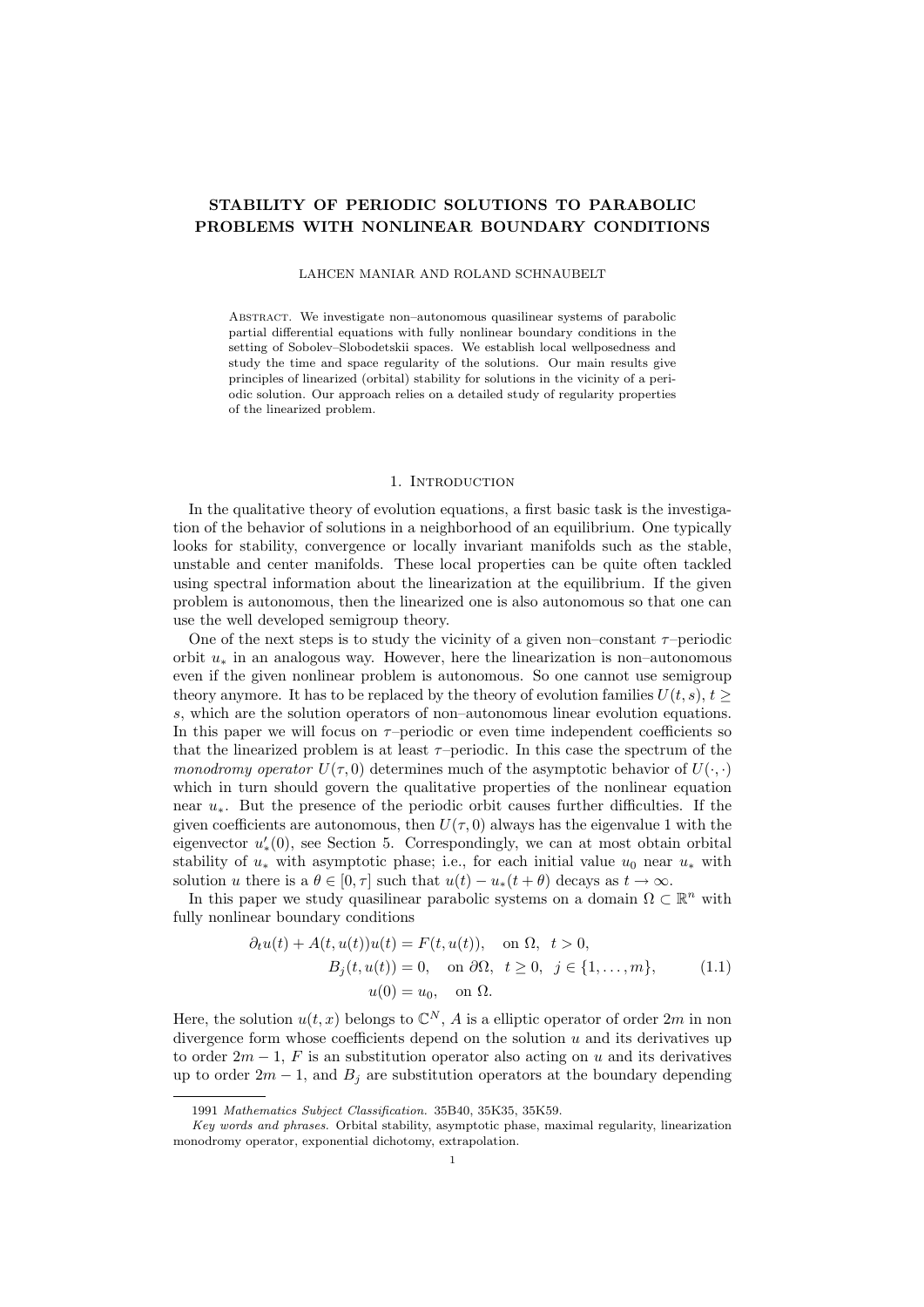on u and its derivatives up to order  $m_j \leq 2m-1$ . We only assume local smoothness of the coefficients and impose no growth restrictions. Moreover, we require that the linearized boundary value problems  $(A(v), B'_1(v), \dots, B'_m(v))$  are parameter elliptic and satisfy the Lopatinski–Shapiro conditions, see [3], [5], [6], and Section 2.

We establish local wellposedness and smoothing properties of  $(1.1)$  in Section 3. To some extend we can follow here the approach of [11] and [12], where the autonomous version of (1.1) and its behavior near an equilibrium was studied in detail. For the reader's convenience we briefly recall the necessary information about the setting and several auxiliary results in Section 2. At this point we just note that we work in an  $L^p$ -setting and that from [6] we cite maximal regularity estimates on bounded time intervals for the linear inhomogenous version of (1.1). In the proofs of Sections 2 and 3, we focus on the parts which differ significantly from those in [11] because of the time dependence of the coefficients in the present paper.

In Section 4 we then study in detail the linear inhomogeneous boundary value problem (2.18) which is the linearization of (1.1) at a  $\tau$ -periodic orbit, assuming that the coefficients in  $(1.1)$  are  $\tau$ -periodic. We first focus on the linearized problem with homogeneous boundary conditions which is governed by the linearized generators  $A_0(t)$ ,  $t \in \mathbb{R}$ , see (4.16). In Lemma 4.4 and Proposition 4.6 we prove that the Aquistapace–Terreni conditions hold, i.e., the operators  $A_0(t)$  are sectorial with uniform type and that their resolvents satisfy a certain Hölder estimate (see  $(4.17)$  and  $(4.18)$ , as well as [1], [2] and Section 4). These conditions imply that the operators  $A_0(t)$  generate a parabolic evolution family  $U(\cdot, \cdot)$  solving the homogeneous linearized problem. Moreover, for the study of the asymptotic properties of (1.1) we need a variation of constants formula for the linearized problem stated in Proposition 4.9. This formula relies on the extension of  $U(\cdot, \cdot)$  to the extrapolation spaces corresponding to  $A_0(t)$  (or equivalently, on regularity properties of the adjoints  $U(t, s)^*$ , see Section 4. In our previous papers [14] and [15] we have developed an extrapolation theory in the framework of the Aquistapace–Terreni conditions. However, this theory is not fully applicable here due to the limited regularity of  $u_*$ . Fortunately, using the structure of problem (1.1) we could establish a somewhat improved version of the Hölder estimate of Acquistapace and Terreni, stated in (4.31), which allows to derive the extrapolation theory needed for the investigation of (1.1), see Propositions 4.7 and 4.10. Based on these results we can then prove the fundamental linear maximal regularity estimates for the time intervals  $\mathbb{R}_+$  and R<sup>−</sup> in Propositions 4.11 and 4.12.

Now we have all tools at hand to prove in Proposition 5.1 the principle of linearized stability for the  $\tau$ –periodic solution  $u_*$  of (1.1) and  $\tau$ –periodic coefficients. Finally, if the coefficients do not depend on time and if the spectrum of  $U(\tau, 0)$ consists of a part being strictly in the open unit disk and of the simple eigenvalue 1, then Theorem 5.2 shows that  $u_*$  is orbitally stable for (1.1) with asymptotic phase. An analogous result was shown for nonlinear problems with linear boundary conditions in Theorem 9.3.7 of [13] in a  $C^{\alpha}$  setting. To our knowledge there are no related theorems for nonlinear boundary conditions. For quasilinear boundary conditions we are only aware of different stability results of periodic orbits in the context of Hopf bifurcation, see e.g. [19]. Finally, we want to point out that the theory developed in this paper should be the basis for investigations of the qualitative behavior near  $u_*$  beyond the stable case. In particular, we want to study stable, unstable and center manifolds near an periodic orbit in future work.

**Notation.** Let  $\{\lambda \in \mathbb{C} : \text{Re }\lambda > 0\} = \mathbb{C}_+$  and  $J \subset \mathbb{R}$  be a closed interval. We set  $D_k = -i\partial_k = -i\partial/\partial x_k$  and use the multi index notation. The k–tensor of the partial derivatives of order k is denoted by  $\nabla^k$ , and we let  $\underline{\nabla}^k u = (u, \nabla u, \dots, \nabla^k u)$ . For an operator A on a Banach space we write dom(A),  $ker(A)$ ,  $ran(A)$ ,  $\sigma(A)$ and  $\rho(A)$  for its domain, kernel, range, spectrum, and resolvent set, respectively.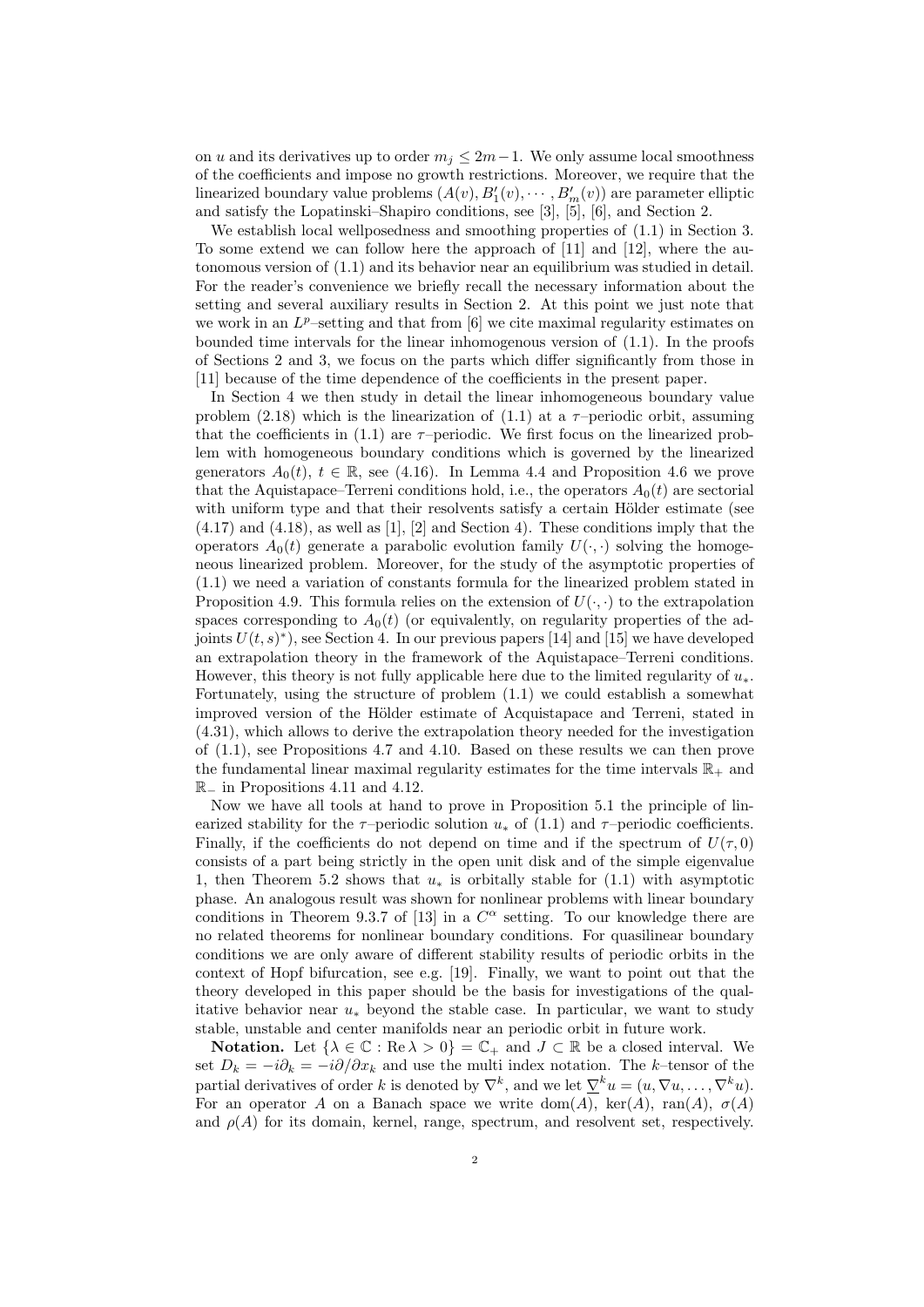$\mathcal{B}(X,Y)$  (resp.,  $\mathcal{B}(X^2,Y)$ ) is the space of bounded linear (resp., bilinear) operators between two Banach spaces X and Y, and we put  $\mathcal{B}(X) = \mathcal{B}(X, X)$ . For an open set U with boundary  $\partial U$ , we denote by  $C^k(U)$  ( $BC^k(U)$  or  $BUC^k(U)$  or  $C_0^k(U)$ , respectively) the space of  $k$ –times continuously differentiable functions  $u$  on  $U$  (such that  $u$  and its derivatives up to order  $k$  are bounded or bounded and uniformly continuous or vanish at  $\partial U$  (and at infinity if U is unbounded), respectively), where  $BC^{k}(U)$  is endowed with its canonical norm. For  $C^{k}(\overline{U})$  and  $BC^{k}(\overline{U})$  we require in addition that  $u$  and its derivatives up to order  $k$  have a continuous extension to  $\partial U$ . For unbounded U, we write  $C_0^k(\overline{U})$  for the space of  $u \in C^k(\overline{U})$  such that u and its derivatives up to order k vanish at infinity. By  $H_p^k(U)$  we designate the Sobolev spaces. A generic constant depending on K will be denoted by  $c = c(K)$ . Similarly,  $\varepsilon_K = \varepsilon : \mathbb{R}_+ \to \mathbb{R}_+$  is a generic nondecreasing map with  $\varepsilon(r) \to 0$  as  $r \to 0$ .

# 2. Setting and preliminaries

Let  $\Omega \subset \mathbb{R}^n$  be an open connected set with a compact boundary  $\partial\Omega$  of class  $C^{2m}$ and outer unit normal  $\nu(x)$ , where  $m \in \mathbb{N}$ . Throughout this paper, we fix a finite exponent p with

$$
p > n + 2m.\tag{2.1}
$$

Let  $E = \mathbb{C}^N$  with  $\mathcal{B}(E) = \mathbb{C}^{N \times N}$  for some fixed  $N \in \mathbb{N}$ , and let  $t_0 \in \mathbb{R}$ . For a  $\mathbb{C}^{N-1}$ valued function  $u(t) = u(t, x), t \geq t_0, x \in \overline{\Omega}$ , we investigate the non-autonomous quasilinear initial boundary value problem with fully nonlinear boundary conditions

$$
\partial_t u(t) + A(t, u(t))u(t) = F(t, u(t)), \quad \text{on } \Omega, \quad t > t_0,
$$
  
\n
$$
B_j(t, u(t)) = 0, \quad \text{on } \partial\Omega, \quad t \ge t_0, \quad j \in \{1, \dots, m\},
$$
  
\n
$$
u(t_0) = u_0, \quad \text{on } \Omega.
$$
\n(2.2)

Of particular interest are maps  $A, B_i$  and F which do not depend explicitly on t. The operators in (2.2) are given by

$$
[A(t, u)v](x) = \sum_{|\alpha|=2m} a_{\alpha}(t, x, u(x), \nabla u(x), \dots, \nabla^{2m-1} u(x)) D^{\alpha} v(x), \quad x \in \Omega,
$$
  
\n
$$
[F(t, u)](x) = f(t, x, u(x), \nabla u(x), \dots, \nabla^{2m-1} u(x))), \quad x \in \Omega,
$$
  
\n
$$
[B_j(t, u)](x) = b_j(t, x, (\gamma u)(x), (\gamma \nabla u)(x), \dots, (\gamma \nabla^{m_j} u)(x)), \quad x \in \partial\Omega,
$$
\n(2.3)

for all  $m_j \in \{0, 1, \ldots, 2m-1\}$  and all  $v \in H_p^{2m}(\Omega; \mathbb{C}^N)$  and  $u \in BC^{2m-1}(\overline{\Omega}; \mathbb{C}^N)$ , resp.  $u \in C^{m_j}(\overline{\Omega}; \mathbb{C}^N)$  in the last line of  $(2.3)$ . In  $B_j$  we have used the spatial trace operator  $\gamma$  which we usually omit from the notation. We set  $\mathcal{E}_l = E \times E^n \times \cdots \times E^{(n^l)}$ for  $l \in \mathbb{N}_0$ . For each  $k \in \mathbb{N}_0$ , we fix a numbering of the multi indeces  $\beta \in \mathbb{N}_0^n$  with  $|\beta| = k$ . By  $\partial_{\beta}$  we denote the k–tupel of partial derivatives with respect to the multi index  $\beta$  of a function depending on  $z \in E^{n^k}$ . Throughout, the coefficients are assumed to satisfy the following regularity conditions.

(R)  $a_{\alpha} \in C^1(\mathcal{E}_{2m-1}; BC(\mathbb{R} \times \overline{\Omega}; \mathcal{B}(E))), \ \partial_{\beta} a_{\alpha} \in C^1(\mathbb{R} \times \mathcal{E}_{2m-1}; BC(\overline{\Omega}; \mathcal{B}_2(E^2, E)))$ for all  $k = \{0, 1, \dots, 2m - 1\}$  and  $\alpha, \beta \in \mathbb{N}_0^n$  with  $|\alpha| = 2m$ ,  $|\beta| = k$ , and  $a_{\alpha}(t, x, 0) \rightarrow a_{\alpha}(t, \infty)$  in  $\mathcal{B}(E)$  for each  $t \in \mathbb{R}$  as  $|x| \rightarrow \infty$ , if  $\Omega$  is unbounded;  $f \in C^1(\mathcal{E}_{2m-1}; BC(\mathbb{R} \times \overline{\Omega}; E))$  and  $\partial_\beta f \in C^1(\mathbb{R} \times \mathcal{E}_{2m-1}; BC(\overline{\Omega}; \mathcal{B}(E)))$  for all  $k = \{0, 1, \dots, 2m - 1\}$  and  $\beta \in \mathbb{N}_0^n$  with  $|\beta| = k$ , and  $f(t, \cdot, 0)$  belongs to  $L^p(\Omega; E)$  for each  $t \in \mathbb{R}$  if  $\Omega$  is unbounded;  $b_j \in C^{2m-m_j+2}(\partial \Omega \times \mathcal{E}_{m_j}; BC(\mathbb{R}, E)) \cap C^1(\mathbb{R}; C^{2m-m_j+1}(\partial \Omega \times \mathcal{E}_{m_j}; E)) \cap$  $C^2(\mathbb{R}; BC(\partial \Omega \times \mathcal{E}_{m_j}; E))$  for each  $j \in \{1, \ldots, m\}.$ 

In addition, we mostly require that

(P) all coefficients in (R) are periodic in t with a common period  $\tau > 0$ .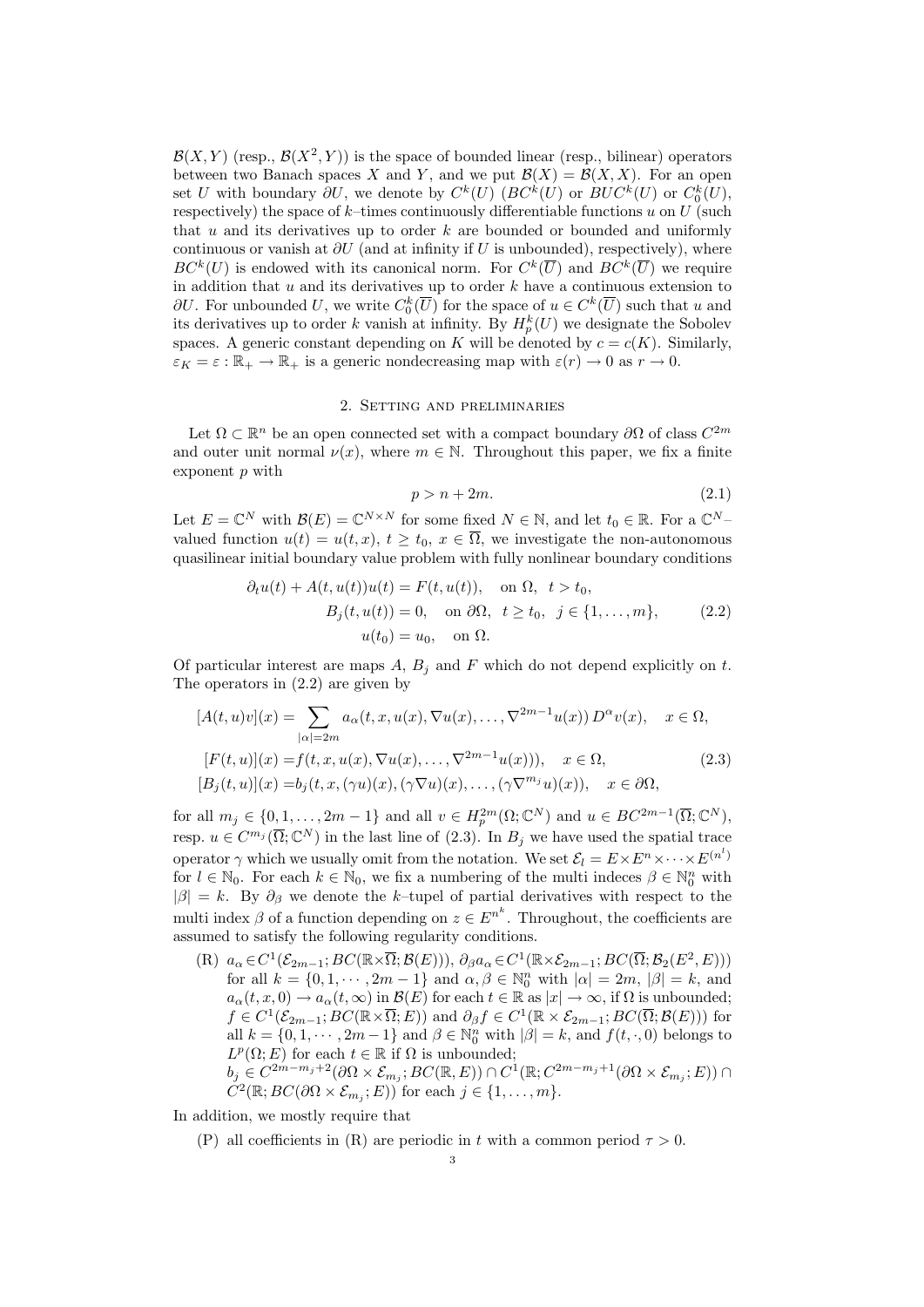Given  $u_0 \in C^{m_j}(\overline{\Omega}; \mathbb{C}^N)$ , we further define

$$
[B_j'(t, u_0)v](x) = (\partial_z b_j)(t, x, u_0(x), \nabla u_0(x), \dots, \nabla^{m_j} u_0(x)) \cdot \gamma \underline{\nabla}^{m_j} v(x)
$$
(2.4)  

$$
= \sum_{k=0}^{m_j} \sum_{|\beta|=k} i^k (\partial_\beta b_j)(t, x, u_0(x), \nabla u_0(x), \dots, \nabla^{m_j} u_0(x)) \gamma D^\beta v(x)
$$

for  $x \in \partial\Omega$ ,  $v \in C^{m_j}(\overline{\Omega}; \mathbb{C}^N)$ , and  $j \in \{1, ..., m\}$ . We set  $B = (B_1, ..., B_m)$  and  $B' = (B'_1, \ldots, B'_m)$ . The symbols of the principal parts of the linear differential operators are the matrix–valued functions given by

$$
\mathcal{A}_{\#}(t,x,z,\xi) = \sum_{|\alpha|=2m} a_{\alpha}(t,x,z) \, \xi^{\alpha}, \quad \mathcal{B}_{j\#}(t,x,z,\xi) = \sum_{|\beta|=m_j} i^{m_j} (\partial_{\beta} b_j)(t,x,z) \, \xi^{\beta}
$$

for  $t \in \mathbb{R}$ ,  $x \in \overline{\Omega}$ ,  $z \in \mathcal{E}_{2m-1}$  and  $\xi \in \mathbb{R}^n$ , resp.  $x \in \partial\Omega$ ,  $z \in \mathcal{E}_{m_j}$  and  $\xi \in \mathbb{R}^n$ . We further set  $\mathcal{A}_{\#}(t, \infty, \xi) = \sum_{|\alpha|=2m} a_{\alpha}(t, \infty) \xi^{\alpha}$  if  $\Omega$  is unbounded. One defines the normal ellipticity and the Lopatinskii–Shapiro condition for  $A(t, u_0)$  and  $B'(t, u_0)$ at a function  $u_0 \in C_0^{2m-1}(\overline{\Omega}; \mathbb{C}^N)$  as follows:

- (E)  $\sigma(\mathcal{A}_{\#}(t,x,\underline{\nabla}^{2m-1}u_0(x),\xi)) \subset \mathbb{C}_+$  and (if  $\Omega$  is unbounded)  $\sigma(\mathcal{A}_{\#}(t,\infty,\xi)) \subset$  $\mathbb{C}_+$ , for all  $t \in \mathbb{R}$ ,  $x \in \overline{\Omega}$  and  $\xi \in \mathbb{R}^n$  with  $|\xi| = 1$ .
- (LS) Let  $t \in \mathbb{R}$ ,  $x \in \partial\Omega$ ,  $\xi \in \mathbb{R}^n$ , and  $\lambda \in \overline{\mathbb{C}_+}$  with  $\xi \perp \nu(x)$  and  $(\lambda, \xi) \neq (0, 0)$ . The function  $\varphi = 0$  is the only solution in  $C_0(\mathbb{R}_+;\mathbb{C}^N)$  of the ode system

$$
\lambda \varphi(y) + A_{\#}(t, x, \nabla^{2m-1} u_0(x), \xi + i\nu(x)\partial_y)\varphi(y) = 0, \quad y > 0,
$$
  

$$
\mathcal{B}_{j\#}(t, x, \nabla^{m_j} u_0(x), \xi + i\nu(x)\partial_y)\varphi(0) = 0, \quad j \in \{1, \ldots, m\}.
$$

These conditions are crucial for the linear regularity results from [6], stated in Theorem 2.1, which are the basis for our approach. We refer to [3], [5], [6], and the references therein for more information concerning (E) and (LS).

We discuss the function spaces and trace theorems needed for our analysis. First, we put

$$
X_0 = L_p(\Omega; \mathbb{C}^N), \quad X_1 = H_p^{2m}(\Omega; \mathbb{C}^N), \quad X_{1-1/p} = W_p^{2m(1-1/p)}(\Omega; \mathbb{C}^N),
$$

and denote the norms of these spaces by  $|\cdot|_0, |\cdot|_1$ , and  $|\cdot|_{1-1/p}$ , respectively. On the Slobodetskii spaces  $W_p^s$  we use the 'intrinsic' norm given by

$$
|v|_{W_p^s(\Omega)^N}^p=|v|_{L_p(\Omega)^N}^p+\sum_{|\alpha|=k}[\partial^\alpha v]_{W_p^\sigma(\Omega)^N}^p,\quad [w]_{W_p^\sigma(\Omega)^N}^p=\iint_{\Omega^2}\frac{|w(y)-w(x)|^p}{|y-x|^{n+\sigma p}}\,dx\,dy,
$$

for  $s = k + \sigma$  with  $k \in \mathbb{N}_0$  and  $\sigma \in (0, 1)$ . Occasionally we use without further notice that  $W_p^s$  coincides with the real interpolation space  $(L_p, W_p^l)_{s/l,p}$  if  $l \in \mathbb{N}$  and  $s \in$  $(0, l)$  is not an integer. (See Section 4.4 in [20].) We note that  $X_1 \hookrightarrow X_{1-1/p} \hookrightarrow X_0$ and that

$$
X_{1-1/p} \hookrightarrow C_0^{2m-1}(\overline{\Omega}; \mathbb{C}^N) \quad \text{and} \quad X_{1-1/p} \hookrightarrow H_p^{2m-1}(\overline{\Omega}; \mathbb{C}^N) \tag{2.5}
$$

by (2.1) and standard properties of Sobolev spaces, cf. [20, §4.6.1]. From the above expression of  $[w]_{1-1/p} := [w]_p^p$  $W_p^{1-1/p}(\Omega)^N$  we deduce that

$$
[uv]_{1-1/p} \le c \left( |u|_{L^{\infty}} \left[ v \right]_{1-1/p} + [u]_{1-1/p} \left| v \right|_{L^{\infty}} \right) \le c \left[ u \right]_{W^{1-1/p}_p} \left[ v \right]_{W^{1-1/p}_p}, \tag{2.6}
$$

where we also used Sobolev's embedding theorem and  $(2.1)$ .

Let  $I \subset \mathbb{R}$  be an interval (maybe, not closed) containing more than a point. Then we introduce the function spaces

$$
\mathbb{E}_0(I) = L_p(I; L_p(\Omega; \mathbb{C}^N)) = L_p(I; X_0), \n\mathbb{E}_1(I) = H_p^1(I; L_p(\Omega; \mathbb{C}^N)) \cap L_p(I; H_p^{2m}(\Omega; \mathbb{C}^N)) = H_p^1(I; X_0) \cap L_p(I; X_1),
$$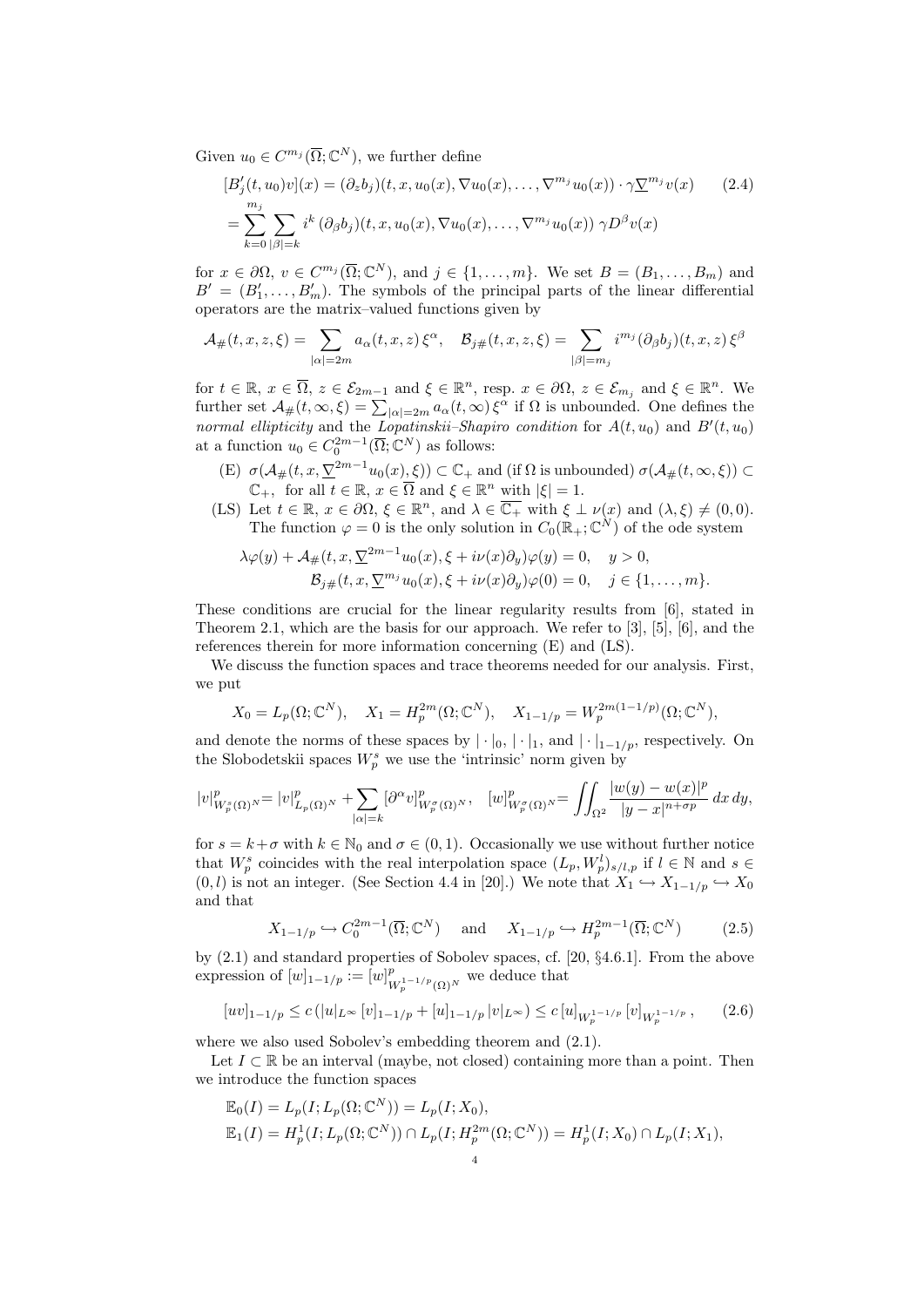equipped with the natural norms. Mostly, we deal with closed intervals which are denoted by J instead of I. Since we want to insert functions  $u \in \mathbb{E}_1(I)$  into the nonlinearities, we need the embedding

$$
\mathbb{E}_1(I) \hookrightarrow BUC(I; X_{1-1/p}) \hookrightarrow BUC(I; C_0^{2m-1}(\overline{\Omega}; \mathbb{C}^N)),\tag{2.7}
$$

see [4, Thm.III.4.10.2] for the first and (2.5) for the second embedding. There is a constant  $c_0(T_0)$  which is larger than the norms of the first embedding in (2.7) and of  $\mathbb{E}_1(I) \hookrightarrow BUC(I; C_0^{2m-1}(\overline{\Omega}; \mathbb{C}^N))$ , for all intervals I of length greater than a fixed  $T_0 > 0$ , see [4, Lem.III.4.10.1]. Moreover, one can choose an *I*-independent constant  $c_0$  for functions vanishing at the left end point of I, see e.g. [11, §2].

Due to (2.7), the temporal trace operator  $\gamma_0$  at time  $t = 0$  belongs to  $\mathcal{B}(\mathbb{E}_1([0,1]), X_{1-1/p})$ . Recall that the spatial trace operator  $\gamma$  at  $\partial\Omega$  induces continuous maps

$$
\gamma: W_p^s(\Omega; \mathbb{C}^N) \to W_p^{s-1/p}(\partial \Omega; \mathbb{C}^N)
$$
\n(2.8)

for  $1/p < s \leq 2m$  if  $s - 1/p$  is not an integer, see [20, §4.7.1]. Here the Slobodetskii spaces on  $\partial\Omega$  are defined via local charts and have the analogous properties as  $W_p^s(\Omega)$ , see e.g. [20, §3.6.1]. We further set

$$
Y_0 = L_p(\partial\Omega; \mathbb{C}^N), \quad Y_{j1} = W_p^{2m\kappa_j}(\partial\Omega; \mathbb{C}^N), \quad Y_{j,1-1/p} = W_p^{2m\kappa_j - 2m/p}(\partial\Omega; \mathbb{C}^N)
$$

for  $j \in \{1, \ldots, m\}$ , introducing the number

$$
\kappa_j := 1 - \frac{m_j}{2m} - \frac{1}{2mp}.
$$

Note that  $\kappa_j > \frac{1}{p}$  due to (2.1). We let  $Y_k = Y_{1k} \times \cdots \times Y_{mk}$  for  $k = 1, 1 - 1/p$ . The boundary data of our linearized equations will be contained in the spaces

$$
\mathbb{F}_j(J) = W_p^{\kappa_j}(J; L_p(\partial \Omega; \mathbb{C}^N)) \cap L_p(J; W_p^{2m\kappa_j}(\partial \Omega; \mathbb{C}^N))
$$
  
= 
$$
W_p^{\kappa_j}(J; Y_0) \cap L_p(J; Y_{j1}), \qquad j \in \{1, ..., m\},
$$
 (2.9)

endowed with the natural norms, where  $\mathbb{F}(J) := \mathbb{F}_1(J) \times \cdots \times \mathbb{F}_m(J)$ . It holds

$$
\mathbb{F}_j(J) \hookrightarrow BUC(J; Y_{j,1-1/p}) \hookrightarrow BUC(J \times \partial \Omega), \tag{2.10}
$$

so that  $\gamma_0 \in \mathcal{B}(\mathbb{F}_j([0,1]), Y_{j,1-1/p})$ . Here the second embedding follows from Sobolev's embedding theorem using (2.1), and the first one is a consequence of Proposition 3 in [16], see [11,  $\S2$ ]. The norms of the embeddings in (2.10) depend on  $J$  as described after  $(2.7)$ . Finally, Lemmas 3.5 and 3.8 of [6] yield

$$
\gamma \partial^{\beta} : \mathbb{E}_1(J) \to \mathbb{F}_j(J), \tag{2.11}
$$

for  $|\beta| \leq k \leq 2m$ .

Let  $u_0, v \in BC^{2m-1}(\overline{\Omega}; \mathbb{C}^N)$  with  $|u_0|_{BC^{2m-1}} \leq R$ ,  $w \in X_1$ , and  $t \in \mathbb{R}$ . We introduce the linear operators  $F'(t, u_0)$  and  $A'(t, u_0)w$  by setting

$$
[F'(t, u_0)v](x) = \sum_{k=0}^{2m-1} \sum_{|\beta|=k} (\partial_{\beta}f)(t, x, u_0(x), \nabla u_0(x), \dots, \nabla^{2m-1}u_0(x)) \partial^{\beta}v(x),
$$
  
\n
$$
[A'(t, u_0)w]v(x) = A'(t, u_0)[v, w](x)
$$
  
\n
$$
= \sum_{|\alpha|=2m} \sum_{k=0}^{2m-1} \sum_{|\beta|=k} (\partial_{\beta}a_{\alpha})(t, x, u_0(x), \dots, \nabla^{2m-1}u_0(x)) [\partial^{\beta}v(x), D^{\alpha}w(x)]
$$

for  $x \in \Omega$ , with a similar notation as in (2.4). Note that  $\partial_{\beta}a_{\alpha}(t, x, z): E^2 \to E$  is bilinear and that the coefficients of  $F'(t, u_0)$  and  $A'(t, u_0)$  are uniformly bounded by a constant  $c(R)$ . Taking also into account (2.5) and (R), we thus obtain

$$
|F'(t, u_0)|_{\mathcal{B}(X_{1-1/p}, X_0)} \le c(R). \tag{2.12}
$$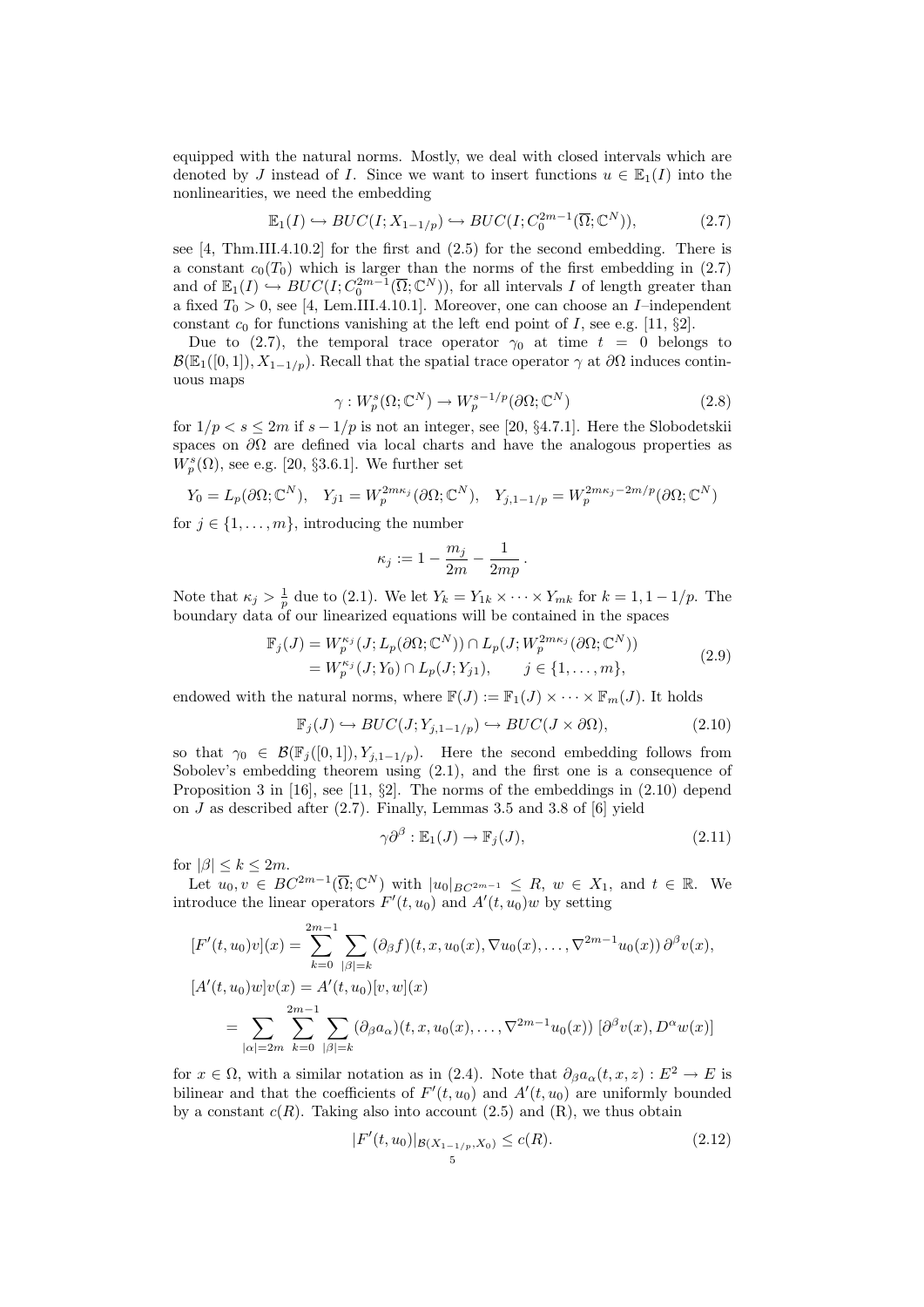Similarly,  $[v, w] \mapsto A'(t, u_0)[v, w]$  is a bilinear map from  $X_{1-1/p} \times X_1$  to  $X_0$  with

$$
|A'(t, u_0)[v, w]|_0 \le c(R) |v|_{BC^{2m-1}} |w|_1 \le c(R) |v|_{1-1/p} |w|_1.
$$
 (2.13)

Moreover, the maps  $(t, u_0) \mapsto A'(t, u_0)$  and  $(t, u_0) \mapsto F'(t, u_0)$  are uniformly continuous for t in bounded intervals and  $u_0$  in balls of  $X_{1-1/p}$ . Next, take  $v \in X_{1-1/p}$ with  $|v|_{1-1/p} \leq R$ . Using (R) and (2.5), we deduce

$$
|F(t, u_0 + v) - F(t, u_0) - F'(t, u_0)v|_0 \le \varepsilon_R(|v|_{1-1/p}) |v|_{1-1/p},
$$
  

$$
|A(t, u_0 + v)w - A(t, u_0)w - [A'(t, u_0)w]v|_0 \le \varepsilon_R(|v|_{1-1/p}) |v|_{1-1/p}|w|_1.
$$
 (2.14)

As a result,  $A'(t, \cdot)$  and  $F'(t, \cdot)$  are in fact the Fréchet derivatives of the functions  $A(t,.) \in C^1(X_{1-1/p}; \mathcal{B}(X_1, X_0))$  and  $F(t,.) \in C^1(X_{1-1/p}; X_0)$ , respectively. Finally, we have

$$
|[A(t, u_0 + v) - A(t, u_0)]w|_0 \le c(R) |v|_{1-1/p} |w|_1.
$$
\n(2.15)

We linearize (2.2) at its solution  $u_* \in \mathbb{E}_1(J)$  obtaining the linear operators

$$
A_*(t) := A(t, u_*(t)) + A'(t, u_*(t))u_*(t) - F'(t, u_*(t)) \in \mathcal{B}(X_1, X_0),
$$
  
\n
$$
B_{j*}(t) := B'_{j}(t, u_*(t)) \in \mathcal{B}(X_{1-1/p}, Y_{j,1-1/p}) \cap \mathcal{B}(X_1, Y_{j1}),
$$
\n(2.16)

for (almost) all  $t \in J = [t_0, t_0 + T]$  and  $j \in \{1, ..., m\}$ . Set  $B_*(t) =$  $(B_{1*}(t),...,B_{m*}(t))$ . (For the mapping properties of  $B'_{j}(t, u_{*}(t))$ ) see [11, §2] and also Corollary 2.5 below.)

We are now in a position to state the crucial regularity theorem for the linear initial boundary value problem associated with (2.2). Fix  $T > 0$  and  $t_0 \in \mathbb{R}$ , set  $J =$  $[t_0, t_0 + T]$ , and take a function  $u_* \in \mathbb{E}_1(J)$ . Assume that  $(R)$  is true and that  $(E)$ and (LS) hold at t and  $u_*(t)$  for each  $t \in J$ . Set  $a^*_{\alpha}(t,x) = a_{\alpha}(t,x,\nabla^{2m-1}u_*(t,x))$ for  $|\alpha| = 2m$  and

$$
b_{j\beta}^*(t,x) = i^k (\partial_\beta b_j)(t,x,\nabla^{m_j} u_*(t,x))
$$
\n(2.17)

for  $k = |\beta| \le m_j$  and  $j \in \{1, ..., m\}$ . We then have  $a^*_{\alpha} \in BC(J \times \overline{\Omega}; \mathcal{B}(E))$  and  $a^*_{\alpha}(t,x) \to a_{\alpha}(t,\infty)$  as  $x \to \infty$  for each  $t \in J$  since  $u_* \in C(J; C_0^{2m-1}(\overline{\Omega}; \mathbb{C}^N))$  due to (2.7). As in the proof of Proposition 2.4 one verifies that  $b_{j\beta}^* \in \mathbb{F}_j(J)$ . Moreover, the lower order terms  $A'(t, u_*(t))u_*(t) - F'(t, u_*(t))$  do not enter into (E) and (LS) of [6] and their coefficients are bounded or belong to  $L_p(J;L_p(\Omega;\mathcal{B}(E)))$ . Thus the differential operators  $A_*(t)$  and  $B_{i*}(t)$  satisfy assumptions (E), (LS), (SD), (SB) from [6]. So Theorem 2.1 of [6] yields the following result.

**Theorem 2.1.** Let  $t_0 \in \mathbb{R}$  and  $u_* \in \mathbb{E}_1(J)$  for  $J = [t_0, t_0 + T]$ . Assume that (R) is true and that (E) and (LS) hold at t and  $u_*(t)$ , for each  $t \in J$ . Define  $A(t)$  and  $B_{j*}(t)$  by (2.16) for  $t \in J$  and  $j \in \{1, \ldots, m\}$ . Then there is a unique  $v =: S(t_0, v_0, g, h) \in \mathbb{E}_1(J)$  satisfying

$$
\partial_t v(t) + A_*(t)v(t) = g(t) \qquad on \ \Omega, \quad t \in J,
$$
  
\n
$$
B_{j*}(t)v(t) = h_j(t) \qquad on \ \partial\Omega, \quad t \in J, \quad j \in \{1, ..., m\},
$$
  
\n
$$
v(t_0) = v_0, \qquad on \ \Omega,
$$
 (2.18)

if and only if

$$
(v_0, g, h) \in X_{1-1/p} \times \mathbb{E}_0(J) \times \mathbb{F}(J) \quad and \quad B_*(t_0)v_0 = h(t_0),
$$

where  $h := (h_1, \ldots, h_m)$ . In this case, there is a constant  $c_1 = c_1(J)$  such that

$$
||v||_{\mathbb{E}_1(J)} \le c_1 (|v_0|_{1-1/p} + ||g||_{\mathbb{E}_0(J)} + ||h||_{\mathbb{F}(J)}).
$$
\n(2.19)

As in [11, §2] one can check that  $c_1 = c_1(T_0, T_1)$  if  $T \in [T_0, T_1]$  and  $0 < T_0 <$  $T_1 < \infty$ , and that  $c_1 = c_1(T_1)$  if  $h_j(t_0) = 0$  for all j.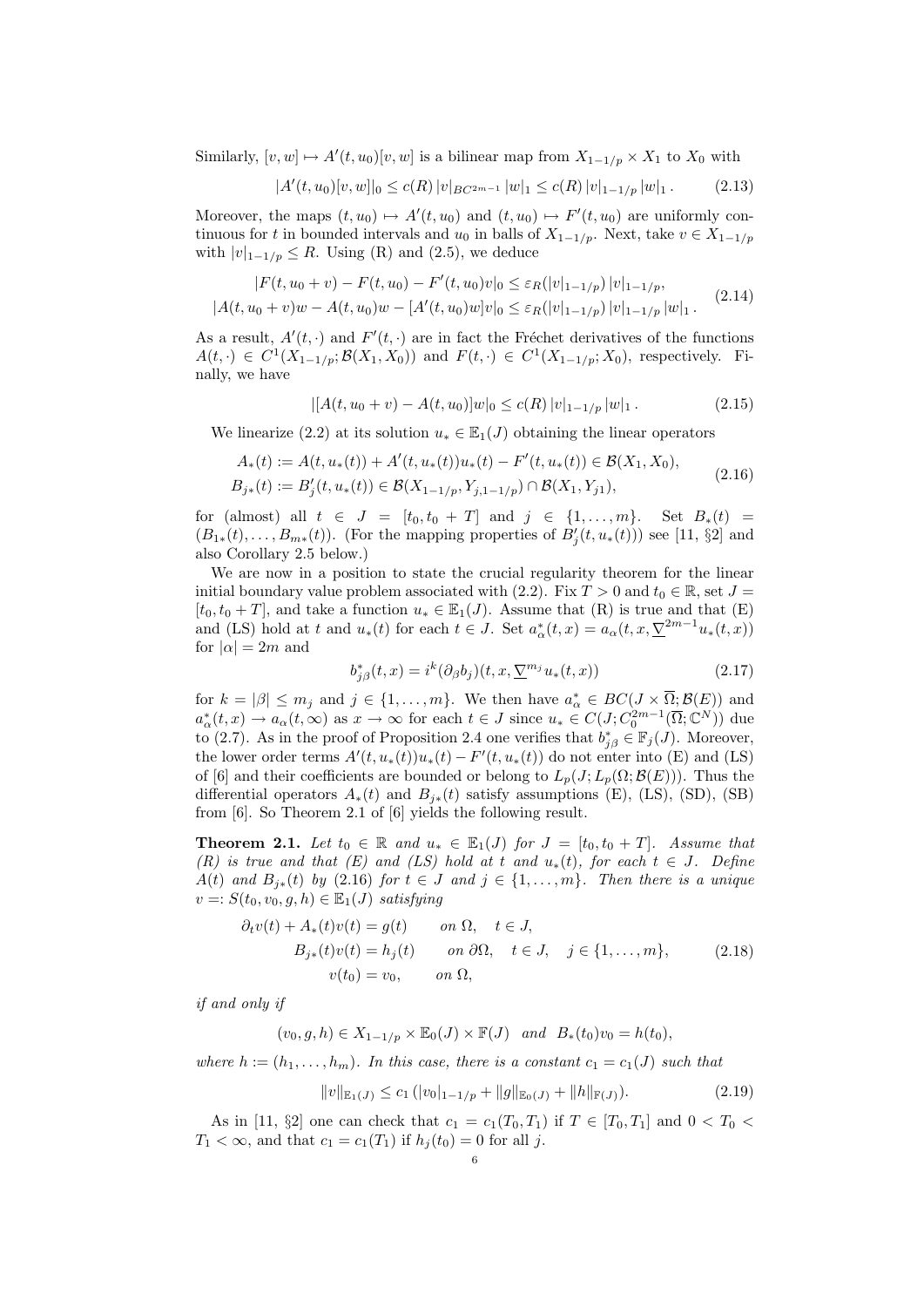For a given function  $u \in \mathbb{E}_1([t_0, t_0 + T])$ , we set  $v(t) = u(t) - u_*(t)$  and  $v_0 =$  $u_0 - u_*(t_0)$ . Since  $u_*$  solves (2.2), the initial boundary value problem (2.2) for u is equivalent to the problem for  $v$  given by

$$
\partial_t v(t) + A_*(t)v(t) = G(t, v(t)) \quad \text{on } \Omega, \quad t > t_0,
$$
  
\n
$$
B_{j*}(t)v(t) = H_j(t, v(t)) \quad \text{on } \partial\Omega, \quad t \ge t_0, \quad j \in \{1, ..., m\}, \quad (2.20)
$$
  
\n
$$
v(t_0) = v_0, \quad \text{on } \Omega.
$$

Here we have used the nonlinear maps  $G$  and  $H$  defined by

$$
G(t, v) := (A(t, u_*(t))v - A(t, u_*(t) + v)v) - (A(t, u_*(t) + v)u_*(t) - A(t, u_*(t))u_*(t) - [A'(t, u_*(t))u_*(t)]v) + (F(t, u_*(t) + v) - F(t, u_*(t)) - F'(t, u_*(t))v),
$$
  
\n
$$
H_j(t, w) := B'_j(t, u_*(t))w - B_j(t, u_*(t) + w), \quad j \in \{1, ..., m\},
$$
\n(2.21)

for all  $v \in X_1$  and  $w \in C^{m_j}(\overline{\Omega}; \mathbb{C}^N)$ , where  $u_* \in \mathbb{E}_1(J)$  is given. As before, we set  $H(t, v) = (H_1(t, v), \ldots, H_m(t, v)).$ 

**Definition 2.2.** We say that a function u solves problem  $(2.2)$ ,  $(2.18)$  or  $(2.20)$ on a (possibly noncompact) interval I containing 0 if u belongs to  $\mathbb{E}_1(J)$  for each compact interval  $J \subset I$  and satisfies the respective problem for (a.e.)  $t \in I$ .

For functions  $u_*$  and v which belong to  $\mathbb{E}_1([a, b])$  for all compact subintervals of an interval I we define the substitution operators  $\mathbb{G}(v)(t) = G(t, v(t))$  and  $\mathbb{H}_i(v)(t) =$  $H_j(t, v(t))$  for a.e.  $t \in J$ , setting  $\mathbb{H} = (\mathbb{H}_1, \dots, \mathbb{H}_m)$ . Their mapping properties will be crucial for our main results. We work on weighted functions spaces when treating the asymptotic behavior. Let  $t_0 \in \mathbb{R}$  and  $J = [t_0, \infty)$  or  $J = (-\infty, t_0]$ . We set  $e_{\delta}(t) = e^{\delta(t-t_0)}$  for  $t \in \mathbb{R}$  and  $\delta \in \mathbb{R}$ , and introduce the spaces

 $\mathbb{E}_k(J,\delta) = \{v : e_{\delta}v \in \mathbb{E}_k(J)\}$   $(k = 0, 1), \qquad \mathbb{F}(J,\delta) = \{v : e_{\delta}v \in \mathbb{F}(J)\}$  (2.22) endowed with the norms

 $||v||_{\mathbb{E}_k(J,\delta)} = ||e_{\delta}v||_{\mathbb{E}_k(J)} \quad (k = 0, 1),$  $||v||_{\mathbb{F}(J,\delta)} = ||e_{\delta}v||_{\mathbb{F}(J)}.$ 

We recall Lemma 11 from [11] which is used in the next proof.

**Lemma 2.3.** Let Z be a Banach space,  $\alpha \in (0,1)$  and  $\delta \in \mathbb{R}$ . Set  $I(t) = [t-1, t+1]$  $1] \cap \mathbb{R}_+$  for  $t \in \mathbb{R}_+$ . Then we have

$$
\begin{aligned} [e_{\delta}f]_{W^\alpha_p(\mathbb{R}_+;Z)} &\leq c\, \|e_{\delta}f\|_{L_p(\mathbb{R}_+;Z)} + c\Big[\int_{\mathbb{R}_+}\int_{I(t)}e^{\delta t p}\,\frac{|f(t)-f(s)|_Z^p}{|t-s|^{1+\alpha p}}\,ds\,dt\Big]^{\frac{1}{p}}\\ &\leq c\, \|e_{\delta}f\|_{W^\alpha_p(\mathbb{R}_+;Z)}\,, \end{aligned}
$$

where the constants c can be chosen uniformly for  $\delta$  belonging to compact intervals.

**Proposition 2.4.** Assume that  $(R)$  holds. In the case of a compact interval J, we take  $u_* \in \mathbb{E}_1(J)$ . Further, let  $t_0 \in \mathbb{R}$  and set  $J_+ = [t_0, \infty)$  and  $J_- = (-\infty, t_0]$ . In the case of the intervals  $J_{\pm}$ , we also assume that (P) holds and take a  $\tau$ - periodic  $u_* \in \mathbb{E}_1([0,\tau])$  satisfying  $B_*(t, u_*(t)) = 0$  for all t.

(I) Let  $\delta > 0$ . Then the following assertions are valid.

(a) We have  $\mathbb{G} \in C^1(\mathbb{E}_1(J_+,\delta); \mathbb{E}_0(J_+,\delta)), \mathbb{G} \in C^1(\mathbb{E}_1(J_-),-\delta); \mathbb{E}_0(J_-,-\delta)),$ and  $\mathbb{G} \in C^1(\mathbb{E}_1(J); \mathbb{E}_0(J))$ , respectively. Moreover,  $\mathbb{G}(0) = 0$ ,  $\mathbb{G}'(0) = 0$ , and

$$
[\mathbb{G}'(v)w](t) = [F'(t, u_*(t) + v(t)) - F'(t, u_*(t))]w(t)
$$
\n
$$
+ [A(t, u_*(t)) - A(t, u_*(t) + v(t))]w(t)
$$
\n
$$
+ [A'(t, u_*(t))u_*(t) - A'(t, u_*(t) + v(t)) (u_*(t) + v(t))]w(t)
$$
\n(2.23)

for all  $v, w \in \mathbb{E}_1(J_\pm, \delta)$  and  $t \in J_\pm$ , respectively, for all  $v, w \in \mathbb{E}_1(J)$  and  $t \in J$ .

(b) We have  $\mathbb{H} \in C^1(\mathbb{E}_1(J_+,\delta); \mathbb{F}(J_+,\delta)), \mathbb{H} \in C^1(\mathbb{E}_1(J_-,-\delta); \mathbb{F}(J_-,-\delta)),$  and  $\mathbb{H} \in C^1(\mathbb{E}_1(J); \mathbb{F}(J))$ , respectively. Moreover  $\mathbb{H}'(0) = 0$  and

$$
[\mathbb{H}'(v)w](t) = [B'(t, u_*(t)) - B'(t, u_*(t) + v(t))]w(t)
$$
\n(2.24)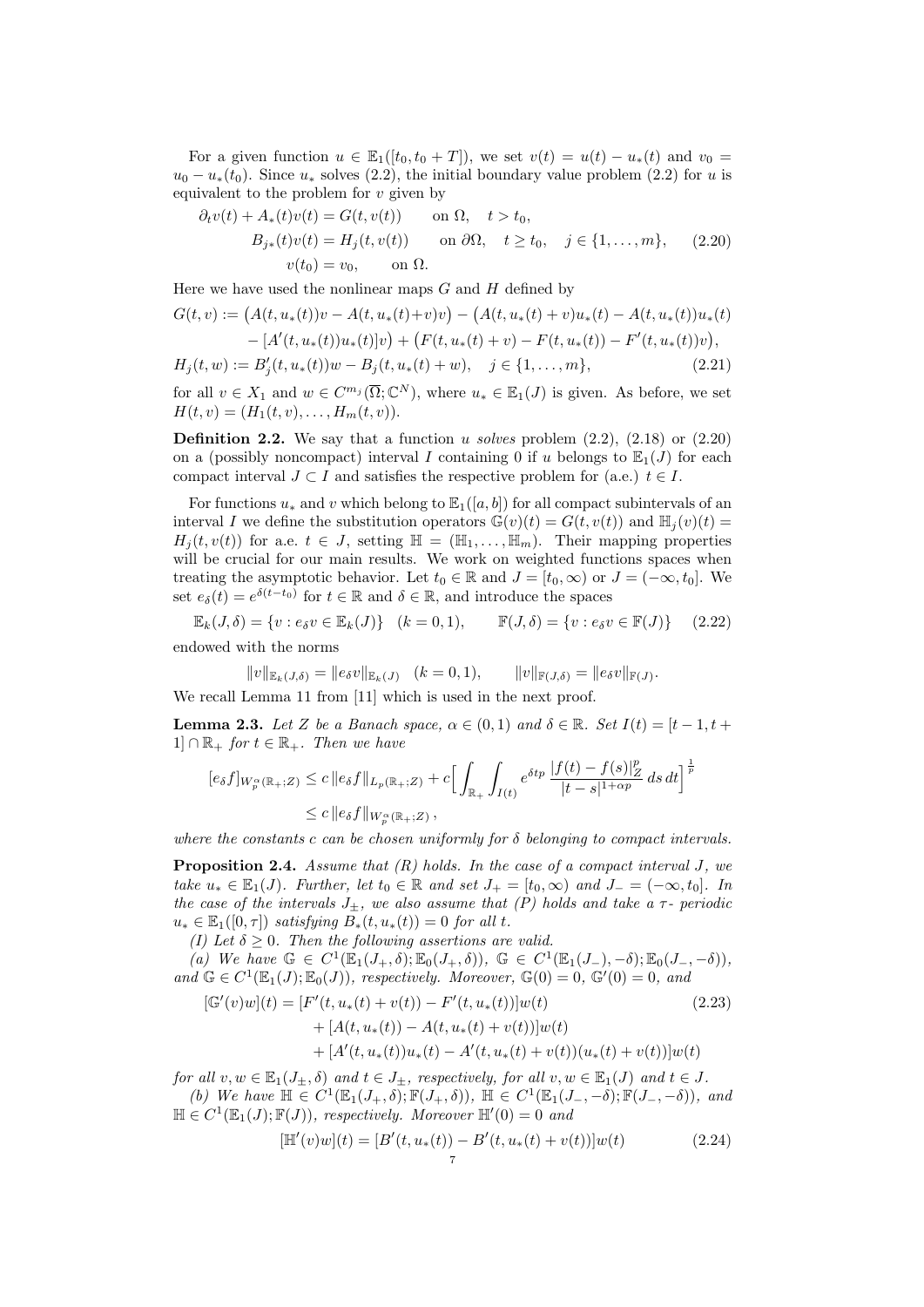for all  $v, w \in \mathbb{E}_1(J_\pm, \delta)$  and  $t \in J_\pm$ , respectively, for all  $v, w \in \mathbb{E}_1(J)$  and  $t \in J$ . Finally,  $\mathbb{H}(0) = 0$  holds if and only if  $B(t, u_*(t)) = 0$  for all t.

(II) Let  $\delta \in \mathbb{R}$ . Take  $v \in \mathbb{E}_1(J_\pm, \delta)$  with  $|v(t)|_{1-1/p} \leq r$  for all  $t \in J_\pm$ . Then there is a nondecreasing function  $\varepsilon : \mathbb{R}_+ \to \mathbb{R}_+$  such that  $\varepsilon(r) \to 0$  as  $r \to 0$  and

$$
\|\mathbb{G}(v)\|_{\mathbb{E}_0(J_\pm,\delta)} \leq \varepsilon(r) \|e_\delta v\|_{L_p(J_\pm;X_1)},
$$
  

$$
\|\mathbb{H}(v)\|_{\mathbb{F}(J_\pm,\delta)} \leq \varepsilon(r) \|v\|_{\mathbb{E}_1(J_\pm,\delta)},
$$
  

$$
\|e_\delta \mathbb{H}(v)\|_{L_p(J_\pm;Y_1)} \leq \varepsilon(r) \|e_\delta v\|_{L_p(J_\pm;X_1)},
$$
\n(2.25)

where  $\varepsilon$  can be chosen uniformly for  $t_0 \in \mathbb{R}$  and for  $\delta$  in compact intervals.

*Proof.* (1) In the proof we restrict ourselves to the case  $J_{+}$ . (The other intervals can be treated in the same way.) Hence, all coefficients and the function  $u_*$  are  $\tau$ –periodic. The periodicity will imply that several estimates are uniform in  $t \in J_+$ . For simplicity we let  $t_0 = 0$ ,  $J_+ = \mathbb{R}_+$  and  $\tau = 1$ , and sometimes we write  $\mathbb{E}_1(\delta)$ instead of  $\mathbb{E}_1(\mathbb{R}_+, \delta)$  etc.. We point out that for  $\delta \geq 0$  we have

$$
|w(t)|_{BC^{2m-1}} \le c |w(t)|_{1-1/p} \le c |e^{\delta t} w(t)|_{1-1/p} \le c ||w||_{\mathbb{E}_1(\mathbb{R}_+, \delta)}, \qquad t \ge 0, \tag{2.26}
$$

due to (2.5), (2.7), and  $\delta \geq 0$ . The constants do not depend on  $w \in \mathbb{E}_1(\delta)$ . Moreover, here and below the constants are uniform for  $t \in \mathbb{R}_+$  and for  $\delta$  in compact intervals. From now on we take  $\delta \geq 0$  unless we are dealing with part (II).

We define  $\mathbb{G}'(v)$  by (2.23) for  $v \in \mathbb{E}_1(\delta)$ . From (2.26), (2.12), (2.13), (2.14), and (2.15) we deduce that  $\mathbb{G}(v) \in \mathbb{E}_0(\delta)$ ,  $\mathbb{G}'(v) \in \mathcal{B}(\mathbb{E}_1(\delta), \mathbb{E}_0(\delta))$  and that the first line of (2.25) holds. Further,  $\mathbb{G}'(v)$  is the Fréchet derivative of G at v due to (2.26), (2.14), (2.15),  $\delta \geq 0$ , the periodicity of  $u_*$ , and the formula

$$
G(t, v(t) + w(t)) - G(t, v(t)) - [\mathbb{G}'(v)w](t)
$$
  
=  $F(t, u_*(t) + v(t) + w(t)) - F(t, u_*(t) + v(t)) - F'(t, u_*(t) + v(t))w(t)$   
 $- (A(t, u_*(t) + v(t) + w(t)) - A(t, u_*(t) + v(t)))w(t)$   
 $- (A(t, u_*(t) + v(t) + w(t))(u_*(t) + v(t)) - A(t, u_*(t) + v(t))(u_*(t) + v(t))$   
 $- [A'(t, u_*(t) + v(t))(u_*(t) + v(t))]w(t).$ 

The continuity of  $v \mapsto \mathbb{G}'(v)$  is shown in a similar way.

(2) We give the proof of the assertions concerning  $\mathbb{H}_j$  for a fixed  $j \in \{1, \ldots, m\}$ which will mostly be suppressed from the notation. We fix  $v \in \mathbb{E}_1(\delta)$  and take  $w \in \mathbb{E}_1(\delta)$  with  $||w||_{\mathbb{E}_1(\delta)} \leq r_0$  for a fixed, but arbitrary  $r_0 > 0$ . In the following, the constants may depend on v and  $r_0$ , but not on w. Define  $\mathbb{H}'$  by (2.24). One can verify that  $\mathbb{H}(v) \in \mathbb{F}(\delta)$  and  $\mathbb{H}'(v) \in \mathcal{B}(\mathbb{E}_1(\delta), \mathbb{F}(\delta))$  by similar, but simpler arguments as used below. In view of  $(2.4)$  and  $(2.21)$ , we can write

$$
-[H(t, v(t) + w(t)) - H(t, v(t)) - [\mathbb{H}'(v)w](t)](x)
$$
  
\n
$$
= [B(t, u_*(t) + v(t) + w(t)) - B(t, u_*(t) + v(t)) - B'(t, u_*(t) + v(t))w(t)](x)
$$
  
\n
$$
= b(t, x, \nabla[u_*(t, x) + v(t, x) + w(t, x)]) - b(t, x, \nabla[u_*(t, x) + v(t, x)])
$$
  
\n
$$
- (\partial_z b)(t, x, \nabla[u_*(t, x) + v(t, x)]) \cdot \nabla w(t, x)
$$
  
\n
$$
=: h(t, x, \nabla[u_*(t, x) + v(t, x)], \nabla w(t, x))
$$
\n(2.27)

where we set  $\underline{\nabla} := \underline{\nabla}^{m_j} = (\nabla^0, \nabla^1, \dots, \nabla^{m_j})$  and  $\partial_z$  is the partial derivative of b with respect to the corresponding arguments in  $E \times E^n \times \cdots \times E^{(n^{m_j})}$ . (Recall that we have suppressed the trace operator in front of all  $\nabla$  terms.) We set  $\xi$  =  $\nabla[u_*(t,x) + v(t,x)]$  and  $\eta = \nabla w(t,x)$  for fixed  $x \in \partial\Omega$  and  $t \geq 0$ . Then we obtain

$$
h(t, x, \xi, \eta) = b(t, x, \xi + \eta) - b(t, x, \xi) - (\partial_z b)(t, x, \xi) \cdot \eta,
$$
  

$$
\partial_{\xi}h(t, x, \xi, \eta) = (\partial_z b)(t, x, \xi + \eta) - (\partial_z b)(t, x, \xi) - (\partial_{zz} b)(t, x, \xi) \cdot \eta,
$$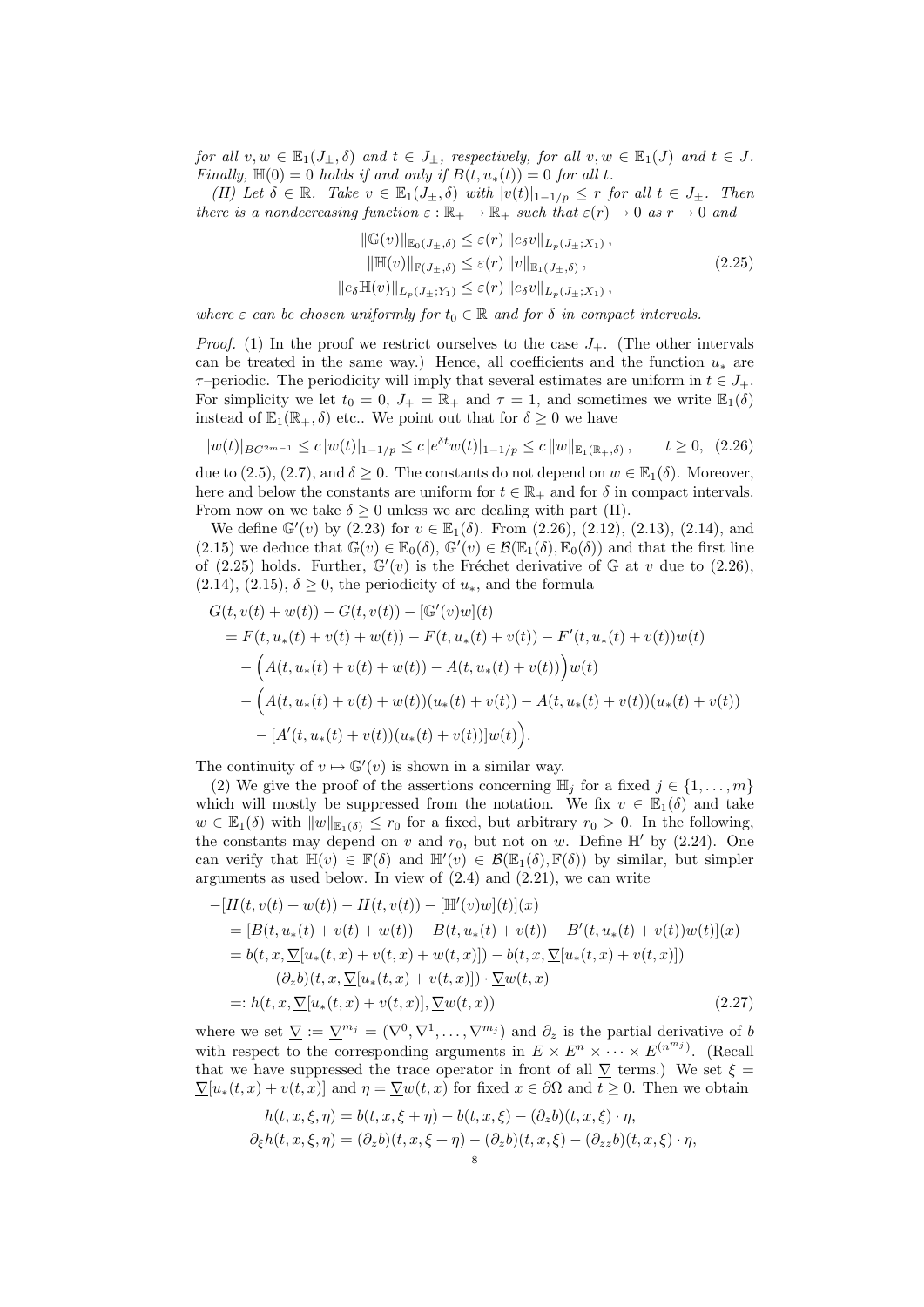$$
\partial_{\eta}h(t, x, \xi, \eta) = (\partial_{z}b)(t, x, \xi + \eta) - (\partial_{z}b)(t, x, \xi),
$$
  
\n
$$
\partial_{t}h(t, x, \xi, \eta) = (\partial_{t}b)(t, x, \xi + \eta) - (\partial_{t}b)(t, x, \xi) - (\partial_{z}\partial_{t}b)(t, x, \xi) \cdot \eta.
$$

Assertion (R) yields

$$
|h(t, x, \xi, \eta)|, |\partial_{\xi}h(t, x, \xi, \eta)| \le \varepsilon(|\eta|) |\eta|, \qquad |\partial_{\eta}h(t, x, \xi, \eta)| \le c |\eta|, \tag{2.28}
$$

$$
|\partial_t h(t, x, \xi, \eta)| \le \varepsilon(|\eta|) |\eta|,\tag{2.29}
$$

$$
|\partial_x h(t, x, \xi, \eta)| \le \varepsilon(|\eta|) |\eta|,\tag{2.30}
$$

where c and  $\varepsilon$  do not depend on x and t and are uniform for  $\xi, \eta$  in bounded sets (using also the periodicity). Thanks to  $(2.26)$  and  $\delta \geq 0$ , we derive from  $(2.28)$  that

$$
e^{\delta t} |H(t, v(t) + w(t)) - H(t, v(t)) - [\mathbb{H}'(v)w](t)|_{Y_0} \le \varepsilon (|w(t)|_Z) |e^{\delta t}w(t)|_Z,
$$
  

$$
||e_{\delta}[\mathbb{H}(v+w) - \mathbb{H}(v) - \mathbb{H}'(v)w]||_{L_p(\mathbb{R}_+;Y_0)} \le \varepsilon (||w||_{\mathbb{E}_1(\delta)}) ||e_{\delta}w||_{L_p(\mathbb{R}_+;X_1)}
$$
(2.31)

where we have set  $Z = BC^{2m-1}$  for a moment. The corresponding inequality for part (II) is shown similarly.

(3) We now consider the estimate involving  $W_p^{\kappa_j}(\mathbb{R}_+; Y_0)$ , cf. (2.9). We fix  $x \in \partial\Omega$ and omit it in the notation. Then we can compute

$$
h(t, \nabla(u_*(t) + v(t)), \nabla w(t)) - h(s, \nabla(u_*(s) + v(s)), \nabla w(s))
$$
\n
$$
= \int_0^1 (\partial_t h)(s + \theta(t - s), \nabla(u_*(s) + v(s)), \nabla w(s)) (t - s) d\theta
$$
\n
$$
+ \int_0^1 (\partial_{\xi} h)(t, \nabla(u_*(s) + v(s)) + \theta[\nabla(u_*(t) + v(t)) - \nabla(u_*(s) + v(s))], \nabla w(s)) d\theta
$$
\n
$$
\cdot \nabla[u_*(t) + v(t) - u_*(s) - v(s))]
$$
\n
$$
+ \int_0^1 (\partial_{\eta} h)(t, \nabla(u_*(t) + v(t)), \nabla w(s) + \theta \nabla(w(t) - w(s))) d\theta \cdot \nabla(w(t) - w(s))
$$
\n(2.32)

for  $t, s \geq 0$ . Set  $\varphi(t) = h(t, \underline{\nabla}(u_*(t) + v(t)), \underline{\nabla}w(t))$  and  $\psi(t) = \underline{\nabla}[u_*(t) + v(t)].$ Then (2.32), (2.29) and (2.28) yield

$$
|\varphi(t) - \varphi(s)|_{Y_0} \le \varepsilon(|w(s)|_{BC^{2m-1}}) |\nabla w(s)|_{Y_0} |t - s|
$$
\n
$$
+ \varepsilon(|w(s)|_{BC^{2m-1}}) |\nabla w(s)|_{\infty} |\psi(t) - \psi(s)|_{Y_0}
$$
\n
$$
+ c(|w(t)|_{BC^{2m-1}} + |w(s)|_{BC^{2m-1}}) |\nabla (w(t) - w(s))|_{Y_0}
$$
\n(2.33)

for all  $t, s \geq 0$ . We put  $I(s) = [s-1, s+1] \cap \mathbb{R}_+$ . Combining (2.33) with Lemma 2.3, (2.31), (2.26), (2.7), (2.11),  $\delta \ge 0$  and the periodicity of  $u_*$ , we derive

$$
[e_{\delta} (\mathbb{H}(v+w) - \mathbb{H}(v) - \mathbb{H}'(v)w)]_{W_{p}^{c}(\mathbb{R}_{+};Y_{0})}^{p} = [e_{\delta}\varphi]_{W_{p}^{c}(\mathbb{R}_{+};Y_{0})}^{p}
$$
  
\n
$$
\leq c ||e_{\delta}\varphi||_{L_{p}(\mathbb{R}_{+};Y_{0})}^{p} + c \int_{0}^{\infty} \int_{I(s)} e^{\delta ps} \frac{|\varphi(t) - \varphi(s)|_{Y_{0}}^{p}}{|t-s|^{1+\kappa p}} dt ds
$$
  
\n
$$
\leq c\varepsilon (||w||_{\mathbb{E}_{1}(\delta)})^{p} \Big[ ||w||_{\mathbb{E}_{1}(\delta)}^{p} + \int_{0}^{\infty} \int_{I(s)} e^{\delta ps} |\nabla w(s)|_{Y_{0}}^{p} \frac{|t-s|^{p}}{|t-s|^{1+\kappa p}} dt ds
$$
  
\n
$$
+ \int_{0}^{\infty} \int_{I(s)} e^{\delta ps} \frac{|\nabla (w(t) - w(s))|_{Y_{0}}^{p}}{|t-s|^{1+\kappa p}} dt ds
$$
  
\n
$$
+ \int_{0}^{\infty} \int_{I(s)} |\nabla w(s)|_{\infty}^{p} e^{\delta ps} \frac{|\psi(t) - \psi(s)|_{Y_{0}}^{p}}{|t-s|^{1+\kappa p}} dt ds \Big]
$$
  
\n
$$
\leq c\varepsilon (||w||_{\mathbb{E}_{1}(\delta)})^{p} \Big[ ||w||_{\mathbb{E}_{1}(\delta)}^{p} + \int_{0}^{\infty} e^{\delta ps} |\nabla w(s)|_{Y_{0}}^{p} ds + ||e_{\delta} \nabla w||_{W_{p}^{\kappa_{j}}(\mathbb{R}_{+};Y_{0})}
$$
  
\n
$$
+ \sum_{n=1}^{\infty} ||e_{\delta}w||_{\mathbb{E}_{1}([n-1,n])}^{p} \int_{n-1}^{n} \int_{I(s)} \frac{|\nabla u_{*}(t) - \nabla u_{*}(s)|_{Y_{0}}^{p}}{|t-s|^{1+\kappa p}} dt ds
$$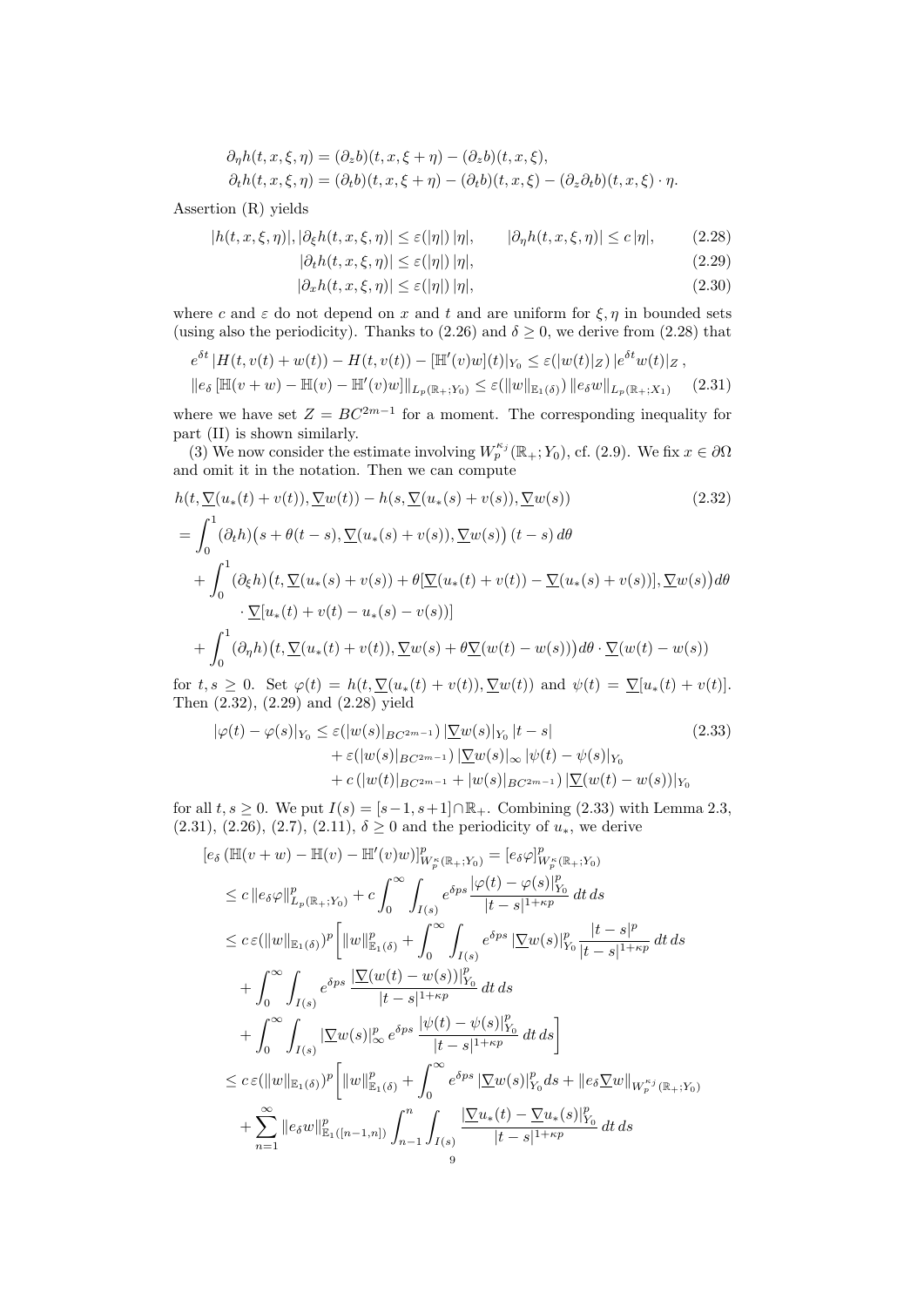+ 
$$
||e_{\delta}w||_{BC(\mathbb{R}_{+};X_{1-1/p})}^p \int_0^\infty \int_{I(s)} e^{\delta ps} \frac{|\nabla v(t) - \nabla v(s)|_{Y_0}^p}{|t-s|^{1+\kappa p}} dt ds
$$
  
\n $\leq c \varepsilon (||w||_{\mathbb{E}_1(\delta)})^p [||w||_{\mathbb{E}_1(\delta)}^p + ||e_{\delta} \nabla w||_{W_p^{\kappa_j}(\mathbb{R}_+;Y_0)}^p + ||w||_{\mathbb{E}_1(\delta)}^p ||u_*||_{\mathbb{E}_1([0,\tau])}^p ]$   
\n $\leq c \varepsilon (||w||_{\mathbb{E}_1(\delta)})^p ||w||_{\mathbb{E}_1(\delta)}^p.$ 

The above estimate and (2.31) show that  $v \mapsto \mathbb{H}_j(v) \in W_p^{\kappa_j}(\mathbb{R}_+; Y_0)$  is differentiable. The corresponding inequality in part (II) is shown in the same way.

(4) We further have to prove inequality (2.31) with  $L_p(\mathbb{R}_+; Y_0)$  replaced by  $L_p(\mathbb{R}_+; Y_1)$ . This can be done essentially as in the autonomous case treated in part (4) of the proof of [11, Proposition 10], using (2.30). By means of a change of coordinates one can reduce the problem to the unit ball K in  $\mathbb{R}^{n-1}$  instead of  $\partial\Omega$ . In the crucial estimate after (69) in [11] one only has to change the term involving  $u_*(t)$ , which we now estimate by

$$
\int_0^{\infty} \varepsilon(|w(t)|_{BC^{2m-1}})^p |e^{\delta t}w(t)|_{BC^{2m-1}}^p \iint_{K^2} \frac{|\nabla u_*(t,y) - \nabla u_*(t,x)|^p}{|y-x|^{n-2+p}} dx dy dt
$$
  
\n
$$
\leq c \varepsilon (||w||_{BC(\mathbb{R}_+;BC^{2m-1})})^p \sum_{n=1}^{\infty} ||e_{\delta} w||_{BC([n-1,n];BC^{2m-1})}^p \int_{n-1}^n |u_*(t)|_1^p dt
$$
  
\n
$$
\leq c \varepsilon (||w||_{\mathbb{E}_1(\delta)})^p \sum_{n=1}^{\infty} ||e_{\delta} w||_{\mathbb{E}_1([n-1,n])}^p \leq c \varepsilon (||w||_{\mathbb{E}_1(\delta)})^p ||w||_{\mathbb{E}_1(\delta)}^p
$$

employing (2.8), (2.7), and the periodicity of  $u_*$ . The corresponding inequality in part (II) is shown in the same way. Finally, the continuity of  $v \mapsto B'(v)$  can be established by similar methods.

For later use we state Corollary 12 in [11] which could also be deduced from the above proposition.

**Corollary 2.5.** Assume that (R) holds. For every  $t \in \mathbb{R}$ , the maping  $u_0 \mapsto B(t, u_0)$ belongs to  $C^1(X_{1-1/p}; Y_{1-1/p})$  with the derivative  $B'(t, u_0)$  given by (2.4).

## 3. Local well–posedness and regularity

We start with the basic local existence and uniqueness result for (2.2). Using Proposition 2.4, the proof follows the lines of the proof of Proposition 13 in [11] and it is therefore omitted.

**Proposition 3.1.** Let  $t_0 \in \mathbb{R}$ . Assume that condition (R) holds and that (E) and (LS) hold at  $t_0$  and a function  $u_0 \in X_{1-1/p}$  satisfying  $B(t_0, u_0) = 0$ . Then there is a number  $T = T(u_0) > 0$  such that the problem (2.2) has a unique solution  $u \in \mathbb{E}_1([t_0, t_0 + T]).$ 

Under the assumptions of Proposition 3.1, let  $t^+(u_0)$  be the supremum of those  $T > 0$  such that (2.2) has a solution  $u \in \mathbb{E}_1([t_0, t_0 + T])$ . Proposition 3.1 implies that  $t^+(u_0) > 0$ . This solution is unique provided that (E) and (LS) hold at t and the function  $u(t)$  for each  $t \in [t_0, t_0 + t^+(u_0))$ . We now establish our main wellposedness result. It says that (2.2) generates a local flow acting on the solution manifolds

$$
\mathcal{M}(t) = \{ w \in X_{1-1/p} : B(t, w) = 0 \}.
$$
\n(3.1)

Moreover, the equation possesses a smoothing effect because of the quasilinear structure of the differential equation. To state this property, we write  $(t - t_0)u$  for the function  $v(t) = (t-t_0)u(t)$  with  $t \geq t_0$ . For given  $u_0 \in X_{1-1/p}$  and  $s \in \mathbb{R}$ , we define the space

$$
X_{1-1/p}^0(s) = \{ z_0 \in X_{1-1/p} : B'(s, u_0)z_0 = 0 \},
$$
  
<sub>10</sub>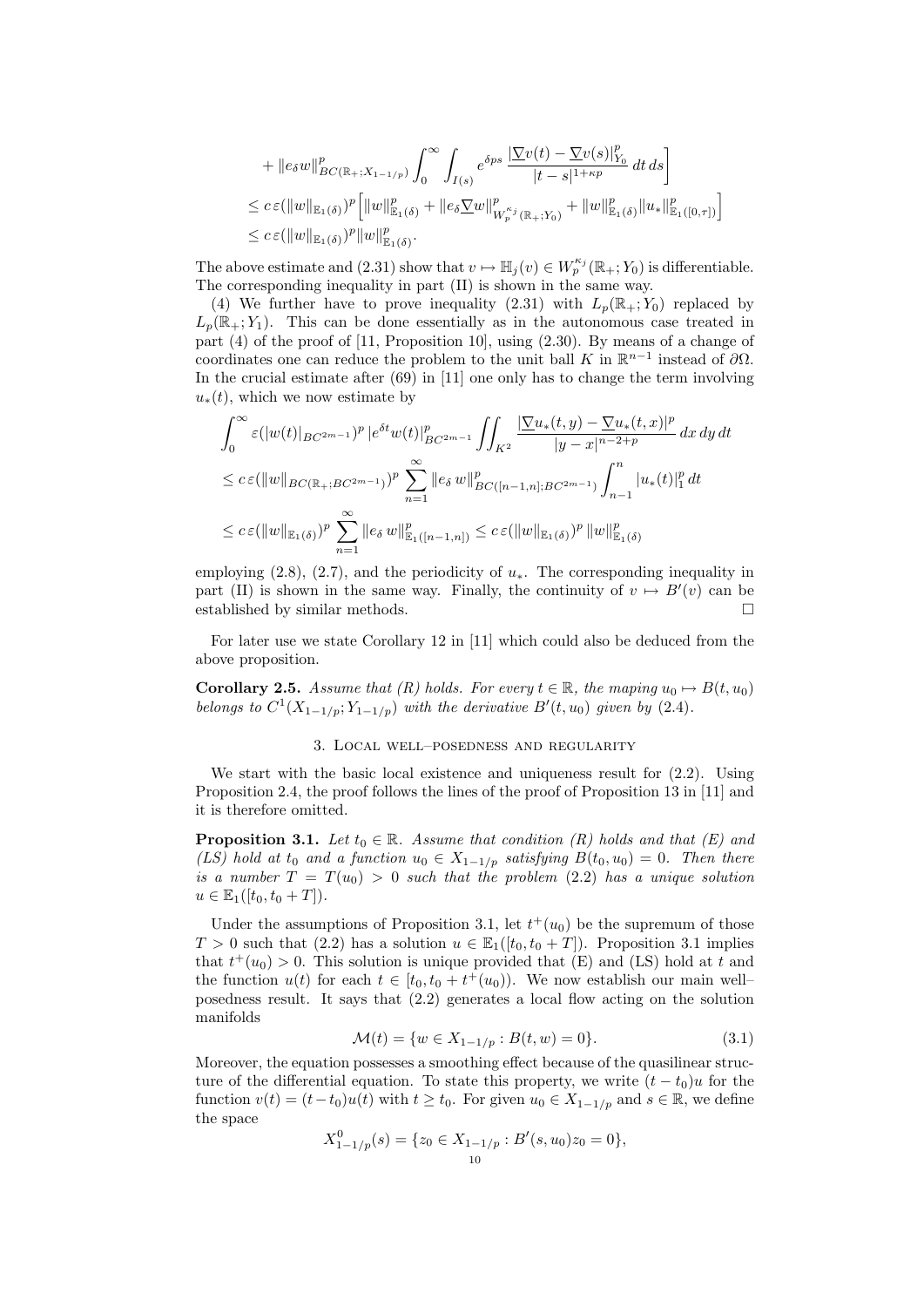which is the tangent space of  $\mathcal{M}(s)$  at  $u_0$  if  $u_0 \in \mathcal{M}(s)$ . Let  $u_0 \in X_{1-1/p}$  satisfy (E) and (LS) at  $s \in \mathbb{R}$ . Proposition 5 of [11] gives the operators

$$
\widehat{\mathcal{N}}(s) \in \mathcal{B}(Y_{1-1/p}, X_{1-1/p}) \quad \text{with} \quad B'(s, u_0)\widehat{\mathcal{N}}(s) = I \tag{3.2}
$$

for each  $s \in \mathbb{R}$ . We can now define the projection  $\mathcal{P}(s) \in \mathcal{B}(X_{1-1/p}, X_{1-1/p}^0(s))$  by

$$
\mathcal{P}(s) = I - \widehat{\mathcal{N}}(s)B'(s, u_0).
$$

**Theorem 3.2.** Let  $t_0 \in \mathbb{R}$ . Assume that condition (R) holds and that (E) and (LS) hold for  $t_0$  at a function  $u_0 \in \mathcal{M}(t_0)$ . Let  $u = u(\cdot; t_0, u_0)$  denote the solution of (2.2), and let (E) and (LS) hold at t and the function  $u(t;t_0, u_0)$  for each  $t \in$  $[t_0, t_0 + t^+(u_0))$ . Let  $T \in (0, t^+(u_0))$  and  $J = [t_0, t_0 + T]$ . Then the following assertions are true.

(a) There is an open ball  $B_{\rho}(u_0)$  in  $X_{1-1/p}$  such that there exists a solution  $w \in \mathbb{E}_1(J)$  of (2.2) for each initial value  $w_0 \in B_\rho(u_0)$  satisfying  $B(t_0, w_0) = 0$ . Moreover, there is an open ball  $W_0$  in  $X_{1-1/p}^0(t_0)$  centered at 0 and a map  $\Phi(\cdot, t_0) \in$  $C^1(W_0; \mathbb{E}_1(J))$  with uniformly bounded derivative and  $\Phi(\cdot, t_0)0 = 0$  such that  $w =$  $u + \Phi(\cdot, t_0)(\mathcal{P}(t_0)(w_0 - u_0)).$ 

(b) We have  $(t - t_0)u \in H_p^1(J; X_1) \cap H_p^2(J; X_0)$ , and thus  $u \in C^1((t_0, t_0 +$  $T]; X_{1-1/p}) \cap C^{2-1/p}((t_0, t_0+T]; X_0) \cap C^{1-1/p}((t_0, t_0+T]; X_1).$ 

(c) Assume in addition that (E) and (LS) hold for each  $u_1 \in \mathcal{M}(t)$  and all  $t \in \mathbb{R}$ . If the number  $t^+(u_0)$  is finite, then  $||u||_{\mathbb{E}_1([t_0,t_0+t^+(u_0)))} = \infty$  and  $u(t)$  does not converge in  $X_{1-1/p}$  as  $t \to t^+(u_0)$ .

*Proof.* Assertion (a) can be shown as part (a) of Theorem 14 in [11], using the new Proposition 2.4. Moreover, (c) is a consequence of a standard argument, see the proof of Theorem 14(c) in [11].

(b) Take numbers  $T > 0$  and  $\epsilon \in (0,1)$  such that u is a solution of  $(2.2)$  on  $[t_0, t_0+T']$  with  $T' = (1+\epsilon)T$ . Let  $\lambda \in (1-\epsilon, 1+\epsilon)$ , and  $u_\lambda(t) = u(\lambda t + t_0)$ . Then  $v = u_{\lambda}$  is the unique solution of the problem

$$
\partial_t v(t) + \lambda A(\lambda t + t_0, v(t))v(t) = \lambda F(\lambda t + t_0, v(t)), \quad \text{on } \Omega, \ t > 0,
$$
  
\n
$$
B(\lambda t + t_0, v(t)) = 0, \quad \text{on } \partial\Omega, \ t \ge 0,
$$
  
\n
$$
v(0) = u_0, \quad \text{on } \Omega,
$$
\n(3.3)

on the time interval [0, T]. We define  $A_*(t)$  and  $B_*(t)$  as in formulas (2.16) but replacing there  $u_*(t)$  by  $u(t + t_0)$ , and we temporarily set  $G(\lambda, t, v) = -\lambda A(\lambda t +$  $t_0, v(t))v(t)+A_*(t)v(t)+\lambda F(\lambda t+t_0, v(t))$  and  $H(\lambda, t, v) = B_*(t)v(t)-B(\lambda t+t_0, v(t))$ for  $t \in [0, T]$  and  $v \in \mathbb{E}_1([0, T])$ . Then the problem  $(3.3)$  is equivalent to

$$
\partial_t v(t) + A_*(t)v(t) = G(\lambda, t, v(t)), \qquad \text{on } \Omega, \quad t > 0,
$$
  
\n
$$
B_*(t)v(t) = H(\lambda, t, v(t)), \qquad \text{on } \partial\Omega, \quad t \ge 0,
$$
  
\n
$$
v(0) = u_0.
$$
\n(3.4)

Observe that the compatibility condition  $H(\lambda, 0, u_0) = B_*(0)u_0$  holds. Let  $\mathbb{G}(\lambda, \cdot)$ and  $\mathbb{H}(\lambda, \cdot)$  be the substitution operators for  $G(\lambda, \cdot)$  and  $H(\lambda, \cdot)$ . We claim that  $\mathbb{G} \in C^1((1-\epsilon, 1+\epsilon) \times \mathbb{E}_1([0,T]); \mathbb{E}_0([0,T]))$  with  $\partial_2 \mathbb{G}(1,u) = 0$  and  $\mathbb{H} \in C^1((1-\epsilon, 1+\epsilon))$  $\epsilon$ )×E<sub>1</sub>([0, T]); F([0, T])) with  $\partial_2\mathbb{H}(1,u) = 0$ . Most of this claim can be established as in the proof of Proposition 2.4. Only the differentiability of  $\lambda \mapsto \mathbb{H}_i(\lambda, v)$  requires new arguments. To check this fact, we work in the framework of the proof of Proposition 2.4. We set  $\xi = \nabla v(t, x)$  for  $t \in [0, T']$  and  $x \in \partial \Omega$  and

$$
h(t, x, \xi) = -[b_j(\mu t + t_0, x, \xi) - b_j(\lambda t + t_0, x, \xi) - (\mu - \lambda)t(\partial_t b_j)(\lambda t + t_0, x, \xi)]
$$
  
for  $\lambda, \mu \in (1 - \epsilon, 1 + \epsilon)$ . Since  $b_j$  is  $C^2$  in  $(t, \xi)$  by  $(R)$ , we obtain

$$
|\partial_t h(t, x, \xi)| \le \varepsilon (|\lambda - \mu|) |\lambda - \mu| \quad \text{and} \quad |\partial_{\xi} h(t, x, \xi)| \le \varepsilon (|\lambda - \mu|) |\lambda - \mu|.
$$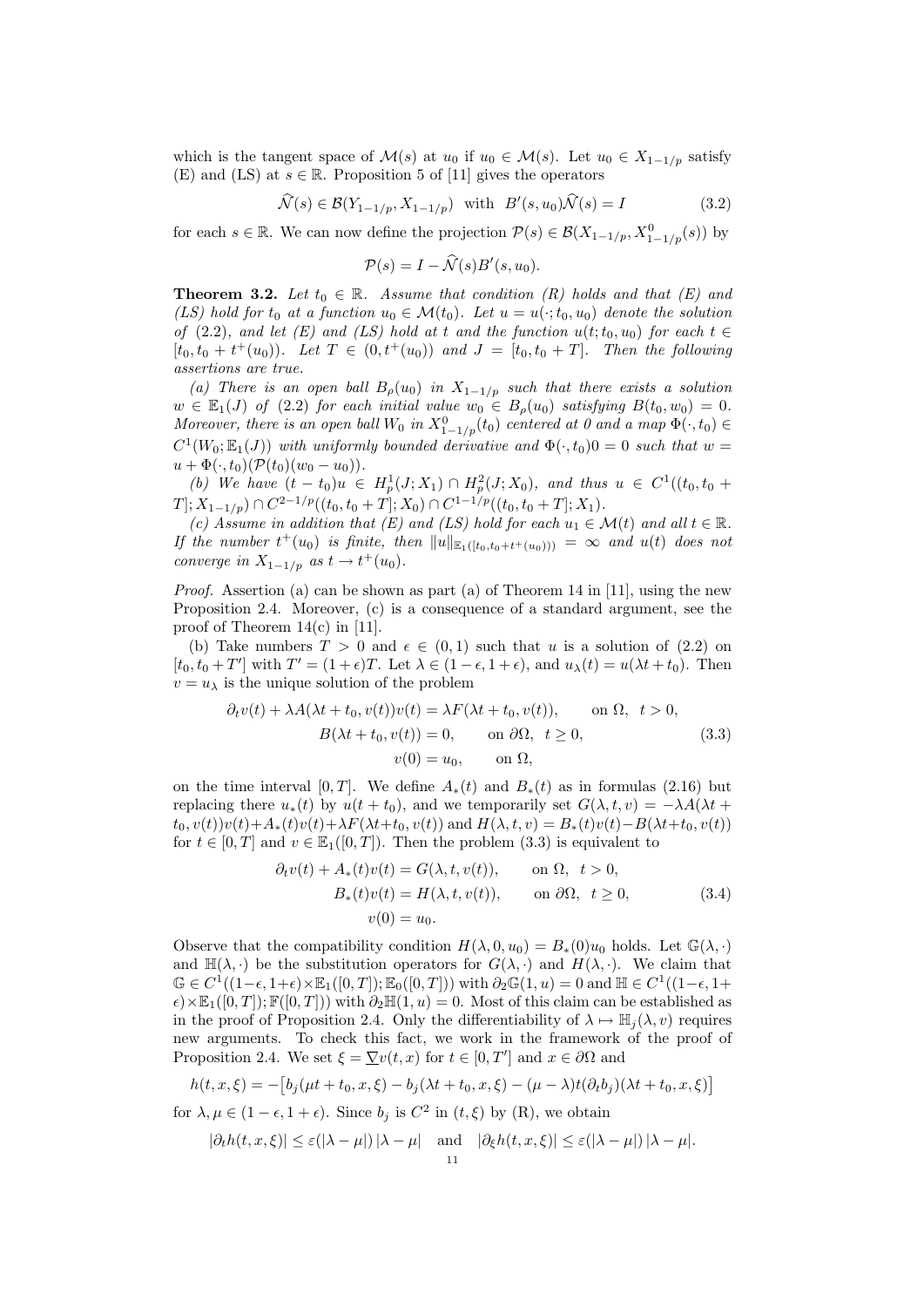Therefore,

$$
|h(t,x,\underline{\nabla} v(t,x))-h(s,x,\underline{\nabla} v(s,x))|\leq \varepsilon(|\lambda-\mu|)\,|\lambda-\mu|\,\big(|t-s|+|\underline{\nabla} v(t,x)-\underline{\nabla} v(s,x)|\big).
$$

Now we can proceed as in part (3) of the proof of Proposition 2.4 to show the required differentiability with respect to  $W_p^{\kappa_j}([0,T]; Y_0)$ . The differentiability in  $L_p(J; Y_1)$  can be deduced as in the proof of Proposition 2.4 using the above definition of h instead of the definition given in (2.27).

The function  $z_0 = u_0 - \hat{N}(t_0)H(\lambda, 0, u_0)$  belongs to  $X_{1-1/p}^0(t_0)$ . Fixing this  $z_0$ , we introduce the map

$$
\mathcal{L}_0: (1 - \epsilon, 1 + \epsilon) \times \mathbb{E}_1([0, T]) \to \mathbb{E}_1([0, T]);
$$
  

$$
\mathcal{L}_0(\lambda, v) = v - S(0, z_0 + \widehat{\mathcal{N}}(t_0) \gamma_0 \mathbb{H}(\lambda, v), \mathbb{G}(\lambda, v), \mathbb{H}(\lambda, v)),
$$

where S is the solution operator of (2.18) for the present operators  $A_*(t)$  and  $B_*(t)$ . Since u solves (2.2), we have  $\mathcal{L}_0(1, u) = 0$ . By the above observations,  $\mathcal{L}_0$  is a  $C^1$ map with  $\partial_2 \mathcal{L}_0(1, u) = I$ .

The implicit function theorem thus yields an  $\epsilon' \in (0, \epsilon)$ , a ball  $\mathbb{B}_{\rho_0}(u)$  in  $\mathbb{E}_1([0, T])$ , and a map  $\Psi \in C^1((1-\epsilon', 1+\epsilon'); \mathbb{E}_1([0,T]))$  such that  $\Psi(1) = u$  and  $\Psi(\lambda)$  solves (3.4) with  $u_0$  replaced by  $u_0(\lambda) := [\Psi(\lambda)](0)$ . We further have

$$
u_0(\lambda) = z_0 + \hat{N}(t_0)H(\lambda, 0, u_0(\lambda)) = u_0 + \hat{N}(t_0)(H(\lambda, 0, u_0(\lambda)) - H(\lambda, 0, u_0)),
$$
  

$$
u_0(\lambda) - u_0 = -\hat{N}(t_0)(B(t_0, u_0(\lambda)) - B(t_0, u_0) - B'(t_0, u_0)(u_0(\lambda) - u_0)).
$$

Therefore (3.2), Corollary 2.5 and (2.7) yield

$$
|u_0(\lambda) - u_0|_{1-1/p} \le c\varepsilon (|u_0(\lambda) - u_0|_{1-1/p}) |u_0(\lambda) - u_0|_{1-1/p}
$$
  

$$
\le c\varepsilon (c ||\Psi(\lambda) - \Psi(1)||_{\mathbb{E}_1}) |u_0(\lambda) - u_0|_{1-1/p}
$$

for constants c and a function  $\varepsilon$  with  $\varepsilon(r) \to 0$  as  $r \to 0$  which do not depend on  $\lambda$ . Decreasing  $\epsilon' > 0$ , we deduce that  $u_0(\lambda) = u_0$ , and thus  $\Psi(\lambda)$  solves (3.3) provided  $|\lambda - 1|$  is sufficiently small. So  $u_{\lambda} = \Psi(\lambda)$  by the uniqueness of (3.3).

As a result,  $u_{\lambda} = \Psi(\lambda) \in \mathbb{E}_1([0,T])$  is continuously differentiable in  $\lambda$  with derivative  $(\frac{d}{d\lambda}u_\lambda)(t) = tu(\lambda t + t_0)$ . Taking  $\lambda = 1$ , we deduce that  $(t - t_0)\partial_t u \in \mathbb{E}_1(J)$ . Consequently,  $\partial_t((t-t_0)u) = (t-t_0)\partial_t u + u \in \mathbb{E}_1(J) \hookrightarrow C(J; X_{1-1/p})$ , and hence  $(t-t_0)u \in H_p^2(J;X_0) \cap H_p^1(J;X_1) \cap C^1(J;X_{1-1/p})$ . Assertion (b) now follows from Sobolev's embedding theorem.

We will need a quantitative version of Theorem  $3.2(b)$ . In order to avoid technical problems, we restrict ourselves to the autonomous setting which is sufficient for our main result Theorem 5.2. So we just recall Theorem A.1 of [12]. We note that the condition (RR) in [12] follows from (R) of our present paper.

**Proposition 3.3.** Assume that conditions (R) holds for maps  $A(t, u) = A(u)$ ,  $F(t, u) = F(u)$  and  $B(t, u) = B(u)$  not depending on time t explicitely. Moreover, let (E) and (LS) hold for a function  $u_0 \in X_{1-1/p}$  with  $B(u_0) = 0$ . Let u denote the solution of (2.2) with  $t_0 = 0$ , and let (E) and (LS) hold at the function  $u(t)$  for each  $t \in J = [0, T]$ , where  $T \in (0, t^+(u_0))$  is fixed. Then there exists a  $\rho > 0$  such that for each initial value  $v_0 \in X_{1-1/p}$  with  $B(v_0) = 0$  and  $|v_0 - u_0|_{1-1/p} < \rho$  the solution v of  $(2.2)$  with intial condition  $v(0) = v_0$  satisfies

$$
||t(v – u)||_{H_p^1(J;X_1)} + ||t(v – u)||_{H_p^2(J;X_0)} \leq c |v_0 – u_0|_{1-1/p},
$$

with a uniform constant c for such  $v_0$ .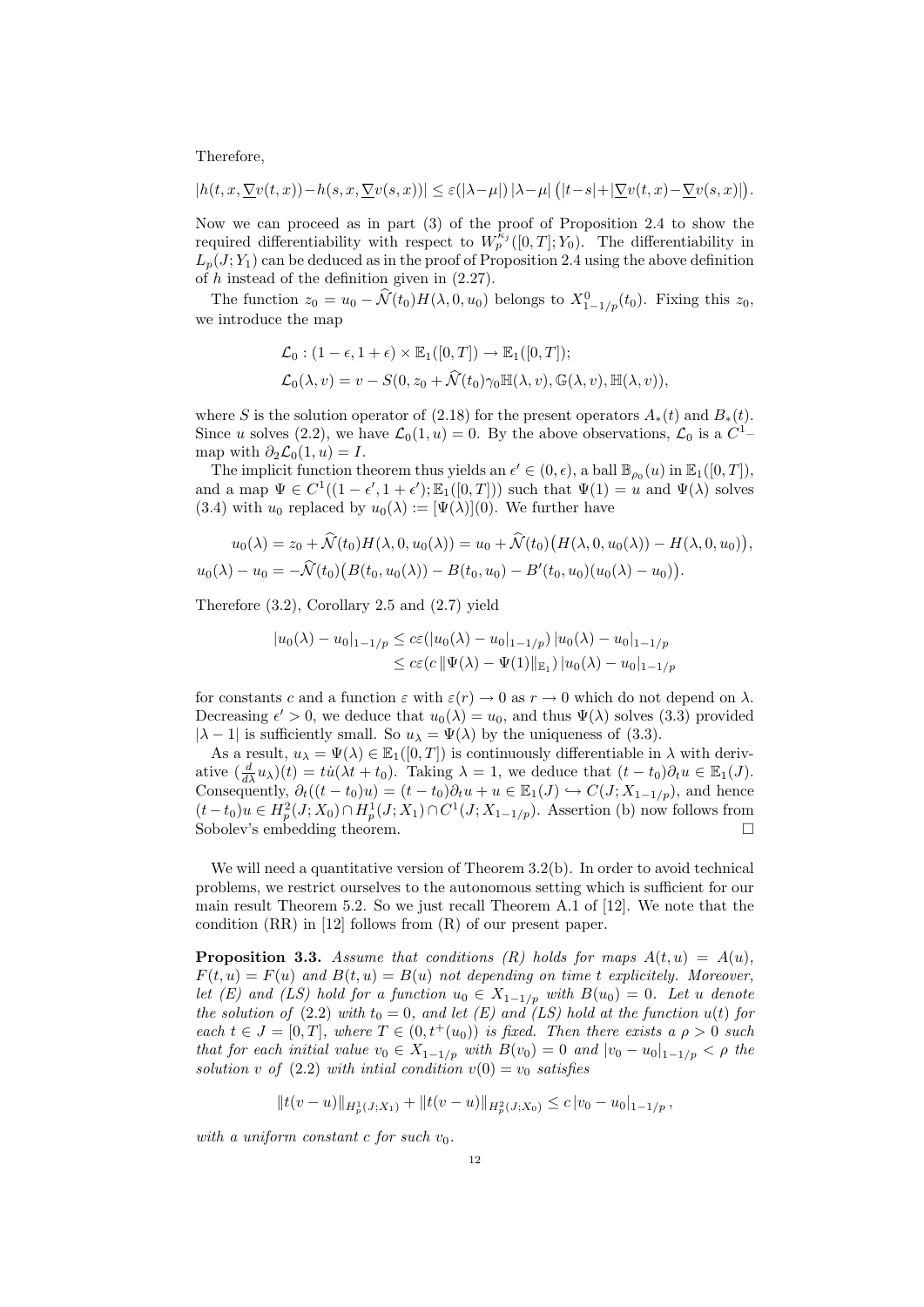#### 4. Linearization at a periodic solution

In our main results we study the qualitative behavior of (2.2) near a periodic solution  $u_*$  based on exponential splittings of the linearization

$$
\partial_t v(t) + A_*(t)v(t) = g(t) \quad \text{on } \Omega, \quad t > t_0,
$$
  
\n
$$
B_{j*}(t)v(t) = h_j(t) \quad \text{on } \partial\Omega, \quad t \ge t_0, \quad j \in \{1, ..., m\}, \quad (4.1)
$$
  
\n
$$
v(t_0) = v_0, \quad \text{on } \Omega.
$$

of  $(2.2)$  along  $u_*$ . Here we work under the following hypothesis.

**Hypothesis 4.1.** Conditions (R) and (P) are true, (2.2) has a  $\tau$ -periodic solution  $u_*,$  and (E) and (LS) hold at t and  $u_*(t)$  for each  $t \in [0, \tau]$ .

As a preparation we have to establish several results on the non-autonomous problem (4.1), which are of independent interest. Here and below we assume that Hypothesis 4.1 holds and that the operators  $A_*(t)$  and  $B_*(t)$  are defined by (2.16) for the given  $\tau$ –periodic solution  $u_*$ . Observe that Theorem 3.2(b) implies the crucial regularity property

$$
u_* \in C^{1-1/p}([0,\tau];X_1) \cap C^1([0,\tau];X_{1-1/p}) \cap C^{2-1/p}([0,\tau];X_0). \tag{4.2}
$$

As Proposition 4.6 below indicates, we have to modify the boundary operator  $B_{j*}(t)$  and the corresponding nonlinearity  $H_j(t, v)$  in the case that  $m_j = 0$ .

**Remark 4.2.** In the above situation, if  $m_j = 0$  for some  $j \in \{1, \ldots, m\}$ , then the boundary condition  $b_j(t, x, u_*(t, x) + v(x)) = 0$  in (2.2) holds on  $\partial\Omega$  if and only if

$$
\partial_z b_j(t, x, u_*(t, x))v(x) = \partial_z b_j(t, x, u_*(t, x))v(x) - b_j(t, x, u_*(t, x) + v(x)) \tag{4.3}
$$

for all  $x \in \partial\Omega$ , where  $t \in \mathbb{R}$  and  $v \in X_{1-1/p}$ . The corresponding boundary condition in (LS) is given by

$$
\partial_z b_j(t, x, u_*(t, x))\varphi(0) = 0. \tag{4.4}
$$

Due to Remark 1 in [11] (see also [3] and [5]), the Lopatinskii-Shapiro condition (LS) is equivalent to the surjectivity of a certain linear map  $\mathbb{B}(t,x)P(t,x): \mathbb{C}^{2mN} \to$  $\mathbb{C}^{mN}$ . Here,  $P(t, x)$  is a projection on  $\mathbb{C}^{2mN}$  (called  $P_+(b, \sigma)$  at the end of Section 6.1 in [5]) and  $\mathbb{B}(t, x) = (\mathbb{B}_1(t, x), \dots, \mathbb{B}_m(t, x))$  is given by  $N \times 2mN$  matrices  $\mathbb{B}_k(t, x)$ with  $\mathbb{B}_j(t,x) = (\partial_z b_j(t,x,u_*(t,x)), 0, \ldots, 0)$ . Hence, if  $\partial_z b_i(t,x,u_*(t,x))$  were not surjective for some  $t \in [0, \tau]$  and  $x \in \partial\Omega$ , then (LS) would be wrong. The matrices  $\partial_z b_i(t, x, u_*(t, x))$  are thus invertible, and the inverses  $[\partial_z b_i(t, x, u_*(t, x))]^{-1}$  are uniformly bounded for  $t \in \mathbb{R}$  and  $x \in \partial\Omega$  by the compactness of  $[0, \tau] \times \partial\Omega$ . As a result, the boundary condition (4.3) is equivalent to the equation

$$
v(x) = v(x) - [\partial_z b_j(t, x, u_*(t, x))]^{-1} b_j(t, x, u_*(t, x) + v(x)), \quad x \in \partial\Omega,
$$

and the initial condition (4.4) in (LS) is equivalent to  $\varphi(0) = 0$  on  $\partial\Omega$ . We thus redefine  $B_{i*}(t)$  and  $H_i(t, v)$  in the case of  $m_i = 0$  by setting

$$
B_{j*}(t) = \gamma
$$
 and  $H_j(t, v) = \gamma v - [\partial_z b_j(t, \cdot, u_*(t))]^{-1} b_j(t, \cdot, u_*(t) + v).$  (4.5)

We note that the maps in (4.5) satisfy the same mapping properties as the maps from (2.16) and (2.21) for  $m_i = 0$ . This can be seen as in Proposition 2.4 since the function  $\tilde{h}(t, x, \xi, \eta) := [\partial_z b_i(t, x, u_*(t, x))]^{-1} h(t, x, \xi, \eta)$  fulfills the same estimates  $(2.28)$ ,  $(2.29)$  and  $(2.30)$  as the function h defined by  $(2.27)$ . These modifications are used below without further notice.  $\Diamond$ 

We start with Hölder properties of the operators  $A_*(t)$  and  $B_*(t)$ .

Lemma 4.3. Let Hypothesis 4.1 hold. Then there is a constant c such that

$$
|(A_*(t) - A_*(s))v|_0 \le c |t - s| |v|_1,
$$
\n(4.6)

$$
|(B_*(t) - B_*(s))v|_{Y_1} \le c |t - s| |v|_1 + c |t - s|^{1 - \frac{1}{p}} |v|_{1 - 1/p}
$$
\n
$$
(4.7)
$$

for all  $t, s \in \mathbb{R}$  and  $v \in X_1$ .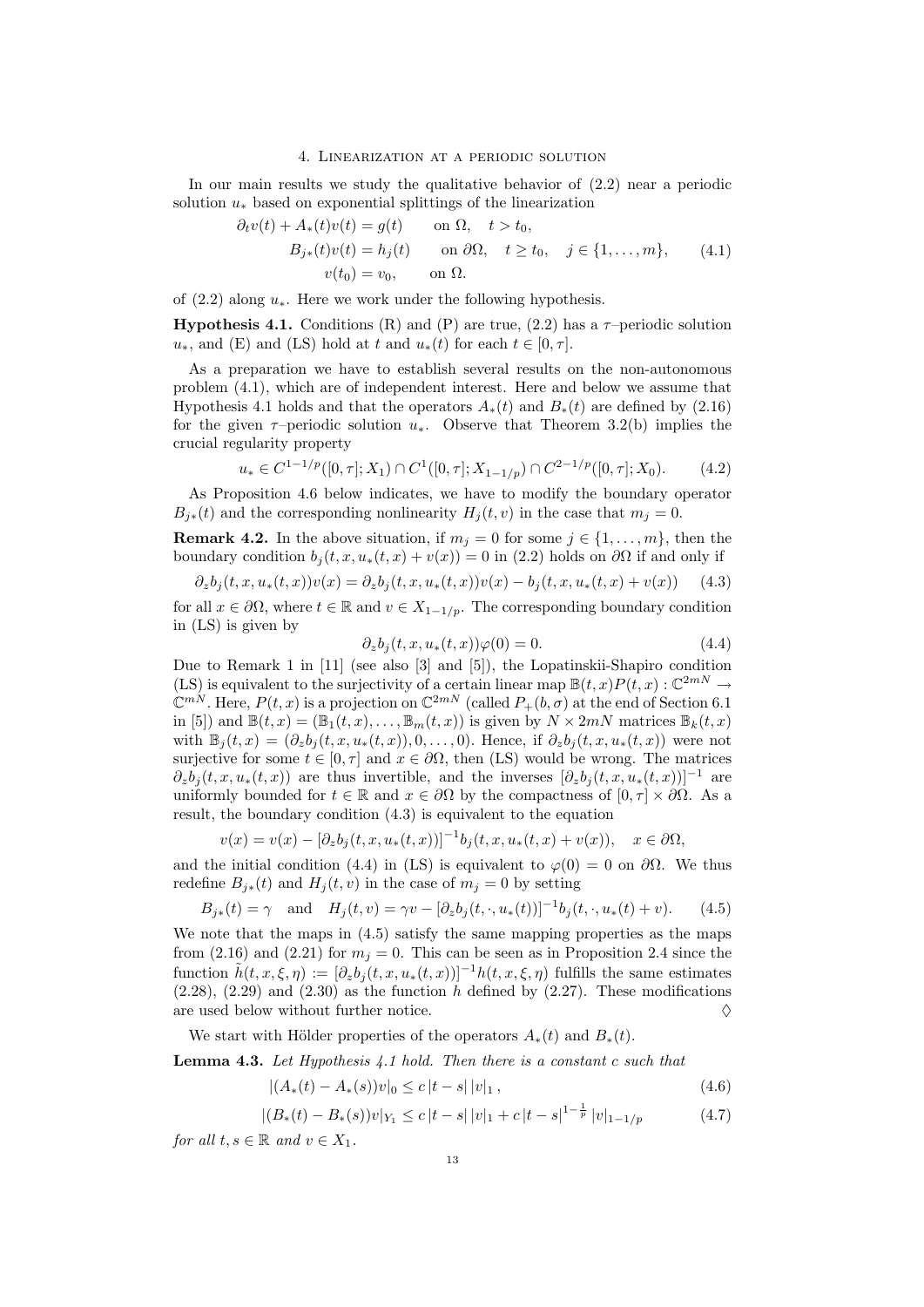*Proof.* Recall the definition of  $A_*(t)$  and  $B_*(t)$  in (2.16), (2.4) and Remark 4.2. The first inequality easily follows from (4.2) and the assumptions (R) and (P). (The  $C^2$ -condition in (R) for  $a_{\alpha}$  and f is used here for the lower terms.) Let  $t, s \in \mathbb{R}$  and  $v \in X_1$ . The constants in the following estimates do not depend on t, s or v. Observe that (4.7) trivially holds if  $m_j = 0$  since then  $B_i(t) = \gamma$  for all t by Remark 4.2. So we can assume that  $m_j > 0$ . We further have

$$
|(B_*(t)-B_*(s))v|_{Y_1}\leq \sum_{j=1,m_j>0}^m\sum_{k=0}^{m_j}\sum_{|\beta|=k}|(b_{j\beta}^*(t)-b_{j\beta}^*(s))D^{\beta}v|_{Y_{j1}}.
$$

Let  $|\beta| \le m_j$ . Using (2.6), (2.5) and (2.8), we obtain

$$
\begin{split} |(b_{j\beta}^{*}(t)-b_{j\beta}^{*}(s))D^{\beta}v|_{Y_{j1}}&\leq c\left|\nabla^{2m-m_{j}-1}\left[(b_{j\beta}^{*}(t)-b_{j\beta}^{*}(s))D^{\beta}v\right]\right|_{W_{p}^{1-\frac{1}{p}}(\partial\Omega)^{N}}\\ &\leq c\sum_{l=0}^{2m-m_{j}-1}\left|\nabla^{l}(b_{j\beta}^{*}(t)-b_{j\beta}^{*}(s))\nabla^{2m-1-l}v\right|_{W_{p}^{1-\frac{1}{p}}(\partial\Omega)^{N}}\\ &\leq c\sum_{l=0}^{2m-m_{j}-1}\left(\left|b_{j\beta}^{*}(t)-b_{j\beta}^{*}(s)\right|_{W_{p}^{l+1-\frac{1}{p}}(\partial\Omega)^{N}}|v|_{BC^{2m-1-l}(\overline{\Omega})^{N}}\\ &\quad+|b_{j\beta}^{*}(t)-b_{j\beta}^{*}(s)\right|_{BC^{l}(\partial\Omega)^{N}}|v|_{W_{p}^{2m-l-\frac{1}{p}}(\partial\Omega)^{N}}\right)\\ &\leq c\sum_{l=0}^{2m-m_{j}-1}\left(|b_{j\beta}^{*}(t)-b_{j\beta}^{*}(s)\right|_{W_{p}^{l+1-\frac{1}{p}}(\partial\Omega)^{N}}|v|_{1-1/p}+|t-s|\left|v\right|_{1}\right),\end{split}
$$

where  $b_{j\beta}^*$  is given by (2.17). For the final Lipschitz estimate we also employed (R), (4.2), and formula (4.9) below with  $[\cdot]_{1-1/p}$  replaced by  $|\cdot|_{\infty}$ . It remains to show

$$
d(t,s) := [b_{j\beta}^*(t) - b_{j\beta}^*(s)]_{W_p^{l+1-\frac{1}{p}}(\partial\Omega)^N} \le c|t-s|^{1-\frac{1}{p}} \tag{4.8}
$$

for every  $|\beta| \leq m_j$ ,  $l \leq 2m-m_j-1$  and  $j \in \{1,\ldots,m\}$ . In the following we restrict ourselves to the highest order case  $l = 2m - m_j - 1$ . By differentiation, one sees that  $d(t, s)$  is less than a linear combination of terms of the form

$$
D(t,s) := \left[\partial_x^{\lambda} \partial_z^{\mu} \partial_{\beta} b_j(t,\cdot,\nabla_j^{m_j} u_*(t)) \cdot \partial_x^{\nu} \nabla_j^{m_j} u_*(t)\right] - \partial_x^{\lambda} \partial_z^{\mu} \partial_{\beta} b_j(s,\cdot,\nabla_j^{m_j} u_*(s)) \cdot \partial_x^{\nu} \nabla_j^{m_j} u_*(s))\Big]_{1-1/p}
$$
(4.9)

for multi indeces  $\lambda$ ,  $\mu$  and  $\nu$  with  $|\lambda + \mu| \leq 2m - m_j - 1$  and  $|\nu| \leq 2m - m_j - 1$ . Here and below we write  $[w]_{1-1/p}$  instead of  $[w]_{W_p^{1-1/p}(\partial\Omega)^N}$ , and we have used the fact that this expression dominates the norm of  $W_p^{1-1/p}(\partial\Omega)^N$ . Setting

$$
b^{\bullet}(t) = \partial_x^{\lambda} \partial_z^{\mu} \partial_{\beta} b_j(t, \cdot, \underline{\nabla}^{m_j} u_*(t)) \text{ and } u^{\bullet}_*(t) = \partial_x^{\nu} \underline{\nabla}^{m_j} u_*(t),
$$

we can thus estimate

$$
D(t,s) \leq [(b^{\bullet}(t) - b^{\bullet}(s)) \cdot u^{\bullet}_{*}(t)]_{1-1/p} + [b^{\bullet}(s) \cdot (u^{\bullet}_{*}(t) - u^{\bullet}_{*}(s))]_{1-1/p}
$$
  
\n
$$
\leq c [b^{\bullet}(t) - b^{\bullet}(s)]_{1-1/p} ||u_{*}||_{BC([0,\tau];X_{1})} + c \sup_{0 \leq r \leq \tau} [b^{\bullet}(r)]_{1-1/p} ||u^{\bullet}_{*}(t) - u^{\bullet}_{*}(s)||_{1}
$$
  
\n
$$
\leq c [b^{\bullet}(t) - b^{\bullet}(s)]_{1-1/p} + c |t - s|^{1-1/p} \sup_{0 \leq r \leq \tau} [b^{\bullet}(r)]_{1-1/p},
$$

thanks  $(2.6)$ ,  $(2.8)$ ,  $(4.2)$  and the periodicity of the coefficients. We next establish the Hölder property

$$
[b^{\bullet}(t) - b^{\bullet}(s)]_{1-1/p} \le c |t - s|^{1-1/p}
$$
\n(4.10)

which then implies (4.8) and thus (4.7).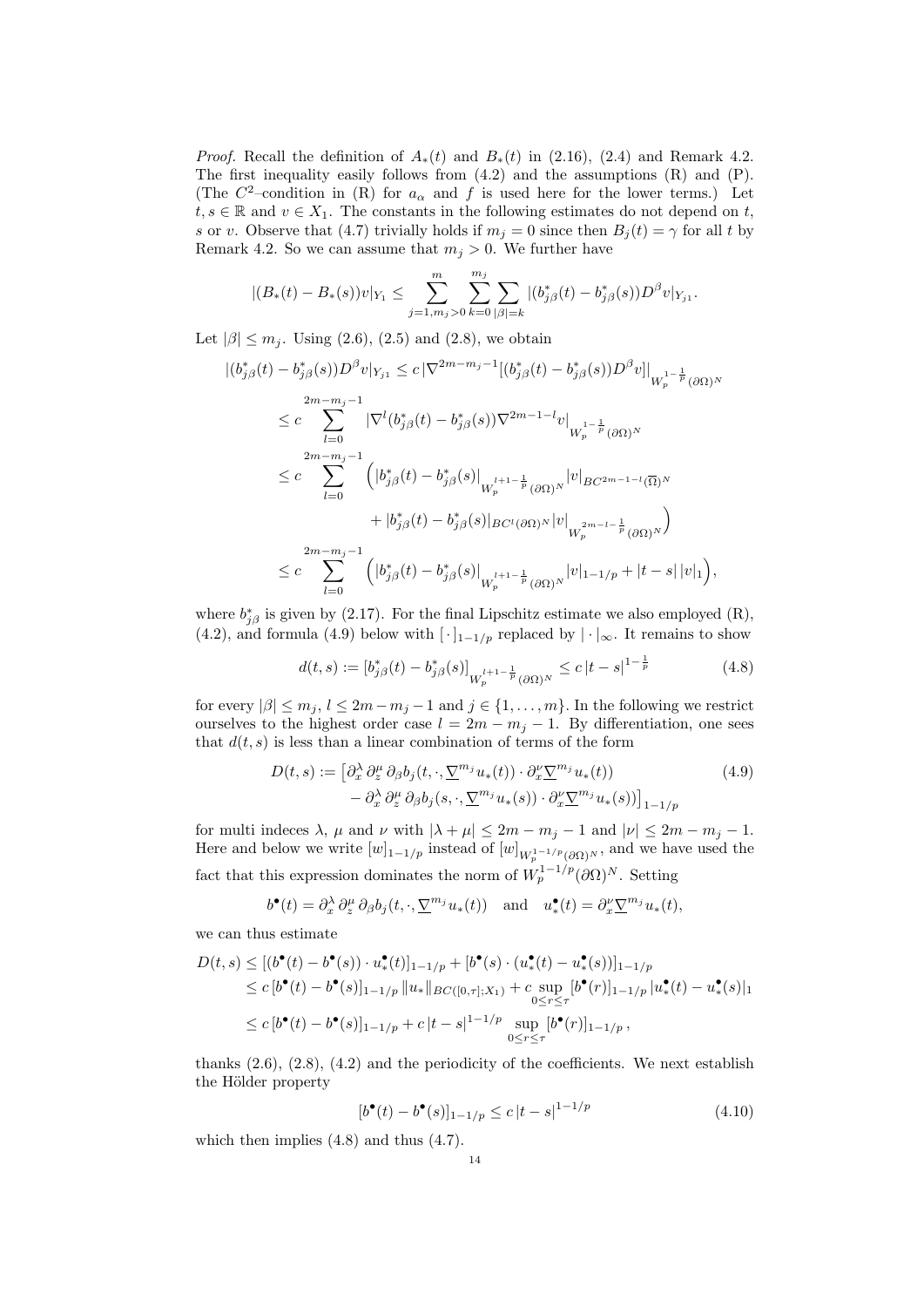To prove (4.10), we can restrict ourselves to the case that  $\partial\Omega$  is the unit ball K in  $\mathbb{R}^{n-1}$  by means of a change of coordinates. We set  $u^{\circ} = \underline{\nabla}^{m_j} u_*$  and  $b^{\circ} = \partial_x^{\lambda} \partial_z^{\mu} \partial_{\beta} b_j$ with  $|\lambda + \mu| = 2m - m_j - 1$ . For  $x, y \in K$ , we have

$$
b^{\circ}(t, y, u^{\circ}(t, y)) - b^{\circ}(s, y, u^{\circ}(s, y)) - (b^{\circ}(t, x, u^{\circ}(t, x)) - b^{\circ}(s, x, u^{\circ}(s, x)))
$$
  
= 
$$
\int_0^1 \left( \partial_2 b^{\circ}(t, x + \theta(y - x), u^{\circ}(t, y)) - \partial_2 b^{\circ}(s, x + \theta(y - x), u^{\circ}(s, y)) \right) (y - x) d\theta
$$
  
+ 
$$
b^{\circ}(t, x, u^{\circ}(t, y)) - b^{\circ}(t, x, u^{\circ}(t, x)) - (b^{\circ}(s, x, u^{\circ}(s, y)) - b^{\circ}(s, x, u^{\circ}(s, x))).
$$

In the above equation we denote the integral term by  $S_1$  and the last line by S<sub>2</sub>. Observe that  $u^{\circ} \in C^{1}([0,\tau]; BC(\overline{\Omega})^{N})$  by (2.5) and (4.2). This property and assumption (R) yield

$$
\iint_{K^2} \frac{|S_1|_{Y_0}^p}{|y - x|^{n-2+p}} dy dx \le c |t - s|^p \iint_{K^2} \frac{|y - x|^p}{|y - x|^{n-2+p}} dy dx \le c |t - s|^p. \tag{4.11}
$$

Here and below we use that  $b_j \in C^{2m-m_j+2}$  due to (R). We rewrite the term  $S_2$  as

$$
S_2 = \int_0^1 \partial_z b^\circ(t, x, u^\circ(t, x) + \theta(u^\circ(t, y) - u^\circ(t, x))) \cdot [u^\circ(t, y) - u^\circ(t, x)] d\theta
$$
  

$$
- \int_0^1 \partial_z b^\circ(s, x, u^\circ(s, x) + \theta(u^\circ(s, y) - u^\circ(s, x))) \cdot [u^\circ(s, y) - u^\circ(s, x)] d\theta
$$
  

$$
= \int_0^1 \partial_z b^\circ(t, x, u^\circ(t, x) + \theta(u^\circ(t, y) - u^\circ(t, x))) \qquad (4.12)
$$

$$
\cdot \left[ (u^{\circ}(t, y) - u^{\circ}(s, y)) - (u^{\circ}(t, x) - u^{\circ}(s, x)) \right] d\theta
$$
  
+ 
$$
\int_0^1 \left[ \partial_z b^{\circ}(t, x, u^{\circ}(t, x) + \theta(u^{\circ}(t, y) - u^{\circ}(t, x))) \right] ds
$$
  
2.2<sup>8</sup>(t, x, u<sup>8</sup>(t, x)) +  $\theta(u^{\circ}(t, y) - u^{\circ}(t, x)))$  [1.8<sup>8</sup>(t, x)] d\theta

$$
- \partial_z b^{\circ}(s, x, u^{\circ}(s, x) + \theta(u^{\circ}(s, y) - u^{\circ}(s, x))) \Big] \cdot [u^{\circ}(s, y) - u^{\circ}(s, x)] d\theta.
$$

Using again  $(R)$ ,  $(2.8)$  and  $(4.2)$ , we estimate

$$
\iint_{K^2} \frac{|(4.12)|^p}{|y - x|^{n - 2 + p}} dy dx \le c [u^{\circ}(t) - u^{\circ}(s)]_{1 - 1/p}
$$
  

$$
\le c |u_*(t) - u_*(s)|_1 \le c |t - s|^{1 - \frac{1}{p}}.
$$
 (4.14)

Similarly, we obtain

$$
\iint_{K^2} \frac{|(4.13)|^p}{|y-x|^{n-2+p}} \, dy \, dx \le c \, |t-s|^{1-\frac{1}{p}} \left[ u^\circ(s) \right]_{1-1/p}^p \le c \, |t-s|^{1-\frac{1}{p}}. \tag{4.15}
$$

Combining  $(4.11)$ ,  $(4.14)$  and  $(4.15)$ , we conclude that  $(4.10)$  holds.

Assuming Hypothesis 4.1, we define  $A_0(t) = A_*(t) |\ker(B_*(t))|$  for each  $t \in \mathbb{R}$ ; i.e.,  $A_0(t)u = A_*(t)u, \quad u \in D(A_0(t)) = \{u \in X_1 : B_{i*}(t)u = 0, \ i = 1, \ldots, m\}.$  (4.16)

We show that these operators satisfy the Acquistapace–Terreni conditions from [1] and [2] (which we discuss below): There are constants  $\omega \in \mathbb{R}, \phi \in (\pi/2, \pi), K > 0$ and  $\mu, \nu \in (0, 1]$  such that  $\mu + \nu > 1$  and

$$
\lambda \in \rho(A_0(t) + \omega), \qquad \left\| (\lambda + \omega + A_0(t))^{-1} \right\| \le \frac{K}{1 + |\lambda|}, \tag{4.17}
$$

$$
||(A_0(t) + \omega)(\lambda + \omega + A_0(t))^{-1} [(\omega + A_0(t))^{-1} - (\omega + A_0(s))^{-1}]|| \leq K \frac{|t - s|^{\mu}}{|\lambda - \omega|^{\nu}}
$$
(4.18)

for all  $t, s \in \mathbb{R}$  and  $\lambda \in \mathbb{C} \setminus \{0\}$  with  $|\arg(\lambda)| \leq \phi$ .

In Theorem 8.2 of [5] (see also the references therein) it has been proved that the operator  $-A_0(t)$  is sectorial on  $X_0$  for each  $t \in \mathbb{R}$ . We show in the next lemma that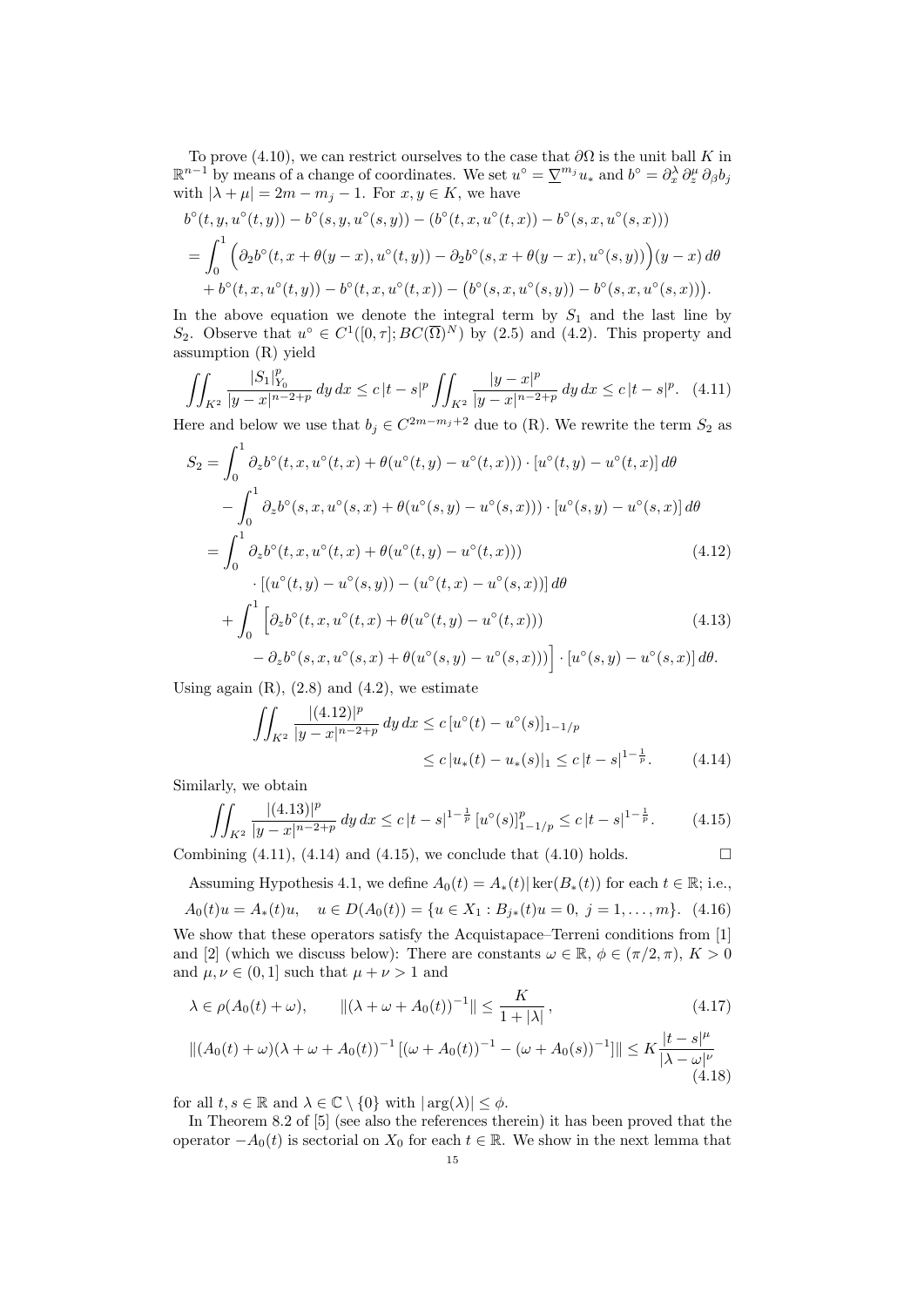the corresponding constants can be chosen uniformly in  $t$ , so that  $(4.17)$  holds. In this context we also establish the uniformity of various maximal regularity estimates.

**Lemma 4.4.** Assume that Hypothesis 4.1 holds. Let  $t_0 \in \mathbb{R}, T > 0, g \in \mathbb{E}_0(\mathbb{R})$  and  $h \in \mathbb{F}(\mathbb{R})$ . Then the following assertions are true.

(a) Let  $v_0 \in X_{1-1/p}$  with  $B_*(t_0)v_0 = h(t_0)$ . There is a unique solution  $v \in$  $\mathbb{E}_1([0,T])$  of the problem

$$
\partial_t v(t) + A_*(t + t_0)v(t) = g(t + t_0), \qquad on \ \Omega, \ t \in (0, T],
$$
  
\n
$$
B_*(t + t_0)v(t) = h(t + t_0), \qquad on \ \partial\Omega, \ t \in [0, T],
$$
  
\n
$$
v(0) = v_0, \qquad on \ \Omega.
$$

We have a constant  $c > 0$  independent of  $t_0 \in \mathbb{R}$  and  $v_0$ , g, h such that

$$
||v||_{\mathbb{E}_1([0,T])} \le c (|v_0|_{1-1/p} + ||g||_{\mathbb{E}_0([t_0,t_0+T])} + ||h||_{\mathbb{F}([t_0,t_0+T])}). \tag{4.19}
$$

(b) In Theorem 2.1 the constant  $c_1$  in the maximal regularity estimate (2.19) can be chosen to be independent of  $t_0 \in \mathbb{R}$ .

(c) Let  $s \in \mathbb{R}$  and  $v_0 \in X_{1-1/p}$  with  $B_*(s)v_0 = h(0)$ . There is a unique solution  $v \in \mathbb{E}_1([0,T])$  of the autonomous problem

$$
\partial_t v(t) + A_*(s)v(t) = g(t), \qquad on \ \Omega, \ t \in (0, T],
$$
  
\n
$$
B_*(s)v(t) = h(t), \qquad on \ \partial\Omega, \ t \in [0, T],
$$
  
\n
$$
v(0) = v_0, \qquad on \ \Omega.
$$
\n(4.20)

It satisfies the estimate (4.19) with  $t_0 = 0$  and a constant not depending on  $s \in \mathbb{R}$ or on  $v_0$ ,  $g$ ,  $h$ .

(d) Condition (4.17) holds.

(e) Let  $s \in \mathbb{R}$  and  $\mu \geq \omega$ , where  $\omega$  is given by (4.17), see assertion (d). There is a unique solution  $v \in \mathbb{E}_1(\mathbb{R}_-)$  of the autonomous problem

$$
\partial_t v(t) + (\mu + A_*(s))v(t) = g(t), \qquad on \ \Omega, \ t \le 0,
$$
  

$$
B_*(s)v(t) = h(t), \qquad on \ \partial\Omega, \ t \le 0.
$$

It satisfies the estimate (4.19) on the interval  $\mathbb{R}_{-}$  (with  $v_0 = 0$ ) and a constant not depending on  $s \in \mathbb{R}$  or on g, h.

*Proof.* 1) We fix  $t_0 \in \mathbb{R}$ , take  $s \in \mathbb{R}$ , and assume that  $B_*(t_0 + s)v_0 = h(t_0 + s)$ . We put  $J = [0, T]$ . Let u be the solution of the problem

$$
\partial_t u(t) + A_*(t + t_0 + s)u(t) = g(t + t_0 + s), \quad \text{on } \Omega, t \in (0, T],
$$
  
\n
$$
B_*(t + t_0 + s)u(t) = h(t + t_0 + s), \quad \text{on } \partial\Omega, t \in [0, T],
$$
  
\n
$$
u(0) = v_0, \quad \text{on } \Omega.
$$

We rewrite this system as

$$
\partial_t u(t) + A_*(t + t_0)u(t) = g(t + t_0 + s) + A_*(t + t_0)u(t) - A_*(t + t_0 + s)u(t),
$$
  
\n
$$
B_*(t + t_0)u(t) = h(t + t_0 + s) + B_*(t + t_0)u(t) - B_*(t + t_0 + s)u(t),
$$
  
\n
$$
u(0) = v_0.
$$

Since the compatibility condition  $B_*(t_0)v_0 = h(t_0 + s) + B_*(t_0)u(0) - B_*(t_0 + s)u(0)$ holds, Theorem 2.1 yields

$$
||u||_{\mathbb{E}_1([0,T])} \leq c(T,t_0) (|v_0|_{1-1/p} + ||g||_{\mathbb{E}_0([t_0+s,t_0+s+T])} + ||h||_{\mathbb{F}([t_0+s,t_0+s+T])}
$$
  
+ 
$$
||(A_*(\cdot + t_0) - A_*(\cdot + t_0+s))u(\cdot)||_{\mathbb{E}_0(J)}
$$
  
+ 
$$
||(B_*(\cdot + t_0+s) - B_*(\cdot + t_0))u(\cdot)||_{\mathbb{F}(J)}).
$$

Here and below the constants do not depend on s. Lemma 4.3 implies that

$$
\|(A_*(\cdot+t_0)-A_*(\cdot+t_0+s))u(\cdot)\|_{\mathbb{E}_0(J)} \leq c|s| \|u\|_{L_p(J;X_1)} \leq c|s| \|u\|_{\mathbb{E}_1(J)}
$$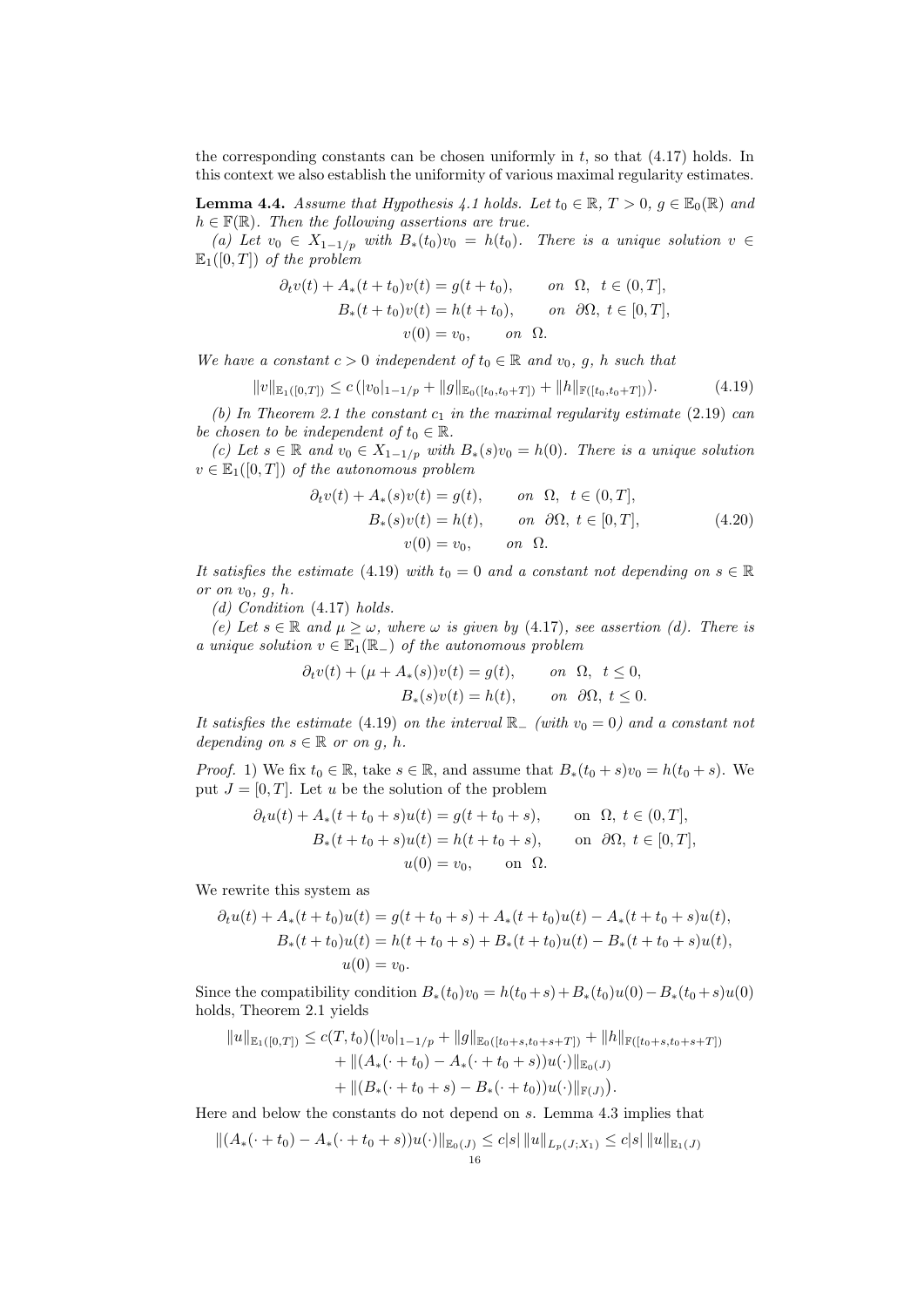$$
||(B_{*}(\cdot+t_{0}+s)-B_{*}(\cdot+t_{0}))u(\cdot)||_{L_{p}(J;Y_{1})}\leq c|s|^{1-\frac{1}{p}}||u||_{L_{p}(J;X_{1})}\leq c|s|^{1-\frac{1}{p}}||u||_{\mathbb{E}_{1}(J)}.
$$

We observe that the coefficients of  $B_*$  belong to  $C^1(\mathbb{R}; C(\partial \Omega)^N)$  due to  $(\mathbb{R})$  and (4.2). In the following calculations we fix an index  $j \in \{1, \ldots, m\}$  and omit it from the notation partly. As (2.6), we can estimate

$$
\begin{split} &\|(B_*(\cdot+t_0+s)-B_*(\cdot+t_0))u(\cdot)\|_{W_p^\kappa(J;Y_0)}\\ &\leq c\sum_{k=0}^{m_j}\sum_{|\beta|=k}\|(b_\beta^*(\cdot+t_0+s)-b_\beta^*(\cdot+t_0))D^\beta u(\cdot)\|_{W_p^\kappa(J;Y_0)}\\ &\leq c\sum_{k=0}^{m_j}\sum_{|\beta|=k}\|(b_\beta^*(\cdot+t_0+s)-b_\beta^*(\cdot+t_0))\|_{W_p^\kappa(J;C(\partial\Omega)^N)}\|D^\beta u(\cdot)\|_{W_p^\kappa(J;Y_0)}\\ &\leq c\varepsilon(s)\|u\|_{\mathbb{E}_1(J)}, \end{split}
$$

where  $b_{j\beta}^*$  is given by (2.17) and we also used (2.11) and the fact that translations are strongly continuous on  $W_p^{\kappa}(J; C(\partial \Omega)^N)$ . We further set  $J_s = [t_0 + s, t_0 + s + T]$ . Combining the above inequalities, we can fix a  $\delta(t_0, T) > 0$  such that

$$
||u||_{\mathbb{E}_1(J)} \le c(T, t_0) (|v_0|_{1-1/p} + ||g||_{\mathbb{E}_0(J_s)} + ||h||_{\mathbb{F}(J_s)}) + \frac{1}{2} ||u||_{\mathbb{E}_1(J)},
$$
  

$$
||u||_{\mathbb{E}_1(J)} \le 2c(T, t_0) (|v_0|_{1-1/p} + ||g||_{\mathbb{E}_0(J_s)} + ||h||_{\mathbb{F}(J_s)}).
$$

for all  $|s| \leq \delta(t_0, T)$ . Assertion (a) now follows from a compactness argument and the periodicity of the coefficients and of  $u_*$ .

2) We derive assertion (b) from (a) by a translation. Assertion (c) is a special case of (a). Following the proof of Proposition 1.2 of [17] and using (c), one can verify assertion (d), see also [8, Theorem 2.2]. The last assertion is a consequence of Proposition 9 in [11] (with  $Q = 0$ ), where the uniformity of the constants can be proved by the arguments given in part 1).  $\Box$ 

The following lemma deals with the solution operator of an auxiliary stationary problem which is used below to show condition (4.18), for instance.

**Lemma 4.5.** Assume that Hypothesis 4.1 holds. Let  $t \in \mathbb{R}$ ,  $\psi = (\psi_1, \dots, \psi_m) \in Y_1$ , and  $\lambda \geq 1$ . Let  $\omega$  be given by (4.17), see Lemma 4.4(d). Then there is a unique solution  $\mathcal{N}_{\lambda+\omega}(t)\psi := u \in X_1$  of the elliptic boundary value problem

$$
(\lambda + \omega + A_*(t))u = 0 \qquad on \ \Omega,
$$
  
\n
$$
B_{j*}(t)u = \psi_j \qquad on \ \partial\Omega, \quad j \in \{1, ..., m\}.
$$
\n(4.21)

We further have

$$
\|\mathcal{N}_{\omega}(t)\|_{\mathcal{B}(Y_1, X_0)} \le c \quad \text{and} \quad \|\mathcal{N}_{\lambda+\omega}(t)\|_{\mathcal{B}(Y_1, X_0)} \le c\lambda^{\kappa-1},\tag{4.22}
$$

where  $\kappa := \max_{j=1,\dots,m} \kappa_j$  and the constant c does not depend on  $\lambda \geq 1$  or  $t \in \mathbb{R}$ .

*Proof.* The existence of  $\mathcal{N}_{\omega+\lambda}(t)$  was shown in Proposition 5 in [11] for  $\lambda \geq 0$ . It remains to check the inequality (4.22). Set  $g_j = e_\lambda \psi_j$ , where  $e_\lambda(t) = e^{\lambda t}$  and  $\lambda > 0$ . Lemma 4.4(e) gives a unique solution  $v_{\lambda} \in \mathbb{E}_1(\mathbb{R}_-)$  of the autonomous system

$$
\partial_t v_{\lambda}(t) + (A_*(s) + \omega) v_{\lambda}(t) = 0 \quad \text{on } \Omega, \quad t \le 0,
$$
  
\n
$$
B_{j*}(s) v_{\lambda}(t) = g_j(t) \quad \text{on } \partial\Omega, \quad t \le 0, \quad j \in \{1, ..., m\}
$$
 (4.23)

satisfying the estimate

$$
||v_{\lambda}||_{\mathbb{E}_{1}(\mathbb{R}_{-})} \leq c \sum_{j=1}^{m} ||e_{\lambda} \psi_{j}||_{\mathbb{F}_{j}(\mathbb{R}_{-})}.
$$
\n(4.24)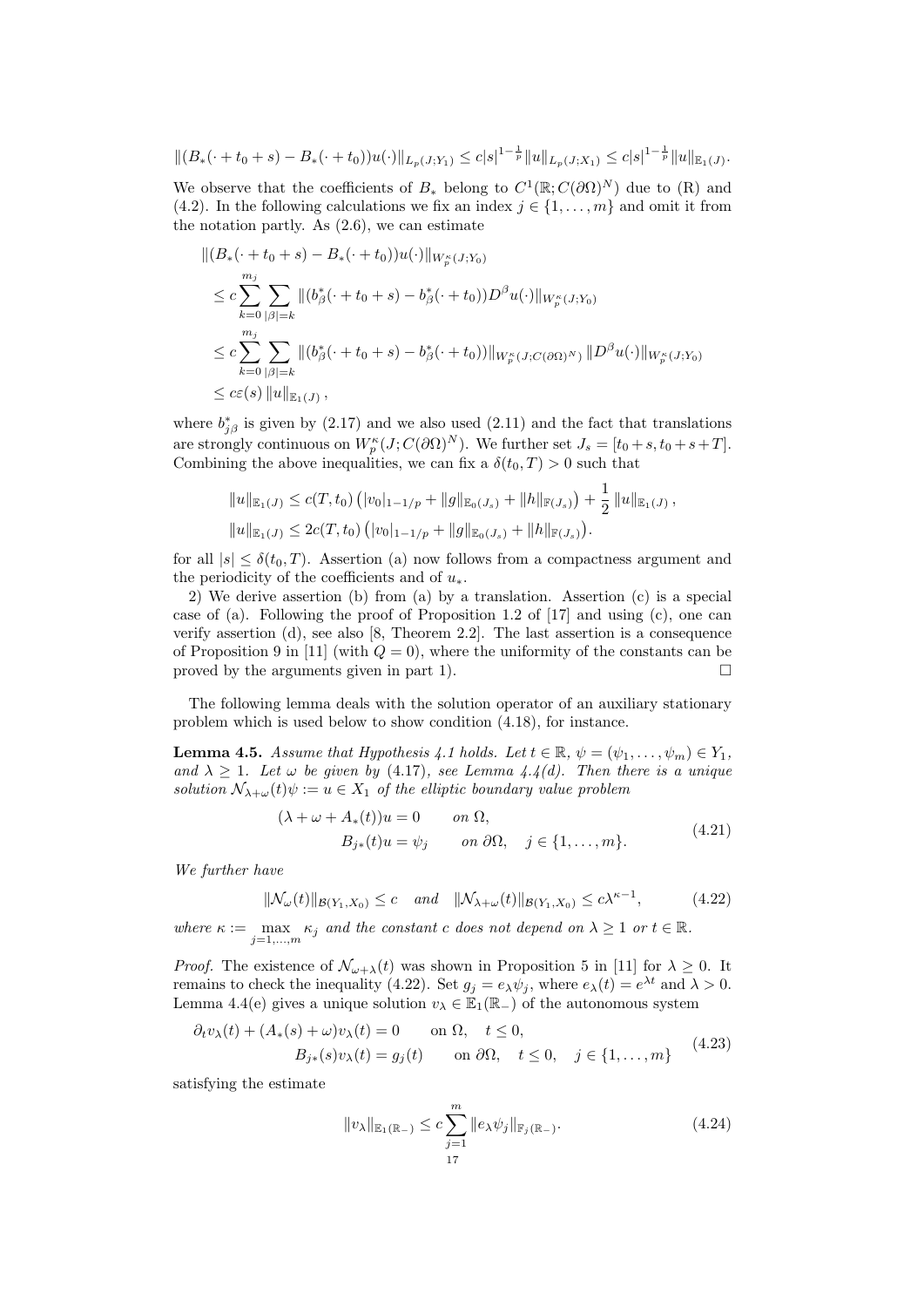where (here and below) c does not depend on  $s \in \mathbb{R}$ ,  $\lambda \geq 1$  or  $\psi \in Y_1$ . Hence, the function  $u_{\lambda} := e_{-\lambda}v_{\lambda}$  solves

$$
\partial_t u_{\lambda}(t) + (A_*(s) + \lambda + \omega)u_{\lambda}(t) = 0 \quad \text{on } \Omega, \quad t \le 0,
$$
  
\n
$$
B_{j*}(s)u_{\lambda}(t) = \psi_j \quad \text{on } \partial\Omega, \quad t \le 0, \quad j \in \{1, ..., m\}. \tag{4.25}
$$

Clearly, also  $u_\lambda(\cdot + \sigma)$  is a solution of (4.25) for each  $\sigma \leq 0$ , so that  $e_\lambda u_\lambda(\cdot + \sigma) \in$  $\mathbb{E}_1(\mathbb{R}_-)$  is a solution of (4.23) for the inhomogeneity  $g \in \mathbb{F}(\mathbb{R}_-)$ . Since the solutions of (4.23) in  $\mathbb{E}_1(\mathbb{R}_-)$  are unique, we obtain  $e_\lambda u_\lambda(\cdot + \sigma) = v_\lambda = e_\lambda u_\lambda$  which yields  $u_{\lambda}(\sigma) = u_{\lambda}(0) =: u_{\lambda}^{0}$  for every  $\sigma \leq 0$ . So (4.25) leads to  $u_{\lambda}^{0} = \mathcal{N}_{\lambda+\omega}(s)\psi$ . Inequality (4.24) further implies

$$
||e_{\lambda}u_{\lambda}||_{\mathbb{E}_{1}(\mathbb{R}_{-})}\leq c\sum_{j=1}^{m}||e_{\lambda}\psi_{j}||_{\mathbb{F}_{j}(\mathbb{R}_{-})}\leq c\sum_{j=1}^{m}(\lambda^{-\frac{1}{p}}|\psi_{j}|_{Y_{j1}}+\lambda^{\kappa_{j}-\frac{1}{p}}|\psi_{j}|_{Y_{0}})
$$

for  $\lambda > 0$ . (One can estimate the norm of  $e_{\lambda} \psi_j$  in  $W_p^{\kappa_j}(\mathbb{R}_-; Y_0)$  by interpolation.) We conclude that

$$
\lambda^{-\frac{1}{p}}|u_{\lambda}^{0}|_{1} + \lambda^{1-\frac{1}{p}}|u_{\lambda}^{0}|_{0} \leq c \sum_{j=1}^{m} (\lambda^{-\frac{1}{p}}|\psi_{j}|_{Y_{j1}} + \lambda^{\kappa_{j}-\frac{1}{p}}|\psi_{j}|_{Y_{0}}),
$$
  

$$
|\mathcal{N}_{\lambda+\omega}(s)\psi|_{1} \leq c \sum_{j=1}^{m} (|\psi_{j}|_{Y_{j1}} + \lambda^{\kappa_{j}}|\psi_{j}|_{Y_{0}}),
$$
 (4.26)

$$
|\mathcal{N}_{\lambda+\omega}(s)\psi|_{0} \leq c \sum_{j=1}^{m} \lambda^{\kappa_{j}-1} (|\psi_{j}|_{Y_{j1}} + |\psi_{j}|_{Y_{0}}) \leq c\lambda^{\kappa-1} |\psi|_{Y_{1}}, \qquad (4.27)
$$

using  $\lambda \geq 1$  in (4.27). So the second part of (4.22) has been shown. Finally, noting that the constants do not depend on  $\lambda$  we can let  $\lambda \to 0$  in the first inequality in  $(4.26)$  obtaining the first part of  $(4.22)$ .

The above lemmas now enable us to establish the second Acquistapace and Terreni condition (4.18).

**Proposition 4.6.** Assume that Hypothesis 4.1 holds. Then the operators  $A_0(t)$ ,  $t \in \mathbb{R}$ , satisfy (4.18) with  $\mu = 1 - \frac{1}{p}$  and  $\nu = 1 - \overline{\kappa}$ , where  $\overline{\kappa} := max\{\kappa_j; m_j >$  $0, j = 1, \ldots, m$  and  $0 := \max \emptyset$ . Moreover, the graph norms of  $A_0(t), t \in \mathbb{R}$ , are uniformly equivalent with  $|\cdot|_1$ .

*Proof.* Let  $\omega \geq 0$  be given by (4.17), see Lemma 4.4(d). Take  $\lambda \geq 1$ . For  $t, s \in \mathbb{R}$ and  $\varphi \in X_0$ , we set

$$
v = -(\omega + A_0(s))^{-1} \varphi
$$
 and  $u = (\lambda + \omega + A_0(t))^{-1} (\lambda + \omega + A_0(s)) v$ .

We then obtain

$$
u - v = -(A_0(t) + \omega)(\lambda + \omega + A_0(t))^{-1} [(\omega + A_0(t))^{-1} - (\omega + A_0(s))^{-1}] \varphi, \tag{4.28}
$$
  
and this function solves the problem

$$
(\lambda + \omega)(u - v) + A_*(t)(u - v) = (A_*(s) - A_*(t))v \quad \text{on } \Omega
$$
  

$$
B_*(t)(u - v) = (B_*(s) - B_*(t))v, \quad \text{on } \partial\Omega.
$$

Since  $\lambda + \omega + A_0(t)$  is invertible, there is only one solution of this problem; and it is easy to check that it is given by

$$
u - v = (\lambda + \omega + A_0(t))^{-1} (A_*(s) - A_*(t)) v + \mathcal{N}_{\lambda + \omega}(t) (B_*(s) - B_*(t)) v.
$$

Estimates (4.17) and (4.27) and Remark 4.2 thus yield

$$
|u - v|_0 \le \frac{c}{1 + \lambda} |(A_*(t) - A_*(s))v|_0 + c \sum_{j=1, m_j > 0}^{m} \lambda^{\kappa_j - 1} |(B_{j*}(t) - B_{j*}(s))v|_{Y_{j1}}
$$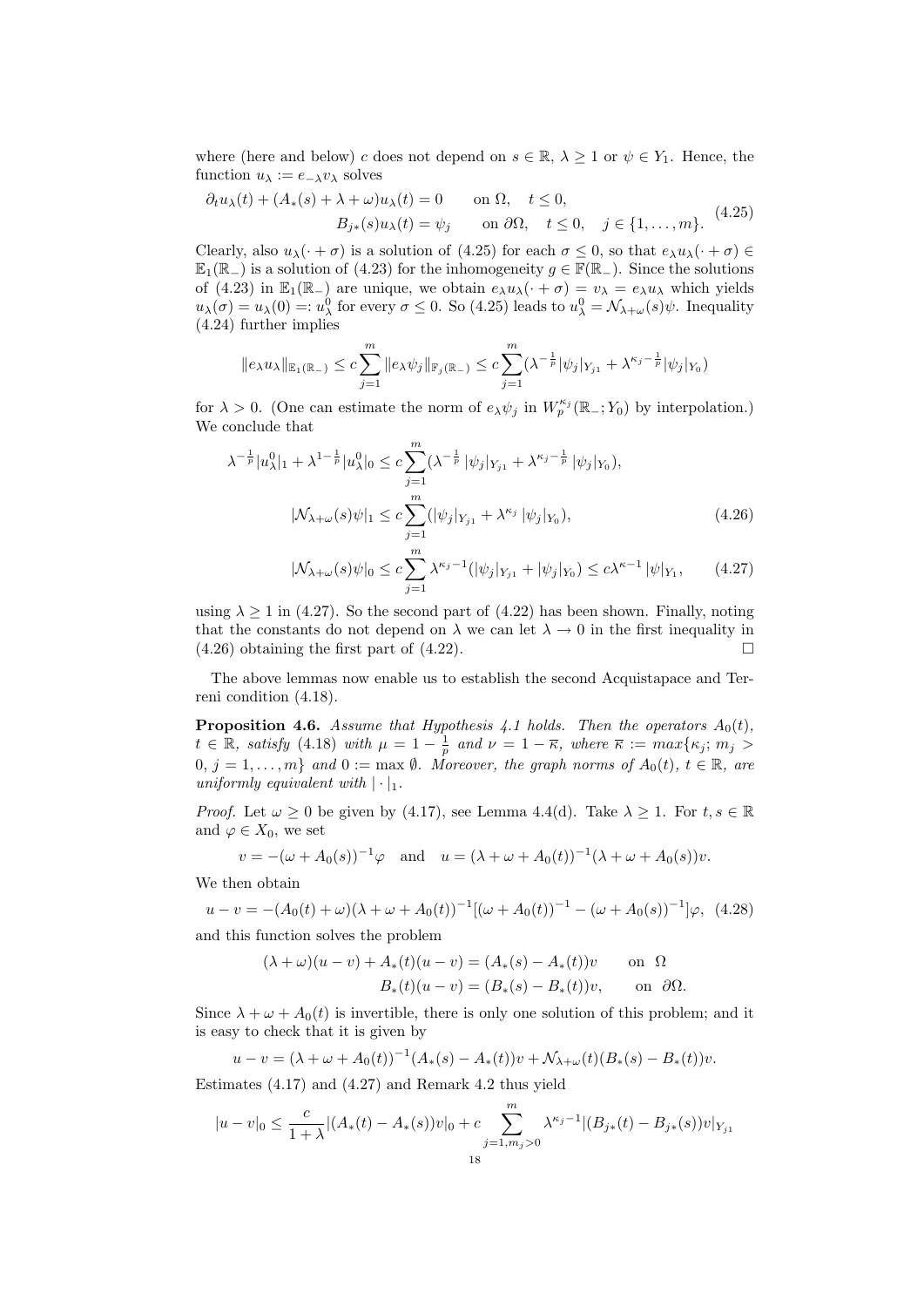$$
\leq c\lambda^{\overline{\kappa}-1}\big( |(A_*(t)-A_*(s))v|_0+\sum_{j=1,m_j>0}^m|(B_{j*}(t)-B_{j*}(s))v|_{Y_{j1}}\big).
$$

Here and below, the constants c do not depend on t, s,  $\varphi$  or  $\lambda$ . Using Lemma 4.3 and  $v = -(\omega + A_0(s))^{-1}\varphi$ , one deduces

$$
|u - v|_0 \le c\lambda^{\overline{\kappa}-1} \left( |t - s|^{1 - \frac{1}{p}} |(\omega + A_0(s))^{-1} \varphi|_{1 - \frac{1}{p}} + |t - s| \left| (\omega + A_0(s))^{-1} \varphi|_1 \right| \right). \tag{4.29}
$$

This inequality and the embedding  $(X_0, \text{dom}(A_0(s)))_{1-\frac{1}{p},p} \hookrightarrow X_{1-1/p}$  imply that

$$
|u - v|_0 \le c\lambda^{\overline{\kappa}-1}|t - s|^{1 - \frac{1}{p}}|\varphi|_0
$$

for  $|t - s| \leq \tau$ , and by periodicity for all  $t, s \in \mathbb{R}$ . In view of (4.28), we have shown (4.18) with  $\mu = 1 - \frac{1}{p}$  and  $\nu = 1 - \overline{\kappa}$ . By straightforward calculations one can extend this estimate to  $\lambda \in \Sigma_{\phi}$ . Observe that  $\mu + \nu > 1$  due to (2.1).

To verify the last assertion, we consider the multiplication operator  $u \mapsto$  $A_0(\cdot)u(\cdot)$  on  $BC(\mathbb{R};X_0)$  with domain dom $(A_0(\cdot)) = \{u \in BC(\mathbb{R};X_0) : u(t) \in$ dom $(A_0(t))$  for all  $t \in \mathbb{R}, A_0(\cdot)u(\cdot) \in BC(\mathbb{R}; X_0)$ . This operator is closed since it has the bounded resolvent  $(\omega + A_0(\cdot))^{-1}$  due to (4.17) and (4.18). Moreover, we have  $|A_0(t)u(t)|_0 \le c |u(t)|_1$  for a constant  $c > 0$  and all  $t \in \mathbb{R}$  and  $u \in \text{dom}(A_0(\cdot)).$ Finally, it is easy to see that  $dom(A_0(\cdot))$  is closed in  $BC(\mathbb{R}; X_1)$ , using again the uniform boundedness of  $(\omega + A_0(\cdot))^{-1}$  in  $X_0$ . The open mapping theorem now implies the last assertion.  $\Box$ 

Thanks to (4.17) and (4.18), the operator family  $A_0(\cdot)$  generates an evolution family  $U(t, s)$ ,  $t \geq s$ ,  $t, s \in \mathbb{R}$ , on  $X_0$ . More precisely, for  $t > s$ , the map  $(t, s) \mapsto U(t, s) \in \mathcal{B}(X)$  is continuous and continuously differentiable in t,  $U(t, s)X \subset \text{dom}(A_0(t))$ , and  $\partial_t U(t, s) = -A_0(t)U(t, s)$ . Moreover,  $(t, s) \mapsto$  $U(t, s)$  is strongly continuous for  $t \geq s$ ,  $U(t, s)U(s, r) = U(t, r)$  and  $U(t, t) = I$ for all  $t \geq s \geq r$ , and the function  $u = U(\cdot, s)x$  is the unique solution in  $C([s,\infty), X_0) \cap C^1((s,\infty), X_0)$  with  $u(t) \in \text{dom}(A_0(t))$  for all  $t > s$  of the problem

$$
u'(t) + A_0(t)u(t) = 0, \quad t > s, \qquad u(s) = x,
$$
\n(4.30)

for every  $s \in \mathbb{R}$  and  $x \in X_0$ . These facts have been established in [1] and [2], see also [4], [21]. Since  $A_0(t + \tau) = A_0(t)$  for all  $t \in \mathbb{R}$  and the period  $\tau > 0$  from Hypothesis 4.1, the periodicity of the evolution family (i.e.,  $U(t+\tau, s+\tau) = U(t, s)$ ) for all  $t > s$ ) follows from the uniqueness of (4.30).

We further introduce the inter/extrapolation spaces for  $A_0(s)$  for  $s \in \mathbb{R}$ . By  $X_{-1}^s$ we denote the *extrapolation space* for  $A_0(s)$ ; that is, the completion of  $X_0$  with respect to the norm  $|u_0|_{-1}^s = |(\omega + A_0(s))^{-1}u_0|_0$ . We can extend  $-A_0(s)$  to an operator  $-A_{-1}(s): X_0 \to X_{-1}^s$  generating an analytic semigroup  $e^{-tA_{-1}(s)}$  on  $X_{-1}^s$ which extends  $e^{-tA_0(s)}$ . We point out that  $A_*(s)u \neq A_{-1}(s)u$  if  $u \in X_1 \setminus \text{dom}(A_0(s))$ due to (4.42) below. For  $\alpha \in (0,1)$ , we use the continuous interpolation spaces

$$
X_{\alpha}^{s} = (X_0, \text{dom}(A_0(s)))_{s,\infty}^{0} \quad \text{and} \quad X_{\alpha-1}^{s} = (X_{-1}^{s}, X_0)_{s,\infty}^{0}
$$

between  $X_0$  and  $\text{dom}(A_0(s))$ , repectively, between  $X_{-1}^s$  and  $X_0$ . We also set  $X_1^s$ dom( $A_0(s)$ ). Then the restriction  $A_{\alpha-1}(s) : X^s_{\alpha} \to X^s_{\alpha-1}$  of  $A_{-1}(s)$  generates an analytic semigroup on  $X_{\alpha-1}^s$  which is the restriction of  $e^{-tA-1(s)}$  and the extension of  $e^{-tA_0(s)}$ . We refer to [4], [9], [13] or [14] for the standard properties of these spaces and the corresponding fractional power spaces.

We observe that the inequality (4.29) actually yields the estimate

$$
\begin{aligned} |(\omega + A_0(s))^{-1} \varphi - (\omega + A_0(t))^{-1} \varphi|_{1-\overline{\kappa}}^t \\ \le c |t - s|^{1-\frac{1}{p}} |(\omega + A_0(s))^{-1} \varphi|_{1-1/p} + c |t - s| |\omega + A_0(s))^{-1} \varphi|_1 \end{aligned} \tag{4.31}
$$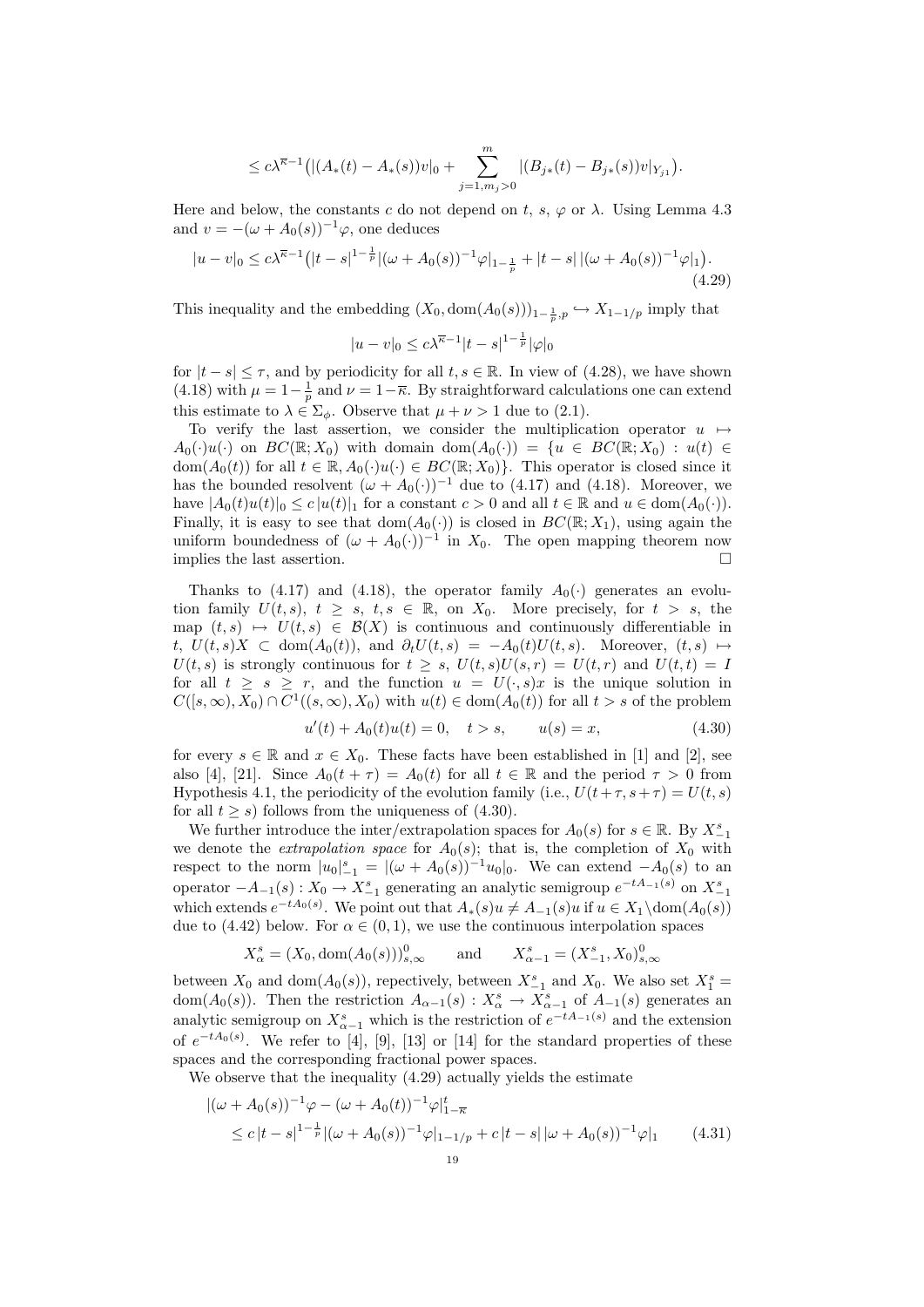for all  $t, s \in \mathbb{R}$  and  $\varphi \in X_0$ , if Hypothesis 4.1 holds. In [14, §2] we have discussed the extension of  $U(t, s)$  to  $X_{\alpha-1}^s$  for  $1 - \mu < \alpha \leq 1$ , based on [22, Theorem 2.1] and just assuming (4.17) and (4.18). Using the additional property (4.31), we can now even treat the case of  $\alpha \in (0,1]$  in our setting, which is crucial for our approach.

**Proposition 4.7.** Assume that Hypothesis 4.1 holds. Let  $\alpha \in (0,1]$ . Then the following assertions are true.

(a) The operators  $U(t, s)$ ,  $t \geq s$ , have locally uniformly bounded extensions  $U_{\alpha-1}(t,s): X_{\alpha-1}^s \longrightarrow X_{\alpha-1}^t$  satisfying also

$$
|U_{\alpha-1}(t,s)x|_{\beta}^{t} \le c(t-s)^{\alpha-1-\beta} |x|_{\alpha-1}^{s}
$$
 (4.32)

for all  $x \in X_{\alpha-1}^s$ ,  $\beta \in [0,1]$  and  $0 < t - s \leq T$ , where  $c = c(T)$ .

(b) Let  $\epsilon \in (0, \alpha)$ ,  $t \in \mathbb{R}$  and  $g: (-\infty, t] \to X_0$  be locally integrable. Then the function  $s \mapsto U_{\alpha-1}(t, s)A_{\alpha-1}(s)(\omega + A_0(s))^{-\epsilon}g(s)$  is locally integrable from  $(-\infty, t]$ to  $X^t_{\alpha-1}$ .

(c) For  $\varphi \in X^s_\alpha$  and  $t > s$  there exists

$$
\frac{\partial^+}{\partial s}U(t,s)\varphi = U_{\alpha-1}(t,s)A_{\alpha-1}(s)\varphi \qquad \text{in } X_0.
$$
 (4.33)

*Proof.* (a) By rescaling, we can assume that  $\omega = 0$ . Recall from Propposition 4.6 that  $\mu = 1 - \frac{1}{p}$ ,  $\nu = 1 - \overline{\kappa}$ , and  $\overline{\kappa} = \max{\kappa_j; m_j > 0, j = 1, ..., m}$ . Let  $\theta \in (\overline{\kappa}, 1)$ ,  $\eta \in (0, \mu - \overline{\kappa})$ ,  $\vartheta = \mu - \eta > 0$ , and  $1 - \mu < \overline{\alpha} < 1 - \mu + \eta$ . By Lemma A.1 and equation  $(A.5)$  in [14] we can extend  $U(t, s)$  to a locally uniformly bounded operator  $U_{\overline{\alpha}-1}(t,s): X^s_{\overline{\alpha}-1} \to X^t_{\overline{\alpha}-1}$  for every  $t \geq s$ , and the maps  $A_0(t)^{-\vartheta}U_{\overline{\alpha}-1}A_0(s)^{\vartheta} =:$  $\tilde{V}(t, s)$  satisfy

$$
\tilde{V}(t,s)\varphi = A_0(t)^{-\vartheta} A_0(s)^{\vartheta} e^{-(t-s)A_0(s)}\varphi + \int_s^t \tilde{V}(t,\sigma) A_0(\sigma)^{1-\vartheta}
$$
\n
$$
\cdot [A_0(\sigma)^{-1} - A_0(s)^{-1}] A_0(s)^{1+\vartheta} e^{-(\sigma-s)A_0(s)}\varphi \,d\sigma
$$
\n(4.34)

for all  $\varphi \in \text{dom}(A_0(s)^\vartheta)$  and  $t \geq s$ . It follows that

$$
U(t,s)\varphi = e^{-(t-s)A_0(s)}\varphi + \int_s^t U_{\overline{\alpha}-1}(t,\sigma)A_{-1}(\sigma)
$$
\n
$$
\cdot [A_0(\sigma)^{-1} - A_0(s)^{-1}]A_0(s)e^{-(\sigma-s)A_0(s)}\varphi \,d\sigma
$$
\n(4.35)

for all  $\varphi \in X_0$ . We note that the right hand side of (4.35) is contained in  $X_0$  by Proposition 2.1 of [14] and (4.18). Estimate (4.31) implies that  $\psi(\sigma) :=$  $A_0(\sigma)^{1-\theta} [A_0(\sigma)^{-1} - A_0(s)^{-1}] A_0(s) e^{-(\sigma-s)A_0(s)}\varphi$  belongs to  $D(A_0(\sigma)^{\theta-\overline{\kappa}-\varepsilon}) \hookrightarrow X_0$ for every  $\varepsilon \in (0, \theta - \overline{\kappa})$ ,  $\sigma > s$ , and  $\varphi \in X_0$ . Hence,  $A_{-1}(\sigma)^{\theta} \psi(\sigma) \in X^{\sigma}_{-\overline{\kappa}-2\varepsilon} \hookrightarrow X^{\sigma}_{\overline{\alpha}-1}$ for sufficiently small  $\varepsilon > 0$ , since then  $\overline{\alpha} - 1 < -\mu + \eta < -\overline{\kappa} - 2\varepsilon$ . We now define

$$
V(t,s)\varphi := A_{-1}(t)^{-\theta} U_{\overline{\alpha}-1}(t,s) A_{-1}(s)^{\theta} \varphi
$$

for all  $t > s$  and  $\varphi \in \text{dom}(A_0(s)^{\theta - \overline{\kappa} - \varepsilon})$ . Observe that

$$
V(t,s)\varphi = A_0(t)^{-\theta}U(t,s)A_0(s)^{\theta}\varphi
$$

for  $t > s$  and  $\varphi \in \text{dom}(A_0(s)^{\theta})$ . So (4.35) yields

$$
V(t,s)\varphi = e^{-(t-s)A_0(s)}\varphi + (A_0(t)^{-\theta} - A_0(s)^{-\theta})A_0(s)^{\theta}e^{-(\sigma-s)A_0(s)}\varphi
$$
\n
$$
+ \int_s^t V(t,\sigma)A_0(\sigma)^{1-\theta} \left[A_0(\sigma)^{-1} - A_0(s)^{-1}\right]A_0(s)^{1+\theta}e^{-(\sigma-s)A_0(s)}\varphi d\sigma
$$
\n
$$
=: e^{-(t-s)A_0(s)}\varphi + a(t,s)\varphi + (V*k)(t,s)\varphi
$$
\n(4.36)

for all  $\varphi \in \text{dom}(A_0(s)^{\theta})$ , where  $(V * k)(t, s)\varphi$  denotes the integral term and we further set  $b(t,s) = e^{-(t-s)A_0(s)} + a(t,s)$ . Using  $X^{\sigma}_{\nu} \hookrightarrow \text{dom}(A_0(\sigma)^{1-\theta})$  and  $(4.31)$ ,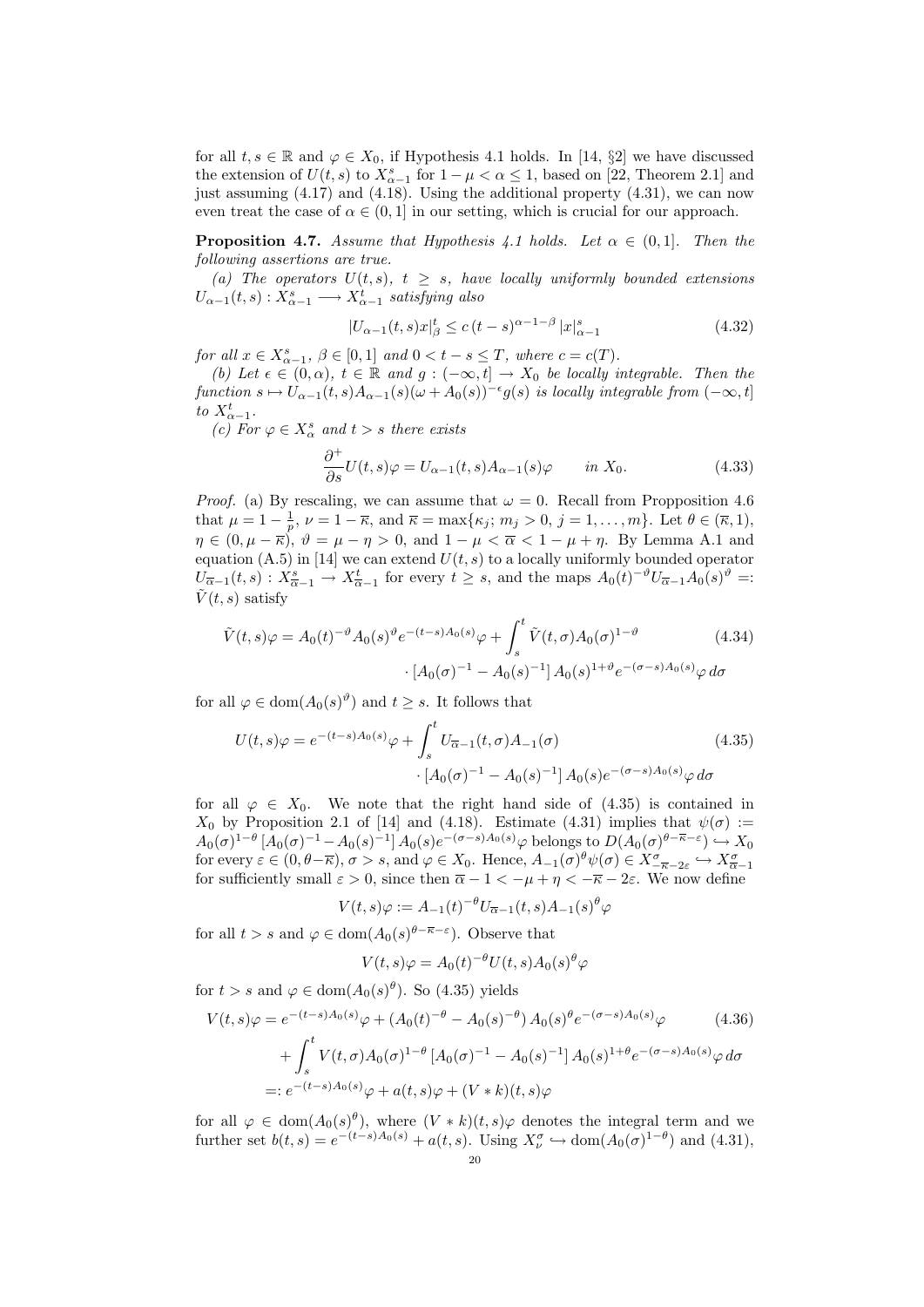we also obtain

$$
|k(t,s)\varphi|_{0} \le c |\sigma - s|^{1 - \frac{1}{p}} |A_{0}(s)\theta e^{(s - \sigma)A_{0}(s)}\varphi|_{1 - \frac{1}{p}} + c |\sigma - s| |A_{0}(s)\theta e^{(s - \sigma)A_{0}(s)}\varphi|_{1}
$$
  

$$
\le c |\sigma - s|^{-\theta} |\varphi|_{0}.
$$

Here and below we also employ standard properties of analytic semigroups, cf. [13]. For a suitable path  $\Gamma$  (see [4, 9, 13]), we conclude in a similar way that

$$
|a(t,s)\varphi|_{0} \leq \frac{1}{2\pi} \int_{\Gamma} |\lambda|^{-\theta} |((\lambda + A_{0}(t))^{-1} - (\lambda + A_{0}(s))^{-1}) A_{0}(s)^{\theta} e^{-(t-s)A_{0}(s)} \varphi|_{0} |d\lambda|
$$
  
\n
$$
\leq \frac{1}{2\pi} \int_{\Gamma} |\lambda|^{-\theta} |A_{0}(t)(\lambda + A_{0}(t))^{-1} (A_{0}(t)^{-1} - A_{0}(s)^{-1}) A_{0}(s)(\lambda + A_{0}(s))^{-1}
$$
  
\n
$$
\cdot A_{0}(s)^{\theta} e^{-(t-s)A_{0}(s)} \varphi|_{0} |d\lambda|
$$
  
\n
$$
\leq \frac{c}{2\pi} \int_{\Gamma} |\lambda|^{-\theta + \overline{\kappa} - 1} \left( |t-s|^{1-\frac{1}{p}} |A_{0}(s)^{\theta-1} e^{-(t-s)A_{0}(s)} \varphi|_{1-1/p} + |t-s| |A_{0}(s)^{\theta} e^{-(t-s)A_{0}(s)} \varphi|_{0} \right) |d\lambda|
$$
  
\n
$$
\leq c |\varphi|_{0},
$$

where c depends on T with  $|t - s| \leq T$ . Note that (4.36) yields

$$
V(t,s)\varphi = b(t,s)\varphi + \sum_{k=1}^{n} (b *_{n} k)(t,s)\varphi + (V *_{n+1} k)(t,s)\varphi
$$
 (4.37)

for all  $\varphi \in \text{dom}(A_0(s)^{\theta})$  and  $n \in \mathbb{N}$ , where  $*_n$  denotes the *n*-fold 'convolution'. The above estimates and the proof of Lemma II.3.2.1 of [4] imply that the sum in (4.37) is bounded in  $X_0$  by  $c |\varphi|_0$ , uniformly in  $n \in \mathbb{N}$  and locally uniformly for  $t \geq s$ . One the other hand, we deduce  $|V * k(t, \sigma)\varphi|_0 \leq c |A_0(\sigma)^{\theta-\vartheta}\varphi|_0$  from  $\overline{\alpha}-1+\theta>0$ , the local uniform boundedness of  $U_{\overline{\alpha}-1}(t,\sigma)A_{-1}(\sigma)^{\vartheta}:X_0\to X^t_{\overline{\alpha}-1}$  and  $X_{\nu}^{\sigma} \hookrightarrow \text{dom}(A_0(\sigma)^{1-\vartheta})$ . Moreover,  $|A_0(\sigma)^{\theta-\vartheta} k(\sigma, s) \varphi|_0 \leq c |\sigma - s|^{\eta-1} |A_0(\sigma)^{\theta-\vartheta} \varphi|_0$ . As a result, the term  $(V *_{n+1} k)(t, s)\varphi$  converges to 0 in  $X_0$  as  $n \to \infty$ , where  $\varphi \in \text{dom}(A_0(s)^\theta)$ . Taking  $n \to \infty$  in (4.37), we thus obtain that  $V(t, s)$  has a locally bounded extension in  $\mathcal{B}(X_0)$ . Taking  $\theta = \alpha \pm \epsilon$  for  $\alpha, \epsilon \in (0, 1)$  with  $\alpha \pm \epsilon \in$  $(0, 1)$ , we deduce the first claim in (a) by reiteration, see e.g. Theorem 1.2.15 and Proposition 2.2.15 in [13].

Starting from (4.35) and using similar arguments as above, we can also show that

$$
|U(t,s)A_0(s)^{\theta}x|_0 \le c(T)(t-s)^{-\theta}|x| \tag{4.38}
$$

for every  $\overline{\kappa} < \theta < 1, 0 < t - s \leq T$  and  $x \in D(-A_0(s))^{\theta}$ . Estimate (4.32) with  $\beta = 0$  now follows by reiteration, and the general case is an easy consequence of the smoothing properties of  $U(\cdot, \cdot)$ .

(b) The assertion is clear if we take  $g \in \text{dom}((\omega + A_0(\cdot))^{1-\epsilon})$ . The general case can be deduced by means of the approximations  $n(n + A_0(\cdot))^{-1}g$ .

(c) The last assertion can be proved as Proposition 2.1 in [15] invoking (4.31),  $(4.38)$  and (b).

We next derive the representation formula  $(4.43)$  for the solution to  $(2.18)$  which is important for the study of the asymptotic behavior. As a preparation, we first collect several relevant facts in a corollary.

Corollary 4.8. Assume that Hypothesis 4.1 holds. Let  $\kappa = \max\{\kappa_i : j = 1, \cdots, m\}$ and  $0 < \alpha < 1 - \kappa$ . Then the following assertions are true.

(a) The operators  $\mathcal{N}_{\omega}(t)$ ,  $t \in \mathbb{R}$ , map  $Y_1$  into  $X_{\alpha}^{t}$  with uniformly bounded norms. Moreover,  $X_1 \hookrightarrow X_\alpha^t$ .

(b) The map  $t \mapsto \mathcal{N}_{\omega}(t) \in \mathcal{B}(Y_1, X_1)$  is globally Hölder continuous on  $\mathbb{R}$ .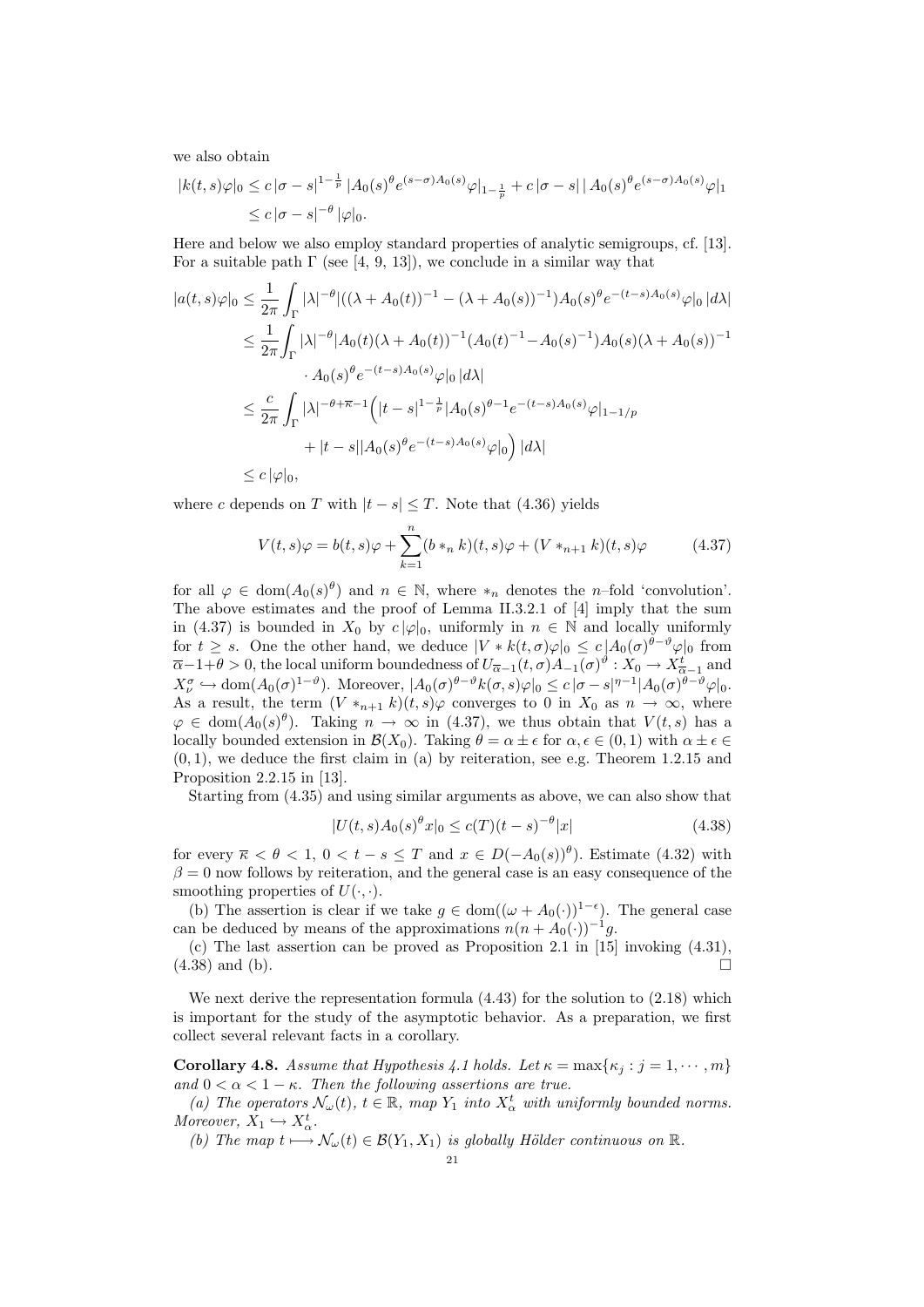(c) The operators

$$
\Pi(t) := (\omega + A_{\alpha-1}(t))\mathcal{N}_{\omega}(t) \in \mathcal{B}(Y_1, X_{\alpha-1}^t)
$$
\n(4.39)

are uniformly bounded for  $t \in \mathbb{R}$ , and the function

$$
s \longmapsto U_{\alpha-1}(t,s)\Pi(s)h(s) \in X_{\alpha-1}^t \tag{4.40}
$$

is integrable on  $[t_0, t]$  for all  $t_0 < t$  and  $h \in L_n([t_0, t]; Y_1)$ .

Proof. Assertion (a) is a consequence of (4.22) as well as of Proposition 2.2 of [10] and its proof. To check (b), recall that  $u(t) = \mathcal{N}_{\omega}(t)\psi$  solves the elliptic problem (4.21) at time  $t \in \mathbb{R}$  for  $\lambda = 0$  and  $\psi \in Y_1$ . We then have

$$
(\omega + A_*(t))(u(t) - u(s)) = (A_*(s) - A_*(t))u(s),
$$
  
\n
$$
B_{j*}(t)(u(t) - u(s)) = (B_{j*}(s) - B_{j*}(t))u(s), \quad j \in \{1, ..., m\}.
$$
\n(4.41)

As in the proof of Proposition 4.6 we obtain

$$
u(t) - u(s) = (\omega + A_0(t))^{-1} (A_*(s) - A_*(t)) u(s) + \mathcal{N}_{\omega}(t) (B_*(s) - B_*(t)) u(s),
$$

so that (4.17), the last part of Proposition 4.6 and assertion (a) yield

$$
|\mathcal{N}_{\omega}(t)\psi - \mathcal{N}_{\omega}(s)\psi|_1 \le c |(A_*(t) - A_*(s))\mathcal{N}_{\omega}(s)\psi|_0 + c |(B_*(t) - B_*(s))\mathcal{N}_{\omega}(s)\psi|_{Y_1}.
$$

The Hölder property in (b) thus follows from Lemma 4.3 and  $(4.22)$ . Assertion (a) implies (4.39), and (4.40) follows from part (a) and Proposition 4.7(b).

Proposition 4.9. Assume that Hypothesis 4.1 holds. We then have

$$
A_{-1}(t)\varphi = A_*(t)\varphi + (\omega + A_{-1}(t))\mathcal{N}_\omega(t)B_*(t)\varphi \tag{4.42}
$$

for all  $\varphi \in X_1$  and  $t \in \mathbb{R}$ . Let  $v \in \mathbb{E}_1(J)$ ,  $g \in \mathbb{E}_0(J)$ ,  $h \in L_p(J; Y_1)$ , and  $v_0 \in X_0$ for  $J = [t_0, t_0 + T]$ . Consider the equations

$$
(a) \begin{cases} \dot{v}(t) + A_*(t)v(t) = g(t), \\ B_*(t)v(t) = h(t), \\ v(t_0) = v_0, \end{cases} \qquad (b) \begin{cases} \dot{v}(t) + A_{\alpha-1}(t)v(t) = g(t) + \Pi(t)h(t), \\ v(t_0) = v_0. \end{cases}
$$

Then v satisfies (a) for a.e.  $t \in J$  if and only if it satisfies (b) for a.e.  $t \in J$ . If the solution exists, it is given by

$$
v(t) = U(t, t_0)v_0 + \int_{t_0}^t U(t, s)g(s) ds + \int_{t_0}^t U_{\alpha - 1}(t, s)\Pi(s)h(s) ds, \quad t \in J. \tag{4.43}
$$

*Proof.* The equation  $(4.42)$  and the equivalence of (a) and (b) were shown (in the proof of) Proposition 6 of [11]. The last assertion follows from (b) and (4.33).

We say that the evolution family  $U(\cdot, \cdot)$  has an exponential dichotomy on R if there exist (stable) projections  $P(t) \in \mathcal{B}(X_0)$ ,  $t \in \mathbb{R}$ , and a dichotomy exponent  $\delta_0 > 0$  such that  $U(t, s)P(s) = P(t)U(t, s), U(t, s) : \text{ker}(P(s)) \to \text{ker}(P(t))$  has an inverse denoted by  $U_Q(s,t)$ , and

$$
||U(t,s)P(s)||, ||U_Q(s,t)Q(t)|| \le ce^{-\delta_0(t-s)} \tag{4.44}
$$

for all  $t \geq s$ , where we set  $Q(\cdot) = I - P(\cdot)$ . If  $P(t) = I$  for all  $t \in \mathbb{R}$ , then  $U(\cdot, \cdot)$ is called exponentially stable. Since the evolution family is periodic, its exponential dichotomy is equivalent to the fact that  $\rho(U(\tau, 0))$  does not intersect the unit circle, see e.g. [13, §6.3] or [18, §3.1]. The projections  $Q(t)$  map  $X_0$  to  $dom(A_0(t)) \subseteq X_1$ with uniformly bounded norms for  $t \in \mathbb{R}$ , because of  $A_0(t)Q(t) = A_0(t)U(t, t 1)U_Q(t-1,t)Q(t)$ . Therefore also the operators  $P(t)$ ,  $t \in \mathbb{R}$ , are uniformly bounded in  $\mathcal{B}(X_1)$  and  $\mathcal{B}(X_{1-1/p})$ .

In the following result we extend the exponential dichotomy to the extrapolated evoltuion family, cf. Proposition 2.2 of [14] for the case  $\alpha > 1 - \mu$ .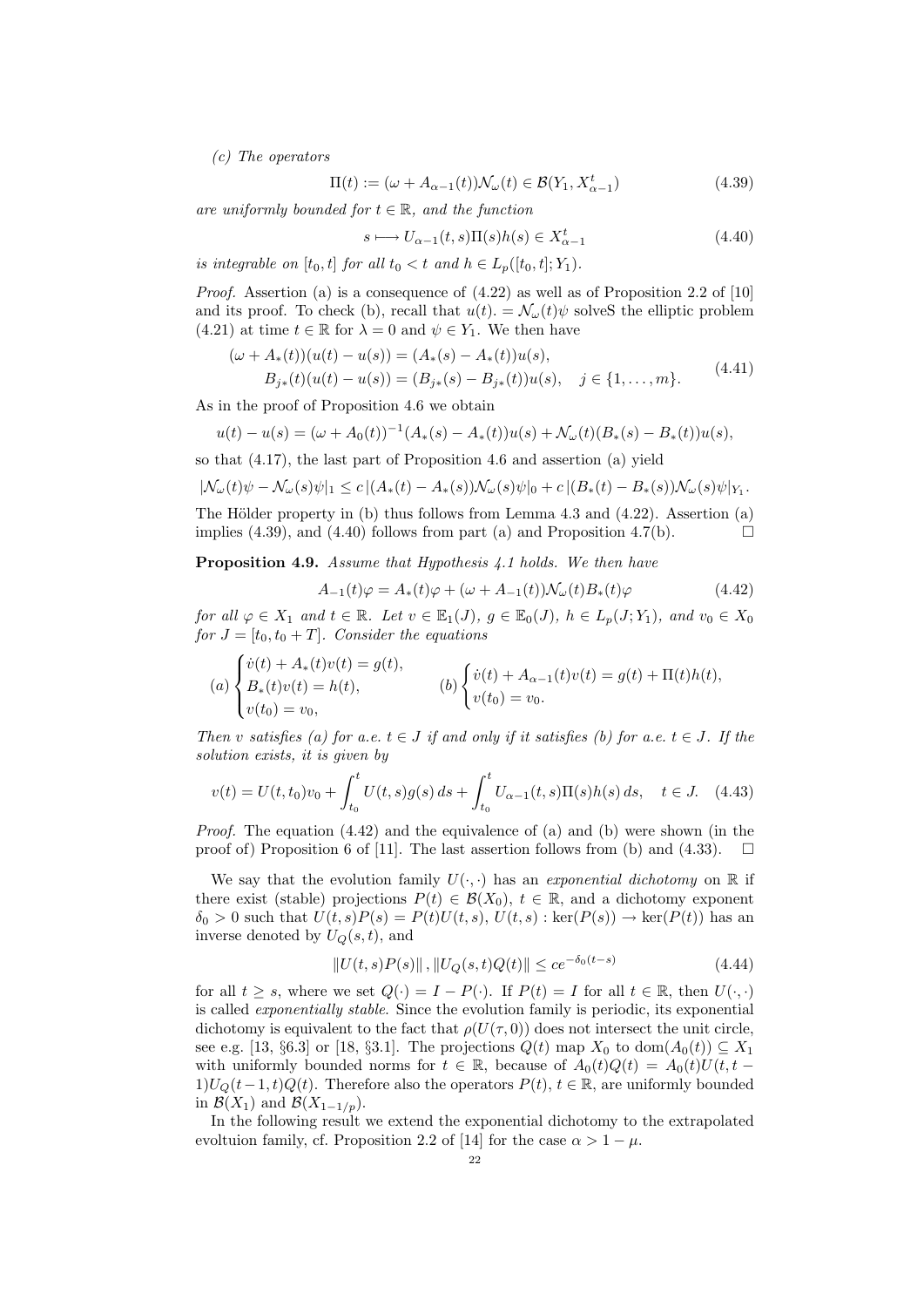**Proposition 4.10.** Assume that Hypothesis 4.1 holds and that  $U(\cdot, \cdot)$  has an exponential dichotomy. Let  $\alpha \in (0,1]$ . Then the operators  $P(t)$  and  $Q(t)$  admit uniformly bounded extensions  $P_{\alpha-1}(t): X_{\alpha-1}^t \to X_{\alpha-1}^t$  and  $Q_{\alpha-1}(t): X_{\alpha-1}^t \to X$ for  $t \in \mathbb{R}$ . The following assertions hold for all  $t > s$  in  $\mathbb{R}$  and a constant  $N(\alpha)$ .

- (1)  $Q_{\alpha-1}(t)X_{\alpha-1}^t = Q(t)X;$
- (2)  $U_{\alpha-1}(t,s)P_{\alpha-1}(s) = P_{\alpha-1}(t)U_{\alpha-1}(t,s)$ ;
- (3)  $U_{\alpha-1}(t,s)$  :  $Q_{\alpha-1}(s)(X_{\alpha-1}^s) \rightarrow Q_{\alpha-1}(t)(X_{\alpha-1}^t)$  is invertible with inverse  $U_{Q,\alpha-1}(s,t);$
- (4)  $|U_{\alpha-1}(t,s)P_{\alpha-1}(s)x|_0 \leq N(\alpha) \max\{(t-s)^{\alpha-1},1\}e^{-\delta_0(t-s)}|x|_{\alpha-1}^s$  for  $x \in$  $X_{\alpha-1}^s;$
- (5)  $|U_{\alpha-1}(t,s)P_{\alpha-1}(s)x|_{\alpha-1}^t \le N(\alpha)e^{-\delta_0(t-s)}|x|_{\alpha-1}^s$  for  $x \in X_{\alpha-1}^s$ ;
- (6)  $|U_{Q,\alpha-1}(s,t)Q_{\alpha-1}(t)x|_0 \le N(\alpha)e^{-\delta_0(t-s)}|x|_{\alpha-1}^t$  for  $x \in X_{\alpha-1}^t$ .

Proof. Most of the results can be proved as Proposition 2.2 of [14] now employing Proposition 4.7, except for (5). Clearly, (5) holds for  $0 \leq t - s \leq 2$ . For  $t > s + 2$ , we estimate

$$
|U_{\alpha-1}(t,s)P_{\alpha-1}(s)x|_{\alpha-1}^t \le c |U(t,s+1)P(s+1)U(s+1,s)x|_0
$$
  

$$
\le c e^{-\delta_0(t-s-1)} |U(s+1,s)x|_0 \le c e^{-\delta_0(t-s)} |x|_{\alpha-1}^s
$$

using the exponential dichotomy on  $X_0$  and (4.32).

We will now use the exponential dichotomy of  $U(\cdot, \cdot)$  to extend the maximal regularity result Theorem 2.1 to the unbounded time intervals  $[t_0, \infty)$  and  $(-\infty, t_0]$ . Let  $\delta \in \mathbb{R}$  and recall the definition (2.22) of the weighted function spaces. We set  $U^{\delta}(t,s) = e^{\delta(t-s)}U(t,s)$  for  $t \geq s$ , and assume that  $U^{\delta}(\cdot,\cdot)$  has an exponential dichotomy. Given  $(w_0, g, h) \in X_{1-1/p} \times \mathbb{E}_0(J_+, \delta) \times \mathbb{F}(J_+, \delta)$ , we introduce

$$
L^{+}(t_{0}, w_{0}, g, h)(t) = U(t, t_{0})w_{0} + \int_{t_{0}}^{t} U(t, s)P(s)g(s) ds - \int_{t}^{\infty} U_{Q}(t, s)Q(s)g(s) ds
$$
  
+ 
$$
\int_{t_{0}}^{t} U_{\alpha-1}(t, s)P_{\alpha-1}(s)\Pi(s)h(s) ds
$$
(4.45)  
- 
$$
\int_{t}^{\infty} U_{Q, \alpha-1}(t, s)Q_{\alpha-1}(s)\Pi(s)h(s) ds, \qquad t \geq t_{0},
$$

$$
\phi_0^+ = \int_{t_0}^{\infty} U_Q(t_0, s) Q(s) g(s) \, ds + \int_{t_0}^{\infty} U_{Q, \alpha - 1}(t_0, s) Q_{\alpha - 1}(s) \Pi(s) h(s) \, ds. \tag{4.46}
$$

Observe that  $U_Q(t, s)Q(s) = Q(t)U_Q(t, s)Q(s)$  and that  $Q_{\alpha-1}(s)\Pi(s) = Q(s)(\omega +$  $A_0(s)Q(s)N_\omega(s)$  is a bounded operator from  $Y_1$  into dom $(A_0(s))$ . Taking into account Proposition 4.10, we see that the  $Q(\cdot)$ –integrals converge even in dom $(A_0(t))$ . We thus omit the index  $\alpha - 1$  in the last integrals of (4.45) and (4.46). Similarly one sees that the  $P(\cdot)$  integrals converge in  $X_{\alpha-1}^t$ . Further, let  $v_0 \in X_{1-1/p}$  with  $B_*(t_0)v_0 = h(t_0)$ . Due to Proposition 4.9 and Theorem 2.1 the solution of (2.18) with  $A(t) = A_*(t)$  is given by

$$
S(t_0, v_0, g, h)(t) := U(t, t_0)v_0 + \int_{t_0}^t U(t, s)g(s) ds + \int_{t_0}^t U_{\alpha - 1}(t, s)\Pi(s)h(s) ds
$$

for  $t \geq t_0$ . Let  $L^+_{\delta}$  and  $S_{\delta}$  be the variants of  $L^+$  and S with U replaced by  $U^{\delta}$ .

**Proposition 4.11.** Let Hypothesis 4.1 hold and assume that  $U^{\delta}(\cdot, \cdot)$  has an exponential dichotomy for some  $\delta \in [\delta_1, \delta_2]$ . Let  $t_0 \in \mathbb{R}$ ,  $q \in \mathbb{E}_0([t_0, \infty))$ ,  $h \in \mathbb{F}([t_0, \infty))$ , and  $v_0 \in X_{1-1/p}$  with  $B_*(t_0)v_0 = h(t_0)$ . Define  $\phi_0^+$  by (4.46). Then the follwing assertions are equivalent.

- (1)  $S(v_0, g, h) \in \mathbb{E}_0([t_0, \infty), \delta)$ .
- (2)  $L^+(v_0 + \phi_0^+, g, h) \in \mathbb{E}_0([t_0, \infty), \delta).$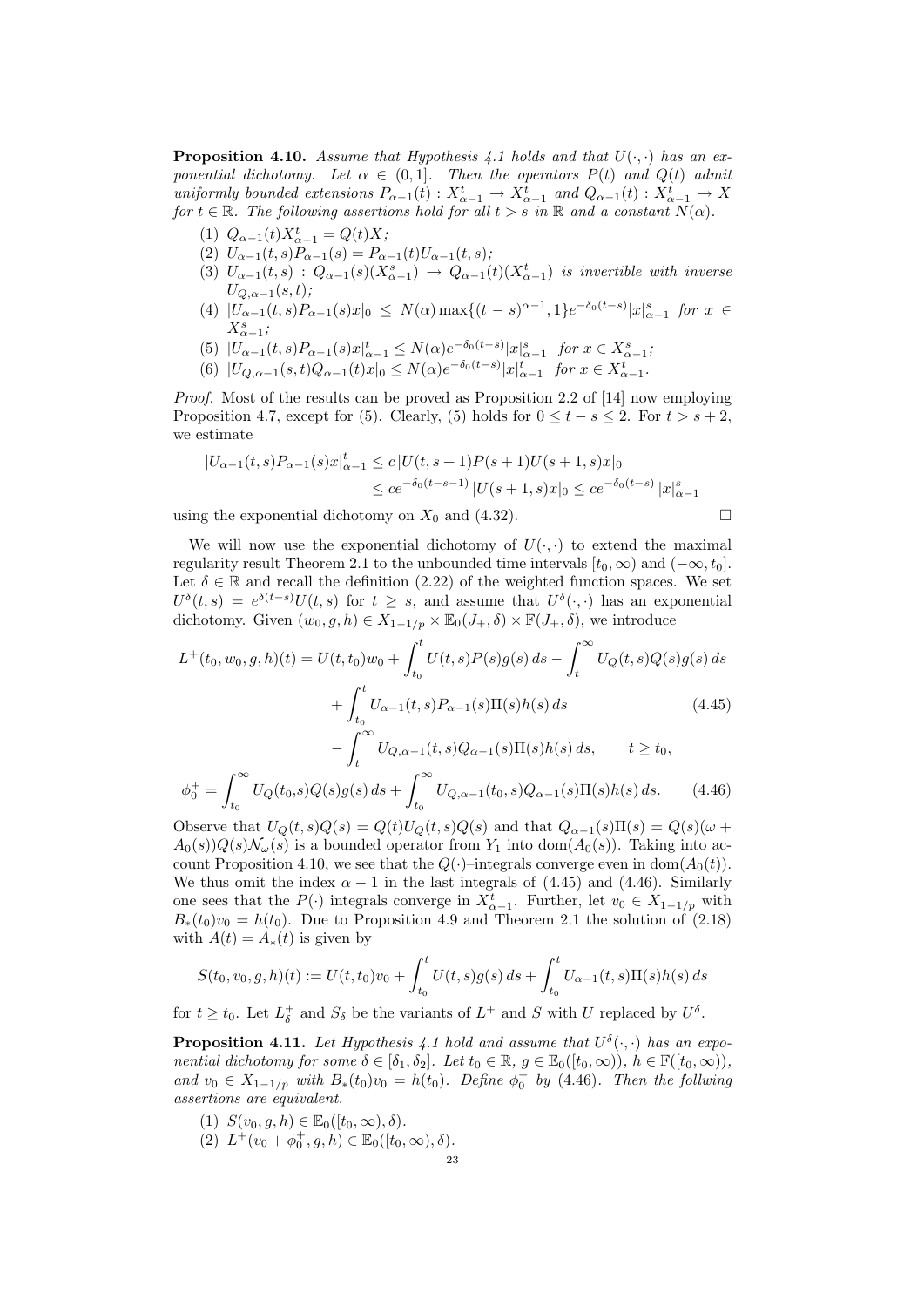(3)  $Q(t_0)v_0 = -\phi_0^+$ .

In this case, we have  $S(t_0, v_0, g, h) = L^+(t_0, P(t_0)v_0, g, h)$  and it holds

 $||S(t_0, v_0, g, h)||_{\mathbb{E}_1([t_0, \infty), \delta)} \leq c'_1 (|v_0|_{1-1/p} + ||g||_{\mathbb{E}_0([t_0, \infty), \delta)} + ||h||_{\mathbb{F}([t_0, \infty), \delta)})$ . (4.47)

The constant  $c'_1$  does not depend on  $t_0$ ,  $\delta$ ,  $v_0$ ,  $g$  and  $h$ .

*Proof.* Observe that  $e_{\delta} S(t_0, v_0, g, h) = S_{\delta}(t_0, v_0, e_{\delta} g, e_{\delta} h)$  and  $e_{\delta} L^+(t_0, w_0, g, h) =$  $L_{\delta}^{+}(t_0, w_0, e_{\delta}g, e_{\delta}h)$ . So we can assume that  $\delta = 0$  by rescaling. In particular,  $U(\cdot, \cdot)$ is assumed to have an exponential dichotomy. (The uniformity of the constant with respect to  $\delta$  in compact intervals is a consequence of the proof below.) It is straightforward to verify that  $L^+(t_0, v_0 + \phi_0^+, g, h) = S(t_0, v_0, g, h)$  which gives the first equivalence. We note that  $w_0 := v_0 + \phi_0^+$  belongs to  $\text{ran}(P(t_0))$  if and only if  $w_0 = P(t_0)v_0$  if and only if  $Q(t_0)v_0 = -\phi_0^+$ . On the other hand, Proposition 4.10 and Young's inequality imply that the integral terms of  $L^+(t_0, v_0 + \phi_0^+, g, h)$  belong to  $\mathbb{E}_0([t_0,\infty))$ . Thus, the second equivalence holds, and it remains to check (4.47) for the case  $\delta = 0$ . Here we cannot follow the proof of Proposition 8 in [11] for the autonomous case since we do not know whether  $P(\cdot)$  leaves invariant  $\mathbb{E}_1([t_0,\infty))$ .

There is an  $\mu \geq 0$  such that  $U^{-\mu}(\cdot, \cdot)$  is eponentially stable, see e.g. Theorem 2.2 of [18] and the remarks following it. Let  $v_0 \in X_{1-1/p}$ ,  $g \in \mathbb{E}_0([t_0,\infty))$ , and  $h \in$  $\mathbb{F}([t_0,\infty))$  such that  $B_*(t_0)v_0 = h(t_0)$  and  $Q(t_0)v_0 = -\phi_0^+$ . Set  $w_0 = P(t_0)v_0$ . Then we have  $B_*(t_0)w_0 = B_*(t_0)(v_0 - Q(t_0)v_0) = h(t_0)$ , since  $Q(t_0)v_0 \in \text{dom}(A_0(t_0))$ . Consider the problem

$$
\partial_t v(t) + (\mu + A_*(t))v(t) = g(t), \qquad t > t_0, \quad \text{on } \Omega,
$$
  
\n
$$
B_*(t)v(t) = h(t), \qquad t \ge t_0, \quad \text{on } \partial\Omega,
$$
  
\n
$$
v(t_0) = w_0,
$$
\n(4.48)

whose solution is given by

$$
v(t) = U^{-\mu}(t, t_0)w_0 + \int_{t_0}^t U^{-\mu}(t, s)g(s) ds + \int_{t_0}^t U_{\alpha-1}^{-\mu}(t, s)\Pi(s)h(s) ds
$$
  
=:  $I_0 + I_1 + I_2$ .

Proposition 4.9 and Theorem 2.1 show that

$$
||v||_{\mathbb{E}_1([t_0,t_0+2])} \leq c_1 (|w_0|_{1-1/p} + ||g||_{\mathbb{E}_0([t_0,t_0+2])} + ||h||_{\mathbb{F}([t_0,t_0+2])}).
$$

Since  $U^{-\mu}(\cdot,\cdot)$  is exponentially stable, Theorem 2.4 of [7] yields  $||I_0+I_1||_{\mathbb{E}_1([t_0,\infty))} \leq$  $c(|w_0|_{1-1/p} + ||g||_{\mathbb{E}_0([t_0,\infty))})$ . (Condition (2.9) of [7] follows from Lemma 4.4(c) as explained in [7, Examples 5.1].) Here and below the constants do not depend on  $v_0$ , g and h. For the other terms, we argue as in [11]. Take  $\chi \in C^{\infty}([t_0 - 1, t_0 + 1])$  with  $\chi(t_0 - 1) = 1$  and  $\chi = 0$  on  $[t_0 - \frac{1}{2}, t_0 + 1]$ . For  $n = 2, 3, ...,$  set  $\chi_n(s) = \chi(s - n)$ for  $s \in [t_0 + n - 1, t_0 + n + 1]$  and  $h_n = (1 - \chi_n)h|[t_0 + n - 1, t_0 + n + 1]$ . For  $t \in [t_0 + n, t_0 + n + 1]$ , we can write

$$
I_2(t) = \int_{t_0+n-1}^t U_{\alpha-1}^{-\mu}(t,s) \Pi(s) h_n(s) ds
$$
  
+  $U^{-\mu}(t,t_0+n-\frac{1}{2}) \int_{t_0+n-1}^{t_0+n-\frac{1}{2}} U_{\alpha-1}^{-\mu}(t_0+n-\frac{1}{2},s) \chi_n(s) \Pi(s) h(s) ds$   
+  $U^{-\mu}(t,t_0+n-1) \int_{t_0}^{t_0+n-1} U_{\alpha-1}^{-\mu}(t_0+n-1,s) \Pi(s) h(s) ds$   
=:  $I_{21}(t) + I_{22}(t) + I_{23}(t)$ .

Due to  $h_n(t_0 + n-1) = 0$ , Theorem 2.1 combined with Proposition 4.9 implies that

 $||I_{21}||_{\mathbb{E}_1([t_0+n,t_0+n+1])} \leq c ||h_n||_{\mathbb{F}([t_0+n-1,t_0+n+1])} \leq c ||h||_{\mathbb{F}([t_0+n-1,t_0+n+1])}$ .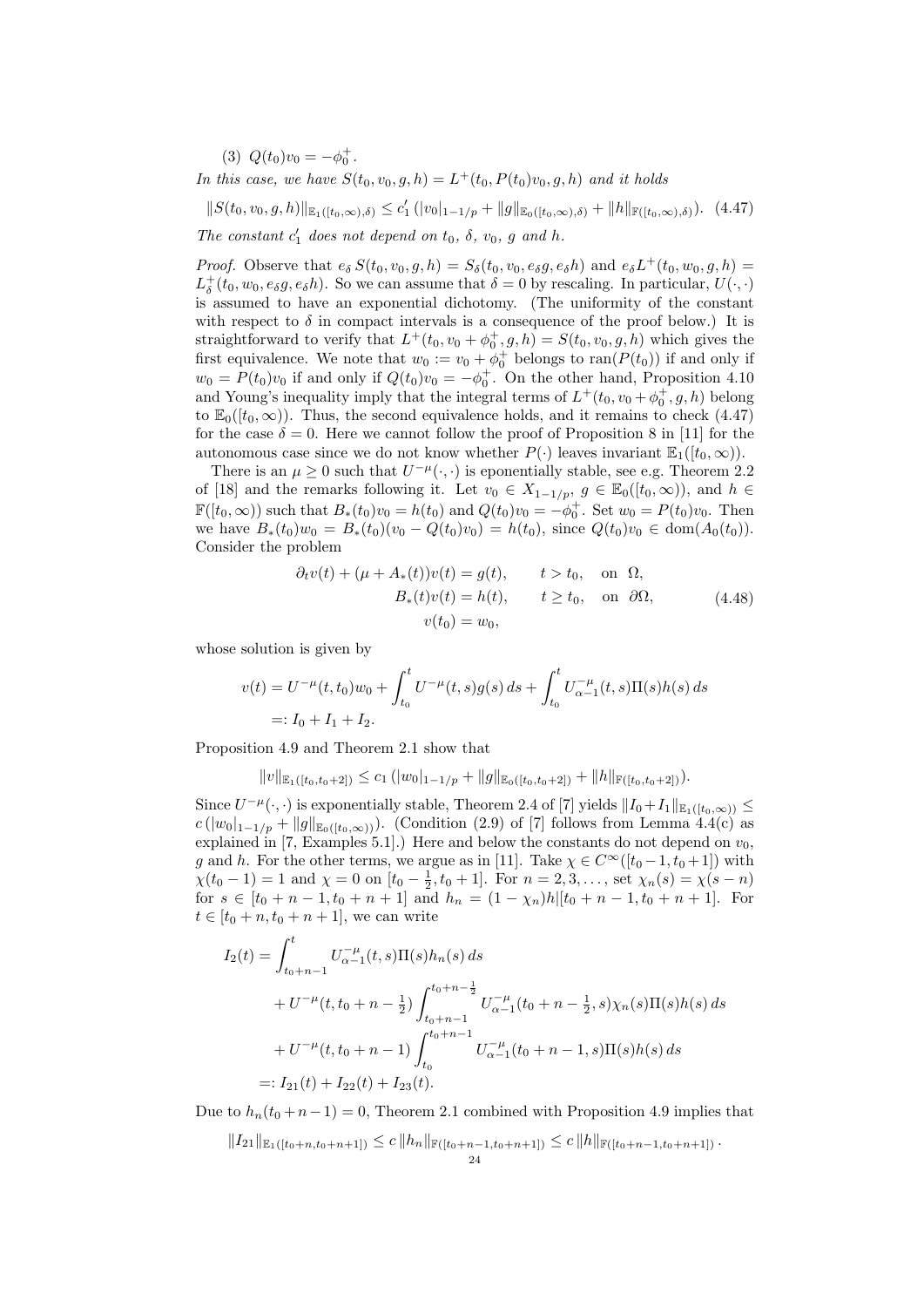We further deduce from the last part of Proposition 4.6, Proposition 4.7(a), Corollary  $4.8(c)$  and Proposition  $4.10(5)$  that

$$
||I_{22}||_{\mathbb{E}_{1}([t_{0}+n,t_{0}+n+1])} \leq c ||h||_{L^{p}([t_{0}+n-1,t_{0}+n];Y_{1})},
$$
  

$$
|I_{23}(t)|_{1} + |\partial_{t}I_{23}(t)|_{0} \leq c \int_{t_{0}}^{t_{0}+n-1} e^{-\delta_{0}(t-s)} |h(s)|_{Y_{1}} ds \leq c \int_{t_{0}}^{t} e^{-\delta_{0}(t-s)} |h(s)|_{Y_{1}} ds.
$$

As in [11, Proposition 8] these estimates lead to  $||I_2||_{\mathbb{E}_1([t_0+2,\infty))} \leq c ||h||_{\mathbb{F}([t_0+2,\infty))}$ . Combining the above facts, we arrive at

$$
||v||_{\mathbb{E}_1([t_0,\infty))} \leq c_1 (|w_0|_{1-1/p} + ||g||_{\mathbb{E}_0([t_0,\infty))} + ||h||_{\mathbb{F}([t_0,\infty))}).
$$

Consider now the evolution equation

$$
w'(t) + A_0(t)w(t) = \mu v(t), \quad t > t_0,
$$
  

$$
w(t_0) = Q(t_0)v_0.
$$
 (4.49)

In view of the exponential dichotomy of  $U(\cdot, \cdot)$ , Theorem 2.4 in [7] shows that problem (4.49) has a solution  $w \in \mathbb{E}_1([t_0,\infty))$  with  $w(t) \in \text{dom}(A_0(t))$  if

$$
Q(t_0)w(t_0) = Q(t_0)v_0 = -\int_{t_0}^{\infty} U_Q(t_0, s)Q(s)\mu v(s) ds.
$$
 (4.50)

Due to Corollary 4.8(a) we can use (4.33) for  $\varphi \in X_1$ . Employing this fact,  $Q(t_0)v_0 = -\phi_0^+$ , (4.42) and Proposition 4.7, we obtain

$$
Q(t_0)v_0 = -\int_{t_0}^{\infty} U_Q(t_0, s)Q_{\alpha-1}(s)\Big(g(s) + \Pi(s)h(s)\Big)ds
$$
  
\n
$$
= -\int_{t_0}^{\infty} U_Q(t_0, s)Q_{\alpha-1}(s)\Big(g(s) + A_{-1}(s)v(s) - A_*(s)v(s)\Big)ds
$$
  
\n
$$
= -\int_{t_0}^{\infty} U_Q(t_0, s)Q(s)\Big(g(s) - A_*(s)v(s)\Big)ds
$$
  
\n
$$
- \lim_{b \to \infty} U_Q(t_0, b + 1)Q(b + 1)\int_{t_0}^b U_{\alpha-1}(b + 1, s)A_{-1}(s)v(s)ds
$$
  
\n
$$
= -\int_{t_0}^{\infty} U_Q(t_0, s)Q(s)\Big(g(s) - A_*(s)v(s)\Big)ds
$$
  
\n
$$
- \lim_{b \to \infty} [U(t_0, b)Q(b)v(b) - Q(t_0)w_0 - \int_{t_0}^b U_Q(t_0, s)Q(s) \partial_s v(s)ds]
$$
  
\n
$$
= -\int_{t_0}^{\infty} U_Q(t_0, s)Q(s)\Big(g(s) - A_*(s)v(s) - \partial_s v(s)\Big)ds
$$
  
\n
$$
= -\int_{t_0}^{\infty} U_Q(t_0, s)Q(s)\mu v(s) ds,
$$

since  $v$  is a bounded solution of  $(4.48)$ . So  $(4.50)$  holds, and we have the solution  $w \in \mathbb{E}_1([t_0,\infty))$  of  $(4.49)$  satisfying

$$
||w||_{\mathbb{E}_1([t_0,\infty))} \leq c (|Q(t_0)v_0|_{1-1/p} + ||\omega v||_{L_p([t_0,\infty);X_0)})
$$

due to Theorem 2.5 of [7]. Set  $u = v + w$ . Hence,  $u \in \mathbb{E}_1([t_0, \infty))$  satisfies

$$
\partial_t u(t) + A_*(t)u(t) = g(t), \quad t > t_0,
$$
  
\n
$$
B_{j*}(t)u(t) = h_j(t), \quad t \ge t_0, \quad j \in \{1, ..., m\},
$$
  
\n
$$
u(t_0) = v_0.
$$

and  $(4.47)$ .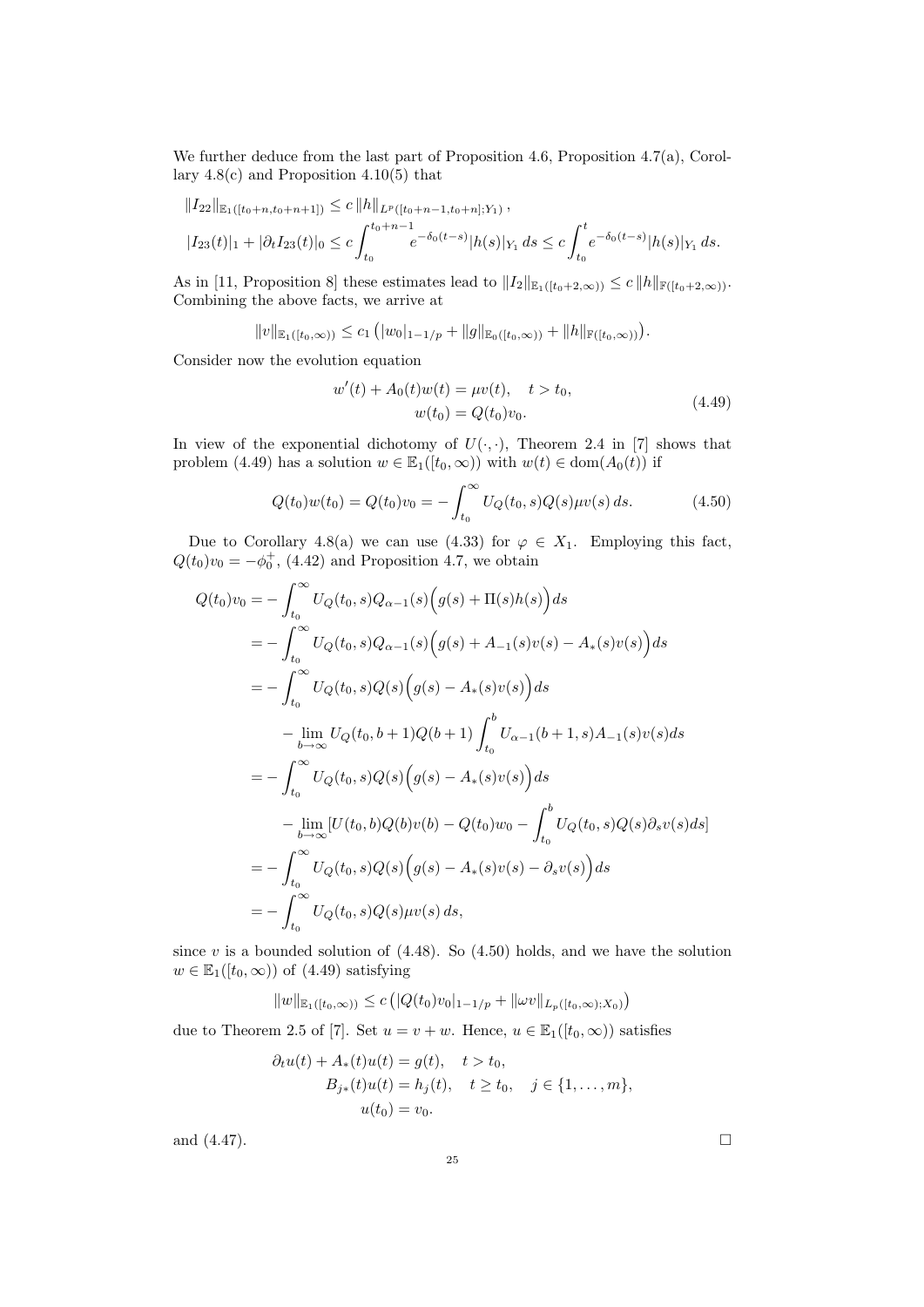We further need a variant of Proposition 4.11 for backward solutions of  $(2.18)$ on  $(-\infty, t_0]$ . The necessary modifications can be carried out as in Proposition 9 of [11]. Given  $g \in \mathbb{E}_0((-\infty, t_0], \delta)$ ,  $h \in \mathbb{F}((-\infty, t_0], \delta)$  and  $v_0 \in X_0$ , we define

$$
L^{-}(t_0, v_0, g, h)(t) := U_Q(t, t_0)Q(t_0)v(t_0) + \int_{-\infty}^t U(t, s)P(s)g(s) ds
$$
  

$$
- \int_t^{t_0} U_Q(t, s)Q(s)g(s) ds + \int_{-\infty}^t U_{\alpha-1}(t, s)P_{\alpha-1}(s)\Pi(s)h(s) ds
$$
  

$$
- \int_t^{t_0} U_Q(t, s)Q_{\alpha-1}(s)\Pi(s)h(s) ds, \qquad t \le t_0,
$$
  

$$
\phi_0^- := \int_{-\infty}^{t_0} U_{\alpha-1}(t_0, s) P_{\alpha-1}(s)(g(s) + \Pi(s)h(s)) ds.
$$

**Proposition 4.12.** Assume that Hypothesis 4.1 holds and that  $U^{\delta}(\cdot, \cdot)$  has an exponential dichotomy for some  $\delta \in [\delta_1, \delta_2]$ . Let  $t_0 \in \mathbb{R}$ ,  $g \in \mathbb{E}_0((-\infty, t_0], \delta)$ ,  $h \in \mathbb{F}((-\infty, t_0], \delta)$ , and  $v_0 \in X_0$ . Consider problem (2.18) on  $(-\infty, t_0]$  with  $A(t) = A_*(t)$ , and the final value  $v(t_0) = v_0$ . Then there is a solution v of (2.18) on  $(-\infty, t_0]$  belonging to  $\mathbb{E}_0((-\infty, t_0], \delta)$  if and only if  $P(t_0)v_0 = \phi_0^-$ . In this case,  $v = L^-(t_0, v_0, g, h)$  is the unique solution of  $(2.18)$  in  $\mathbb{E}_1((-\infty, t_0], \delta)$  with the final value  $v_0$  and

 $||L^-(t_0, v_0, g, h)||_{\mathbb{E}_1((-\infty, t_0], \delta)} \leq c'_1 (||Q(t_0)v_0||_0 + ||g||_{\mathbb{E}_0((-\infty, t_0], \delta)} + ||h||_{\mathbb{F}((-\infty, t_0], \delta)}).$ The constant  $c'_1$  does not depend on  $t_0$ ,  $\delta$ ,  $v_0$ ,  $g$  or  $h$ .

#### 5. The asymptotic stability of periodic solutions

We assume that Hypothesis 4.1 holds for a  $\tau$ –periodic solution  $u_*$  of (2.2). Moreover, let  $U(\cdot, \cdot)$  be the  $\tau$ -periodic evolution family generated by operators  $A_0(t)$ ,  $t \in \mathbb{R}$ , defined in (4.16). Hence,  $U(\cdot, \cdot)$  solves the linearized problem (2.18) with  $g = h_j = 0$ . We start with the principle of linearized stability.

**Proposition 5.1.** Assume that Hypothesis 4.1 holds with  $\tau > 0$  and that  $r(U(\tau,0)) < e^{-\delta \tau} < 1$  for some  $\delta > 0$ . Then there exists constants  $\rho, c > 0$  such that for all  $u_0 \in X_{1-1/p}$  and  $t_0 \in \mathbb{R}$  with  $|u_0 - u_*(t_0)|_{1-1/p} \leq \rho$  and  $B(t_0, u_0) = 0$ , the solution u of (2.2) exists for all  $t \ge t_0$  and satisfies  $|u(t) - u_*(t)|_{1-1/p} \le ce^{-\delta(t-t_0)}$ for all  $t \ge t_0 + 1$ .

Based on the theory developed in the previous sections one can establish the above result as Proposition 16 of [11]. So we only sketch the main parts of the proof. By the assumptions,  $U(\cdot, \cdot)$  is exponentially stable. Therefore,  $\phi_0^+ = 0$  in (4.46) and  $S = L<sup>+</sup>$  in Proposition 4.11. Using this fact, Propositions 2.4 and 4.11 as well as the contraction mapping principle, we solve (2.20) by a fixed point problem in the space  $\mathbb{E}_1([t_0,\infty),\delta)$ . The solution v of (2.20) gives the required solution  $u = u_* + v$ of (2.2).

If the problem  $(2.2)$  is autonomous, i.e., the coefficients do not depend on time, then Proposition 5.1 is never applicable if the periodic orbit  $u_*$  is not an equilibrium. In fact, Theorem 3.2 implies that  $u_* \in H^1_p((a, b); X_1) \cap H^2_p((a, b); X_0) \cap$  $C^1((a, b); X_{1-1/p})$  for all  $a < b$  in R. So we can differentiate (2.2) with respect to t in  $X_0$  and  $Y_{1-1/p}$ , respectively. As a result,  $v := u'_* \in L_p((a, b); X_1) \cap H_p^1((a, b); X_0)$ satisfies (2.18) with  $g = 0$  and  $h_i = 0$ , so that  $v(t) \in \text{dom}(A_0(t))$  for a.e.  $t \in \mathbb{R}$  and

 $v'(t) + A_0(t)v(t) = 0, \quad t \in \mathbb{R}, \qquad v(0) = u$  $\zeta_*(0)$ .

This means that  $U(\tau,0)u'_*(0) = u'_*(0)$  and, hence  $r(U(\tau,0)) \geq 1$ . However, if this eigenvalue is simple and the rest of the spectrum of  $U(\tau, 0)$  is strictly contained in the open unit disk, then we can show that the orbit  $u_*$  is asymptotically stable with asymptotic phase.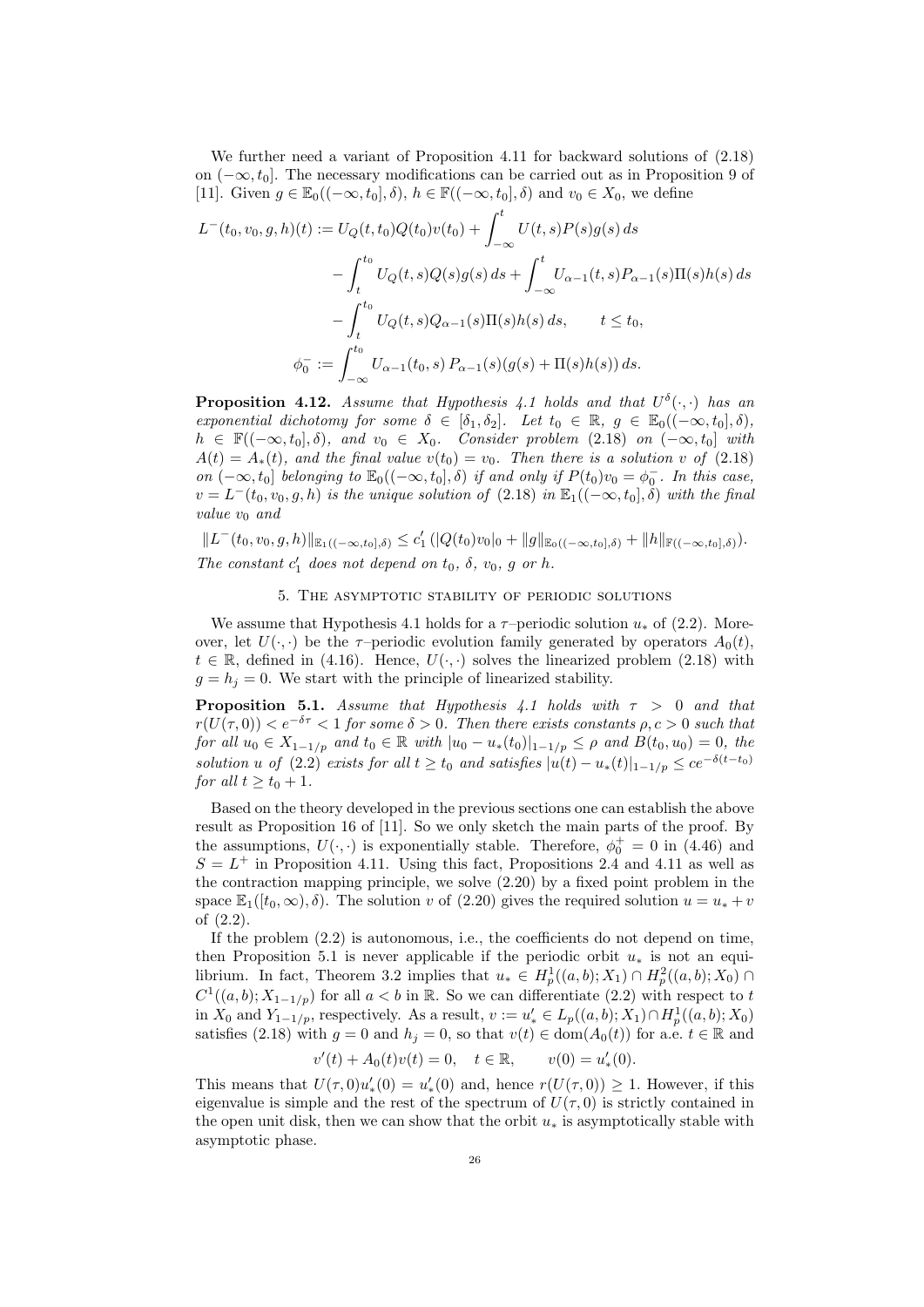**Theorem 5.2.** Let Hypothesis 4.1 hold for a non–constant  $\tau$ –periodic orbit  $u_*$ and for maps  $A(t, u) = A(u)$ ,  $F(t, u) = F(u)$  and  $B(t, u) = B(u)$  not depending on time t explicitely. Assume that 1 is a simple eigenvalue of  $U(\tau,0)$  and that  $\max\{|\lambda| : \lambda \in \sigma(U(\tau,0)) \setminus \{1\}\} < e^{-\delta \tau} < 1$  for some  $\delta > 0$ . Then there exists constants  $r, c > 0$  such that for all  $u_0 \in X_{1-1/p}$  with  $|u_0 - u_*(0)|_{1-1/p} \leq r$  and  $B(u_0) = 0$ , the solution u of (2.2) with  $t_0 = 0$  exists for all  $t \geq 0$  and there is a  $\theta \in \mathbb{R}$  such that  $|u(t) - u_*(t + \theta)|_1 \leq ce^{-\delta t}$  for all  $t > 1$ .

*Proof.* We set  $u_{\theta}(t) = u_*(\theta + t)$  for all  $t \in \mathbb{R}$  and any given  $\theta \in \mathbb{R}$ . Observe that  $u_{\theta}$ also solves (2.2) with the initial condition  $u_{\theta}(0) = u_*(\theta)$  since (2.2) is autonomous. Recall from (2.16) and (2.21) the definition of  $A_*(t)$ ,  $B_*(t)$ ,  $G(t, v)$  and  $H(t, v)$  for the periodic orbit  $u_*$ . Let  $A_{\theta}(t)$ ,  $B_{\theta}(t)$ ,  $G_{\theta}(t, v)$  and  $H_{\theta}(t, v)$  be given in the same way for  $u_{\theta}$  instead of  $u_*$ . Let  $u_0 \in X_{1-1/p}$  with  $B(u_0) = 0$  be given, and let u be the solution of (2.2) with  $u(0) = u_0$ . Then the function  $w = u - u_\theta$  satisfies

$$
\partial_t w(t) + A_*(t)w(t) = (A_*(t) - A_\theta(t))w(t) + G_\theta(t, w(t)) =: \tilde{G}_\theta(t, w(t)) \text{ on } \Omega, t > 0,
$$
  
\n
$$
B_*(t)w(t) = (B_*(t) - B_\theta(t))w(t) + H_\theta(t, w(t)) =: \tilde{H}_\theta(t, w(t)) \text{ on } \partial\Omega, t \ge 0,
$$
  
\n
$$
w(0) = u_0 - u(\theta) =: w_0 \text{ on } \Omega.
$$
\n(5.1)

Let  $\tilde{\mathbb{G}}_{\theta}$  and  $\tilde{\mathbb{H}}_{\theta}$  be the corresponding substitution operators, which are given by

$$
\tilde{\mathbb{G}}_{\theta}(v) = A_{*}(\cdot)v + A(u_{\theta})u_{\theta} - A(u_{\theta} + v)(u_{\theta} + v) + F(u_{\theta} + v) - F(u_{\theta}),
$$
  
\n
$$
\tilde{\mathbb{H}}_{\theta}(v) = B'(u_{*})v - B(u_{\theta} + v)
$$
\n(5.2)

for all  $v \in \mathbb{E}_1(\delta)$  and  $\theta \in \mathbb{R}$ . In the following we write  $\mathbb{E}_1(\delta)$  instead of  $\mathbb{E}_1(\mathbb{R}_+, \delta)$ etc., where  $\delta > 0$  is given by the assumptions. Proposition 2.4 yields that  $\mathbb{G}_{\theta} \in$  $C^1(\mathbb{E}_1(\delta); \mathbb{E}_0(\delta))$  and  $\mathbb{H}_{\theta} \in C^1(\mathbb{E}_1(\delta); \mathbb{F}(\delta))$ . We next check that the multiplication operators  $A_*(\cdot) - A_\theta(\cdot)$  and  $B_*(\cdot) - B_\theta(\cdot) = B'(u_*) - B'(u_\theta)$  belong to  $\mathcal{B}(\mathbb{E}_1(\delta), \mathbb{E}_0(\delta))$ and  $\mathcal{B}(\mathbb{E}_1(\delta), \mathbb{F}(\delta))$ , respectively. We then obtain that  $\tilde{\mathbb{G}}_{\theta} \in C^1(\mathbb{E}_1(\delta); \mathbb{E}_0(\delta))$ ,  $\tilde{\mathbb{H}}_{\theta} \in$  $C^1(\mathbb{E}_1(\delta); \mathbb{F}(\delta)),$  and

$$
\tilde{\mathbb{G}}'_{\theta}(0) = A(u_*) - A(u_{\theta}) + A'(u_*)u_* - A'(u_{\theta})u_{\theta} + F'(u_{\theta}) - F'(u_*),
$$
  

$$
\tilde{\mathbb{H}}'_{\theta}(0) = B'(u_*) - B'(u_{\theta}) = \mathbb{H}'(u_{\theta} - u_*) - \mathbb{H}'(0),
$$

using also (5.2) and (2.24). First, the assertions concerning  $\tilde{\mathbb{G}}_{\theta}$  and the inequality

$$
\|\tilde{\mathbb{G}}'_{\theta}(0)\|_{\mathcal{B}(\mathbb{E}_1(\delta),\mathbb{E}_0(\delta))} \leq \varepsilon(|\theta|) \tag{5.3}
$$

follow from the properties of  $A$  and  $F$  stated before Theorem 2.1 and from the estimate  $|u_*(t) - u_\theta(t)|_1 \leq c |\theta|^{1-1/p}$  for all  $t, \theta \in \mathbb{R}$ , see (4.2). Second, Proposition 2.4 and (4.2) yield that

$$
|| (B'(u_*) - B'(u_\theta))v||_{\mathbb{F}(J)} \le \varepsilon (||u_* - u_\theta||_{\mathbb{E}_1(J)}) ||v||_{\mathbb{E}_1(J)} \le \varepsilon (|\theta|) ||v||_{\mathbb{E}_1(J)} \qquad (5.4)
$$

for all  $v \in \mathbb{E}_1(J)$  and compact intervals J. Using the periodicity of  $u_*$ , one concludes

$$
\|e_{\delta}(B'(u_{*}) - B'(u_{\theta}))v\|_{L_{p}(\mathbb{R}_{+};Y_{k})}^{p} = \sum_{n=0}^{\infty} \|(B'(u_{*}) - B'(u_{\theta}))e_{\delta}v\|_{L_{p}([n\tau,(n+1)\tau];Y_{k})}^{p}
$$
  

$$
\leq \varepsilon(|\theta|)^{p} \|v\|_{\mathbb{E}_{1}(\delta)}^{p},
$$

where  $k = 0, 1, e_{\delta}(t) = e^{\delta t}$  and we have fixed one index  $j \in \{1, ..., m\}$  which is omitted from the notation. By means of Lemma 2.3 and writing  $f = (B'(u_*) B'(u_{\theta}))v$  and  $I_n = [n\tau - 1, (n+1)\tau + 1] \cap \mathbb{R}_+$ , we further estimate

$$
\|e_{\delta}(B'(u_{*}) - B'(u_{\theta}))v\|_{W_{p}^{\kappa}(\mathbb{R}_{+};Y_{0})}^{p}
$$
  
\n
$$
\leq \varepsilon(|\theta|)^{p} \|v\|_{\mathbb{E}_{1}(\delta)}^{p} + c \sum_{n=0}^{\infty} \int_{n\tau}^{(n+1)\tau} \int_{I(t)} e^{\delta t p} \frac{|f(t) - f(s)|_{Y_{0}}^{p}}{|t - s|^{1 + \kappa p}} ds dt
$$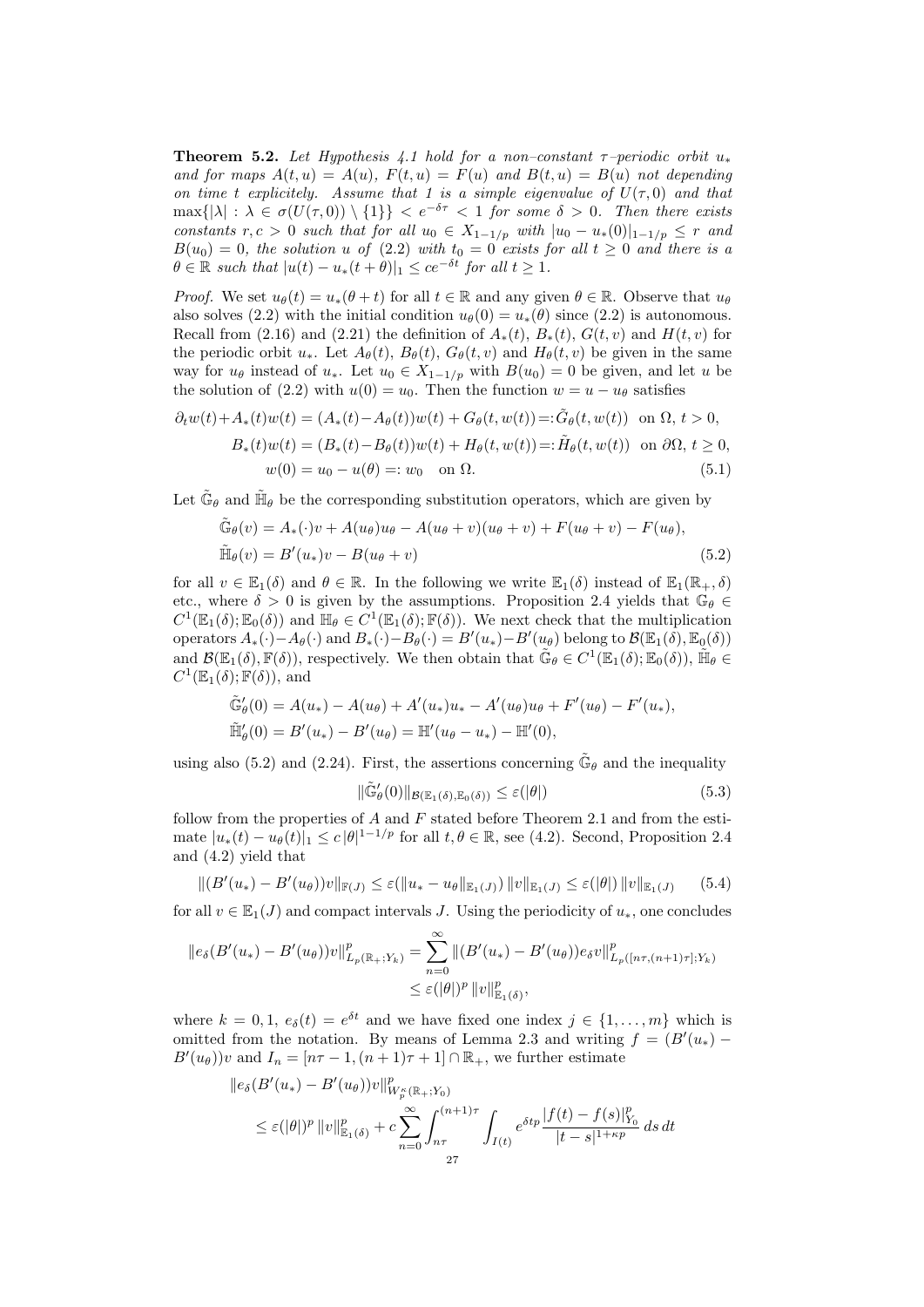$$
\leq \varepsilon(|\theta|)^p \|v\|_{\mathbb{E}_1(\delta)}^p + c \sum_{n=0}^{\infty} e^{n\tau\delta p} \left[ (B'(u_*) - B'(u_\theta))v \right]_{W_p^\kappa(I_n;Y_0)}^p
$$
  

$$
\leq \varepsilon(|\theta|)^p \|v\|_{\mathbb{E}_1(\delta)}^p + c \sum_{n=0}^{\infty} \varepsilon(|\theta|)^p \|e_\delta v\|_{\mathbb{E}_1(I_n)}^p
$$
  

$$
\leq \varepsilon(|\theta|)^p \|v\|_{\mathbb{E}_1(\delta)}^p.
$$

Summing up, we have shown that

$$
||B'(u_*) - B'(u_\theta)||_{\mathcal{B}(\mathbb{E}_1(\delta), \mathbb{F}(\delta))} = ||\tilde{\mathbb{H}}'_{\theta}(0)||_{\mathcal{B}(\mathbb{E}_1(\delta), \mathbb{F}(\delta))} \leq \varepsilon(|\theta|). \tag{5.5}
$$

Let  $P(t)$ ,  $t \in \mathbb{R}$ , be the stable projections for  $U(t, s)$ , and  $Q(t) = I - P(t)$ . Due to ran( $Q(0)$ ) ⊂ dom( $A_0(0)$ ), we have  $Z_0 := P(0)X_{1-1/p}^0 \subset X_{1-1/p}^0$  and thus  $P(0)X_{1-1/p}^0 = \text{ran}(P(0)) \cap X_{1-1/p} \cap \text{ker}(B_*(0)).$  Observe that  $(2.7)$  yields

$$
|v(t)|_{1-1/p} \le e^{\delta t} |v(t)|_{1-1/p} \le c_0 \|v\|_{\mathbb{E}_1(\delta)}, \quad t \ge 0,
$$
\n(5.6)

since  $\delta t \geq 0$ . Let  $\hat{\mathcal{N}}(0)$  be the right inverse of  $B_*(0) \in \mathcal{B}(X_{1-1/p}, Y_{1-1/p})$  introduced in (3.2). We then have

$$
B_*(0)P(0)\hat{\mathcal{N}}(0) = (B_*(0) - B_*(0)Q(0))\hat{\mathcal{N}}(0) = B_*(0)\hat{\mathcal{N}}(0) = I \tag{5.7}
$$

on  $Y_{1-1/p}$ . Using the operator  $L^+$  from (4.45), we define

$$
\mathcal{L}_{\theta}: Z_0 \times \mathbb{E}_1(\delta) \to \mathbb{E}_1(\delta); \quad \mathcal{L}_{\theta}(z_0, v) = v - L^+(z_0 + P(0)\hat{\mathcal{N}}(0)\gamma_0 \tilde{\mathbb{H}}_{\theta}(v), \tilde{\mathbb{G}}_{\theta}(v), \tilde{\mathbb{H}}_{\theta}(v))
$$
 for any  $\theta \in \mathbb{R}$ , where we have omitted the argument  $t_0 = 0$  in  $L^+$ . Because of (5.7) and  $Z_0 \subset \ker(B_*(0))$ , the compatibility condition in Theorem 2.1 holds. In addition

$$
\tilde{\mathbb{G}}_{\theta}
$$
 and  $\tilde{\mathbb{H}}_{\theta}$  are  $C^1$ , so that we have  $\mathcal{L}_{\theta} \in C^1(Z_0 \times \mathbb{E}_1(\delta); \mathbb{E}_1(\delta)), \mathcal{L}_{\theta}(0,0) = 0$  and

$$
\partial_2 \mathcal{L}_{\theta}(0,0) = I - L^+(P(0)\hat{\mathcal{N}}(0)\gamma_0 \tilde{\mathbb{H}}'_{\theta}(0), \tilde{\mathbb{G}}'_{\theta}(0), \tilde{\mathbb{H}}'_{\theta}(0)).
$$

The estimates (5.3) and (5.5) combined with Theorem 2.1 now imply that there is an  $\eta_0 > 0$  such that  $\partial_2 \mathcal{L}_{\theta}(0,0) \in \mathcal{B}(\mathbb{E}_1(\delta))$  is invertible provided that  $|\theta| \leq \eta_0$ . So the implicit function theorem yields numbers  $\rho_0 > 0$  and a  $C^1$ -map  $\Phi_\theta$  from the ball  $B(\rho_0) := Z_0 \cap B_{1-1/p}(0, \rho_0)$  to  $\mathbb{E}_1(\delta)$  such that  $\Phi_\theta(0) = 0$  and  $\mathcal{L}_\theta(z_0, \Phi_\theta(z_0)) = 0$ for each  $z_0 \in B(\rho_0)$ . Further, possibly after decreasing  $\rho_0 > 0$  and  $\eta_0 > 0$  we obtain that  $\Phi'_{\theta}(z_0)$  is uniformly bounded for  $\theta \in [-\eta_0, \eta_0]$  and  $z_0 \in B(\rho_0)$ . This can be seen as in the proof of Theorem 14 in [11] differentiating the fixed point equation  $\mathcal{L}_{\theta}(z_0, \Phi_{\theta}(z_0)) = 0$  w.r.t.  $z_0$  and employing (5.3) and (5.5) once more. Due to Proposition 4.11 and (4.46), the function  $w = \Phi_{\theta}(z_0)$  solves problem (5.1) with the initial value

$$
\varphi(\theta, z_0) := w(0) = z_0 + P(0)\hat{\mathcal{N}}(0)\tilde{H}_{\theta}(0, w(0))
$$
\n
$$
- Q(0) \int_0^\infty U_Q(0, s)Q(s) (\tilde{G}_{\theta}(s, w(s)) + \Pi(s)\tilde{H}_{\theta}(s, w(s))) ds.
$$
\n(5.8)

where  $z_0 \in B(\rho_0) \subset Z_0$  and  $|\theta| \leq \eta_0$ . It holds  $w(0) \in X_{1-1/p}$  and  $B_*(0)w(0) =$  $\tilde{H}_{\theta}(0, w(0))$  due to (5.7). We further set

$$
\psi_{\theta}(z_0) = P(0)\hat{\mathcal{N}}(0)\tilde{H}_{\theta}(0, [\Phi_{\theta}(z_0)](0)).
$$
\n(5.9)

Observe that  $u = w + u_{\theta} = \Phi_{\theta}(z_0) + u_{\theta}$  then solves (2.2) with the initial condition  $u(0) = w(0) + u_*(\theta)$ . Moreover, from  $\Phi_{\theta}(0) = 0$  and the boundedness of  $\Phi_{\theta}'$  we infer that

$$
\|\Phi_{\theta}(z_0)\|_{\mathbb{E}_1(\delta)} \le c |z_0|_{1-1/p} \le c\rho_0 \tag{5.10}
$$

for all  $\theta \in [-\eta_0, \eta_0]$  and  $z_0 \in B(\rho_0)$ .

Now, let  $u_0 \in X_{1-1/p}$  with  $B(u_0) = 0$  be given. We look for  $\theta \in [-\eta_0, \eta_0]$  and  $z_0 \in B(\rho_0)$  such that

$$
u_0 = u_{\theta}(0) + \varphi(\theta, z_0) = u_*(\theta) + \varphi(\theta, z_0).
$$
 (5.11)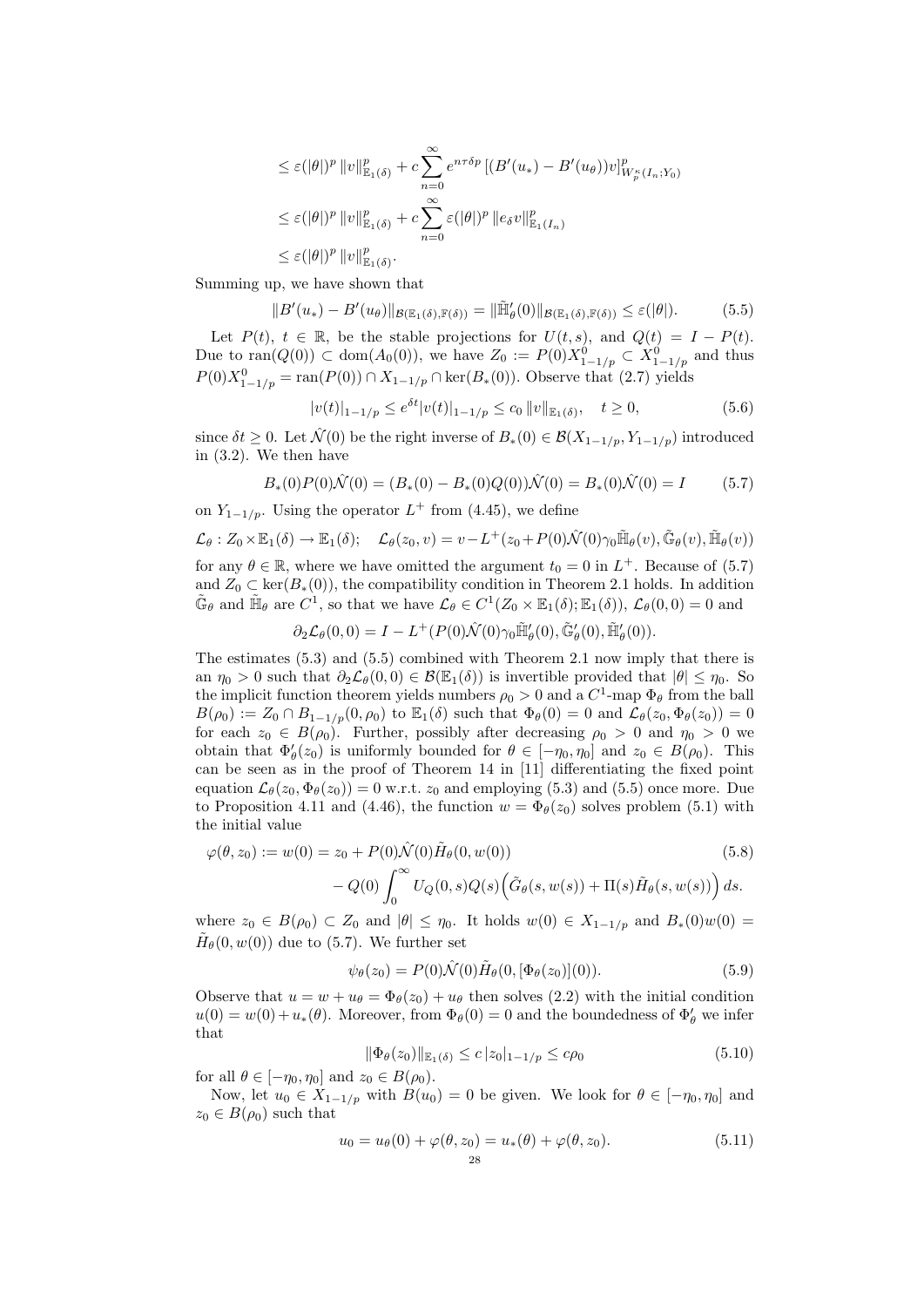If (5.11) holds, the function  $u = \Phi_{\theta}(z_0) + u_{\theta}$  solves (2.2) with the initial condition  $u(0) = u_0$ . Moreover, (5.6), (5.10), and Proposition 3.3 imply that  $u(t) - u_*(t+\theta) =$  $[\Phi_{\theta}(z_0)](t)$  decays exponentially in  $X_1$  as asserted. (In order to apply Proposition 3.3 one possibly has to decrease  $\rho_0 > 0$ .)

So it remains to verify (5.11). As observed before the statement of the theorem, we have  $U(\tau,0)u'_*(0) = u'_*(0)$  so that by the spectral assumptions the function  $u'_*(0)$ spans  $Q(0)X_0$ . Hence, we can choose  $x^* \in X_0^*$  such that

$$
\langle u'_*(0), x^* \rangle = 1 \quad \text{and} \quad Q(0)x = \alpha u'_*(0) \langle x, x^* \rangle \tag{5.12}
$$

for some  $\alpha \in \mathbb{C} \setminus \{0\}$  and all  $x \in X_0$ . Therefore, (5.11) holds if and only if

$$
\begin{pmatrix} \theta \\ z_0 \end{pmatrix} = \Psi(\theta, z_0) := \begin{pmatrix} \langle u_0 - u_*(\theta) - \varphi(\theta, z_0) + \theta u'_*(0), x^* \rangle \\ P(0)(u_0 - u_*(\theta)) - \psi_{\theta}(z_0) \end{pmatrix}
$$

for some  $\theta \in [-\eta_0, \eta_0]$  and  $z_0 \in B(\rho_0)$ . We look for  $\eta \in (0, \eta_0]$  and  $\rho \in (0, \rho_0)$  such that Ψ becomes a strict contraction on  $[-\rho, \rho] \times \overline{B}(\rho)$ . First, we observe that

$$
\Psi(\theta, z_0) - \Psi(\overline{\theta}, \overline{z}_0) = \begin{pmatrix} \langle u_*(\overline{\theta}) - u_*(\theta) + \varphi(\overline{\theta}, \overline{z}_0) - \varphi(\theta, z_0) + (\theta - \overline{\theta})u'_*(0), x^* \rangle \\ P(0)(u_*(\overline{\theta}) - u_*(\theta)) + \psi_{\overline{\theta}}(\overline{z}_0) - \psi_{\theta}(z_0) \end{pmatrix}
$$

for all  $\theta, \overline{\theta} \in [-\eta, \eta]$  and  $z_0, \overline{z}_0 \in \overline{B}(\rho)$  with  $\eta \in (0, \eta_0]$  and  $\rho \in (0, \rho_0]$ . Since  $P(0)u'_{*}(0) = 0$  and  $u'_{*} \in C(\mathbb{R}; X_{1-1/p})$ , we can estimate

$$
|P(0)(u_*(\overline{\theta}) - u_*(\theta))|_{1-1/p} \leq \int_0^1 |P(0)[u'_*(\theta + s(\overline{\theta} - \theta)) - u'_*(0)] (\overline{\theta} - \theta)|_{1-1/p} ds
$$
  

$$
\leq \varepsilon(\eta) |\theta - \overline{\theta}|.
$$

Similarly, one obtains

$$
\begin{aligned} |\langle u_*(\overline{\theta}) - u_*(\theta) + (\theta - \overline{\theta})u'_*(0), x^* \rangle \\ &\leq c \int_0^1 |u'_*(\theta + s(\overline{\theta} - \theta)) - u'_*(0)|_{1-1/p} |\overline{\theta} - \theta| \, ds \leq \varepsilon(\eta) |\theta - \overline{\theta}|. \end{aligned}
$$

To treat the remaining terms, we write  $w = \Phi_{\theta}(z_0)$  and  $\overline{w} = \Phi_{\overline{\theta}}(\overline{z}_0)$  and note that  $w-\overline{w}=L^+(z_0-\overline{z}_0+P(0)\hat{\mathcal{N}}(0)\gamma_0(\tilde{\mathbb{H}}_{\theta}(w)-\tilde{\mathbb{H}}_{\overline{\theta}}(\overline{w})),\tilde{\mathbb{G}}_{\theta}(w)-\tilde{\mathbb{G}}_{\overline{\theta}}(\overline{w}),\tilde{\mathbb{H}}_{\theta}(w)-\tilde{\mathbb{H}}_{\overline{\theta}}(\overline{w})).$ Proposition 4.11, (3.2) and (2.10) then yield

$$
||w - \overline{w}||_{\mathbb{E}_1(\delta)} \le c \Big( |z_0 - \overline{z}_0|_{1 - \frac{1}{p}} + ||\tilde{\mathbb{G}}_{\theta}(w) - \tilde{\mathbb{G}}_{\overline{\theta}}(\overline{w})||_{\mathbb{E}_0(\delta)} + ||\tilde{\mathbb{H}}_{\theta}(w) - \tilde{\mathbb{H}}_{\overline{\theta}}(\overline{w})||_{\mathbb{F}(\delta)} \Big).
$$
\n(5.13)

Taking into account (5.2) and  $B(u_*) = 0$ , we calculate

$$
\tilde{\mathbb{H}}_{\theta}(w) - \tilde{\mathbb{H}}_{\overline{\theta}}(\overline{w}) = \tilde{\mathbb{H}}_{\theta}(w) - \tilde{\mathbb{H}}_{\theta}(\overline{w}) + B(u_{\overline{\theta}} + \overline{w}) - B(u_{\overline{\theta}}) + B(u_{\theta}) - B(u_{\theta} + \overline{w})
$$
\n
$$
= \int_0^t \tilde{\mathbb{H}}'_{\theta}(w + s(\overline{w} - w)) (\overline{w} - w) ds
$$
\n
$$
+ \int_0^1 [B'(u_{\theta} + s\overline{w}) - B'(u_{\overline{\theta}} + s\overline{w})] \overline{w} ds.
$$

Estimate (5.10) yields  $||w + s(\overline{w} - w)||_{\mathbb{E}_1(\delta)} \leq c\rho$  for all  $s \in [0,1]$ . Since  $\tilde{\mathbb{H}}'_\theta$  is continuous, we can thus deduce from (5.5) that

$$
\|\tilde{\mathbb{H}}'_{\theta}(w+s(\overline{w}-w))\|_{\mathcal{B}(\mathbb{E}_1(\delta),\mathbb{F}(\delta))} \leq \varepsilon(\eta)+\varepsilon(\rho).
$$

Due to (R) and Lemma A.2 in [12], the map  $v \mapsto B'(v)$  is locally Lipschitz (not just continuous as used in (5.4)). As in the calculations leading to (5.5), it then follows that

$$
\| [B'(u_{\theta} + s\overline{w}) - B'(u_{\overline{\theta}} + s\overline{w})] \overline{w} \|_{\mathbb{F}(\delta)} \leq c \| u_{\theta} - u_{\overline{\theta}} \|_{\mathbb{E}_1([0,\tau])} \| \overline{w} \|_{\mathbb{E}_1(\delta)}
$$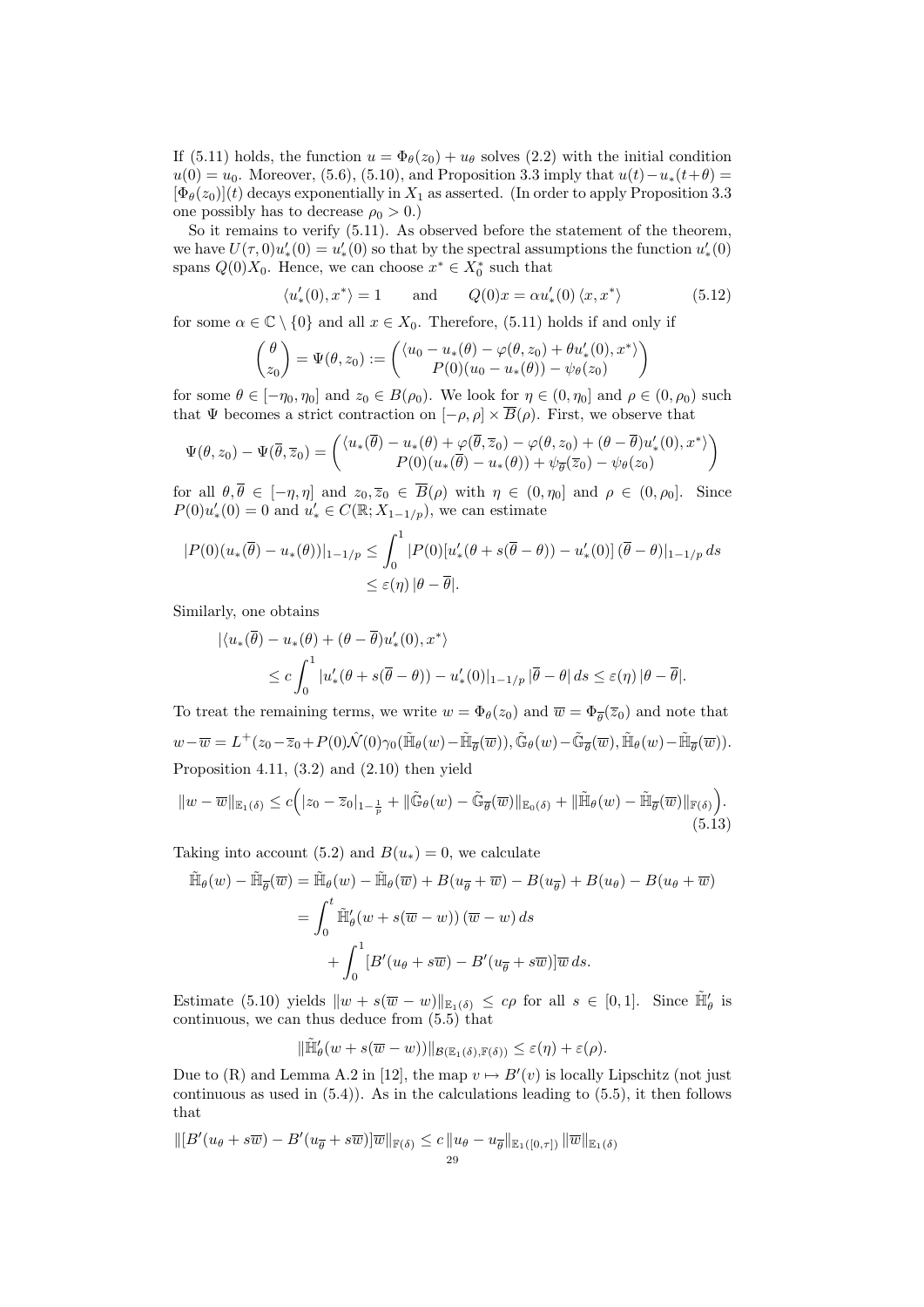$$
\leq c\rho \int_0^1 \|u'_*(\cdot + \theta + s(\overline{\theta} - \theta))\|_{\mathbb{E}_1([0,\tau])} |\theta - \overline{\theta}| ds
$$
  

$$
\leq c\rho |\theta - \overline{\theta}|,
$$

employing again (5.10) and Theorem 3.2. As a result,

$$
\|\tilde{\mathbb{H}}_{\theta}(w) - \tilde{\mathbb{H}}_{\overline{\theta}}(\overline{w})\|_{\mathbb{E}_{1}(\delta)} \leq (\varepsilon(\eta) + \varepsilon(\rho)) \|w - \overline{w}\|_{\mathbb{E}_{1}(\delta)} + c\rho |\theta - \overline{\theta}|.
$$
 (5.14)

In a similar way, one derives

$$
\|\tilde{\mathbb{G}}_{\theta}(w) - \tilde{\mathbb{G}}_{\overline{\theta}}(\overline{w})\|_{\mathbb{E}_{1}(\delta)} \leq (\varepsilon(\eta) + \varepsilon(\rho)) \left\|w - \overline{w}\right\|_{\mathbb{E}_{1}(\delta)} + c\rho \left|\theta - \overline{\theta}\right|.
$$
 (5.15)

Taking sufficiently small  $\eta > 0$  and  $\rho > 0$ , (5.13) thus leads to

$$
||w - \overline{w}||_{\mathbb{E}_1(\delta)} \leq c |z_0 - \overline{z}_0|_{1-1/p} + c\rho |\theta - \overline{\theta}|.
$$

Inserting this inequality into (5.14) and (5.15), we arrive at  $\|\tilde{\mathbb{G}}_\theta(w)-\tilde{\mathbb{G}}_{\overline{\theta}}(\overline{w})\|_{\mathbb{E}_1(\delta)}, \|\tilde{\mathbb{H}}_\theta(w)-\tilde{\mathbb{H}}_{\overline{\theta}}(\overline{w})\|_{\mathbb{E}_1(\delta)}\leq \left(\varepsilon(\eta)+\varepsilon(\rho)\right)(|z_0-\overline{z}_0|_{1-1/p}+|\theta-\overline{\theta}|).$ Using  $(5.9)$ ,  $(3.2)$  and  $(2.10)$ , we thus obtain

$$
|\psi_{\theta}(z_0)-\psi_{\overline{\theta}}(\overline{z}_0)|_{1-1/p}\leq c\left(\varepsilon(\eta)+\varepsilon(\rho)\right)(|z_0-\overline{z}_0|_{1-1/p}+|\theta-\overline{\theta}|).
$$

Finally, (5.8), (5.14) and (5.15) yield

$$
|Q(0)(\varphi(\overline{\theta},\overline{z}_0)-\varphi(\theta,z_0)|\leq c\left(\varepsilon(\eta)+\varepsilon(\rho)\right)(|z_0-\overline{z}_0|_{1-1/p}+|\theta-\overline{\theta}|).
$$

Summing up, we can fix  $\eta = \rho \in (0, \eta_0] \cap (0, \rho_0)$  such that  $\Psi$  is Lipschitz with constant  $1/2$  on  $[-\rho, \rho] \times \overline{B}(\rho) =: M$ , where we take the norm  $\|(\theta, z_0)\|$  $\max\{|\theta|, |z_0|_{1-1/p}\}\$  on  $M \subset \mathbb{R} \times X_{1-1/p}$ .

To show the invariance of M under  $\Psi$ , we first note that  $\Psi(0,0) = (\langle u_0$  $u_*(0), x^* \rangle, P(0)(u_0 - u_*(0))$ , and hence  $\|\Psi(0,0)\| \leq cr$ , provided that  $|u_0$  $u_*(0)|_{1-1/p} \leq r$ . So, for  $(\theta, z_0) \in M$  it follows that

$$
\|\Psi(\theta, z_0)\| \le cr + \frac{1}{2} \max\{|\theta|, |z_0|_{1-1/p}\} \le cr + \frac{\rho}{2},
$$

and  $\Psi : M \to M$  if  $r > 0$  is chosen small enough.

#### **REFERENCES**

- [1] P. Acquistapace, Evolution operators and strong solutions of abstract linear parabolic equations. Differential Integral Equations 1 (1988), 433–457.
- [2] P. Acquistapace and B. Terreni, A unified approach to abstract linear nonautonomous parabolic equations. Rend. Sem. Mat. Univ. Padova 78 (1987), 47–107.
- [3] H. Amann, *Dynamic theory of quasilinear parabolic equations. II. Reaction–diffusion systems.* Differential Integral Equations 3 (1990), 13–75.
- [4] H. Amann, Linear and Quasilinear Parabolic Problems, Vol. I. Abstract Linear Theory. Birkhäuser, Boston (MA), 1995.
- [5] R. Denk, M. Hieber and J. Prüss, R-boundedness, Fourier multipliers and problems of elliptic and parabolic type. Mem. Amer. Math. Soc. 166, no. 788, 2003.
- [6] R. Denk, M. Hieber and J. Prüss, *Optimal*  $L_p L_q$  estimates for parabolic boundary value problems with inhomogeneous data, Math. Z. 257 (2007), 193–224
- [7] D. Di Giorgio, A. Lunardi and R. Schnaubelt, Optimal regularity and Fredholm properties of abstract parabolic operators in  $L^p$  spaces on the real line. Proc. London Math. Soc. 91 (2005), 703–737.
- [8] G. Dore,  $L^p$  regularity for abstract differential equations. In: H. Komatsu (Ed.), "Functional Analysis and Related Topics (Proceedings Kyoto 1991)," Springer, Berlin, 1993, pp. 25–38.
- [9] K.J. Engel and R. Nagel, One–Parameter Semigroups for Linear Evolution Equations. Springer–Verlag, New York, 2000.
- [10] G. Greiner and K. Kuhn, *Linear and semilinear boundary conditions: the analytic case*. In: P. Clément, B. de Pagter and E. Mitidieri (Eds.), "Semigroup Theory and Evolution Equations (Proceedings Delft, 1989)," Dekker, New York, 1991, pp. 193–211.
- [11] Y. Latushkin, J. Prüss and R.Schnaubelt, Stable and unstable manifolds for quasilinear parabolic systems with fully nonlinear boundary conditions. J. Evol. Eq. 6 (2006), 533–576.